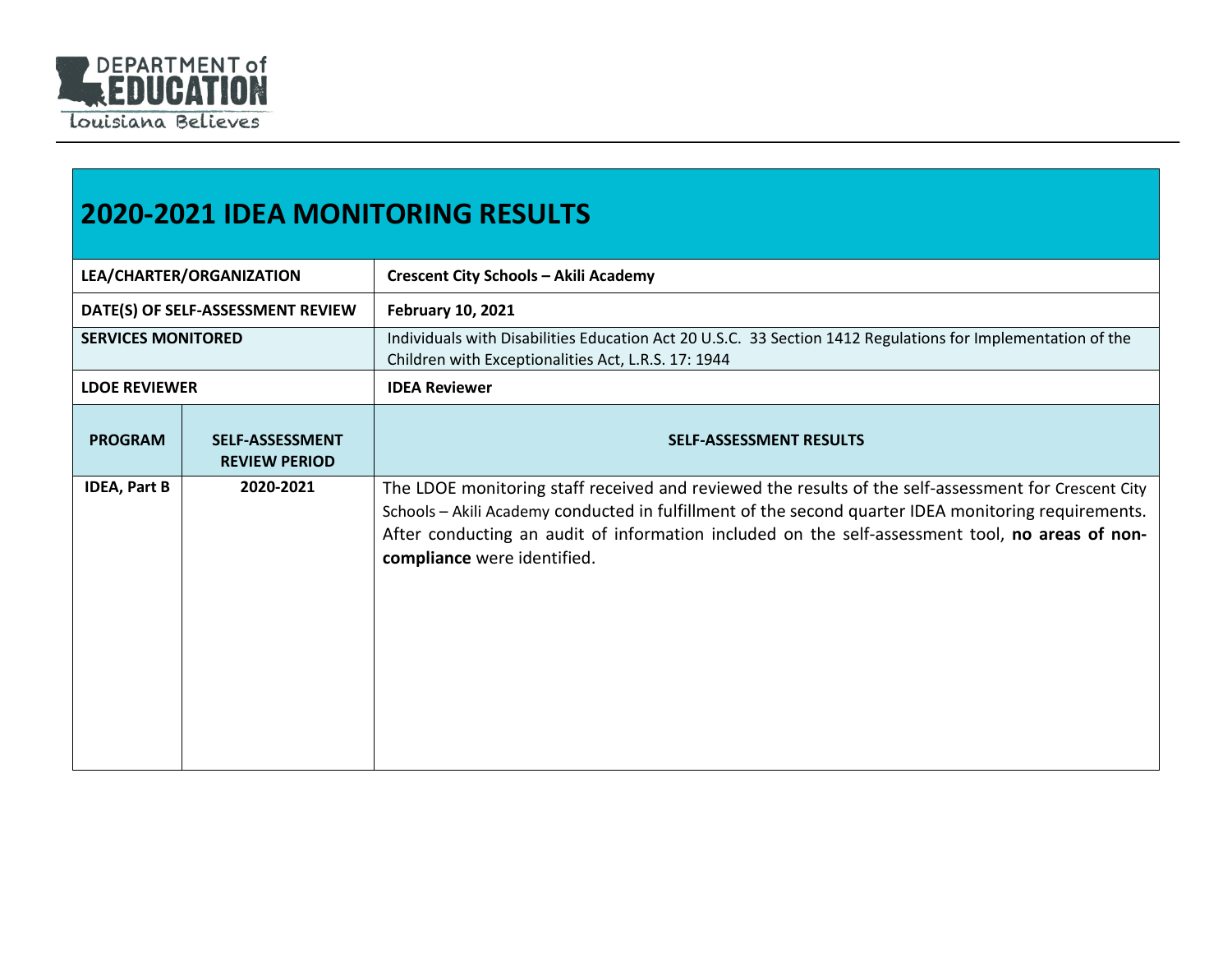

|                              |                      | <b>2020-2021 IDEA MONITORING RESULTS</b>                                                                                                                                                                                                                                                                                                                                                                                                                                                                                                                                                                                                                                                                                                                                                                                   |                                                                                                                                                                                                                                                                                                                                 |  |
|------------------------------|----------------------|----------------------------------------------------------------------------------------------------------------------------------------------------------------------------------------------------------------------------------------------------------------------------------------------------------------------------------------------------------------------------------------------------------------------------------------------------------------------------------------------------------------------------------------------------------------------------------------------------------------------------------------------------------------------------------------------------------------------------------------------------------------------------------------------------------------------------|---------------------------------------------------------------------------------------------------------------------------------------------------------------------------------------------------------------------------------------------------------------------------------------------------------------------------------|--|
| LEA/CHARTER/ORGANIZATION     |                      | FirstLine Schools - Arthur Ashe Charter School                                                                                                                                                                                                                                                                                                                                                                                                                                                                                                                                                                                                                                                                                                                                                                             |                                                                                                                                                                                                                                                                                                                                 |  |
| DATE(S) OF COMPLIANCE REVIEW |                      | April 28, 2021                                                                                                                                                                                                                                                                                                                                                                                                                                                                                                                                                                                                                                                                                                                                                                                                             |                                                                                                                                                                                                                                                                                                                                 |  |
| <b>SERVICES MONITORED</b>    |                      | Exceptionalities Act, L.R.S. 17:1944                                                                                                                                                                                                                                                                                                                                                                                                                                                                                                                                                                                                                                                                                                                                                                                       | Individuals with Disabilities Education Act 20 U.S.C. 33 Section 1412 Regulations for Implementation of the Children with                                                                                                                                                                                                       |  |
| <b>LDOE REVIEWER</b>         |                      | <b>IDEA Reviewer</b>                                                                                                                                                                                                                                                                                                                                                                                                                                                                                                                                                                                                                                                                                                                                                                                                       |                                                                                                                                                                                                                                                                                                                                 |  |
| <b>PROGRAM</b>               | <b>REVIEW PERIOD</b> | PROGRAM REVIEW MONITORING STRATEGIES,<br><b>METHOD AND ACTIVITIES INCLUDED A REVIEW OF</b><br>THE FOLLOWING DOCUMENTS:                                                                                                                                                                                                                                                                                                                                                                                                                                                                                                                                                                                                                                                                                                     | <b>RESULTS</b>                                                                                                                                                                                                                                                                                                                  |  |
| <b>IDEA, Part B</b>          | 2020-2021            | • Desk review of fifteen (15) student records<br>• Interviews with school site and central office personnel<br>Academic Progress Review for students with<br>academic/behavioral issues<br>Behavior Intervention Plan (BIP) (if applicable)<br>$\bullet$<br><b>Current Initial Evaluation/Reevaluation</b><br>$\bullet$<br>• Current Parental Notification Letter<br>Discipline reports (if applicable)<br>$\bullet$<br>Extended School Year (ESY) Services Eligibility<br><b>Determination Letter</b><br>Functional Behavior Assessment (FBA) (if applicable)<br>$\bullet$<br>Manifestation Determination Review (MDR) (if<br>$\bullet$<br>applicable)<br>Parental contact log<br>$\bullet$<br>Progress reports<br>Report cards<br>$\bullet$<br>Current Individualized Education Program (IEP)<br>• Transition Plan pages | The April 28, 2021, compliance review monitoring indicated<br>no areas of systemic non-compliance.<br>Although no findings of systemic non-compliance were<br>observed during the desk review, there were three student-<br>specific concerns outlined on the following pages and must be<br>corrected within the next 30 days. |  |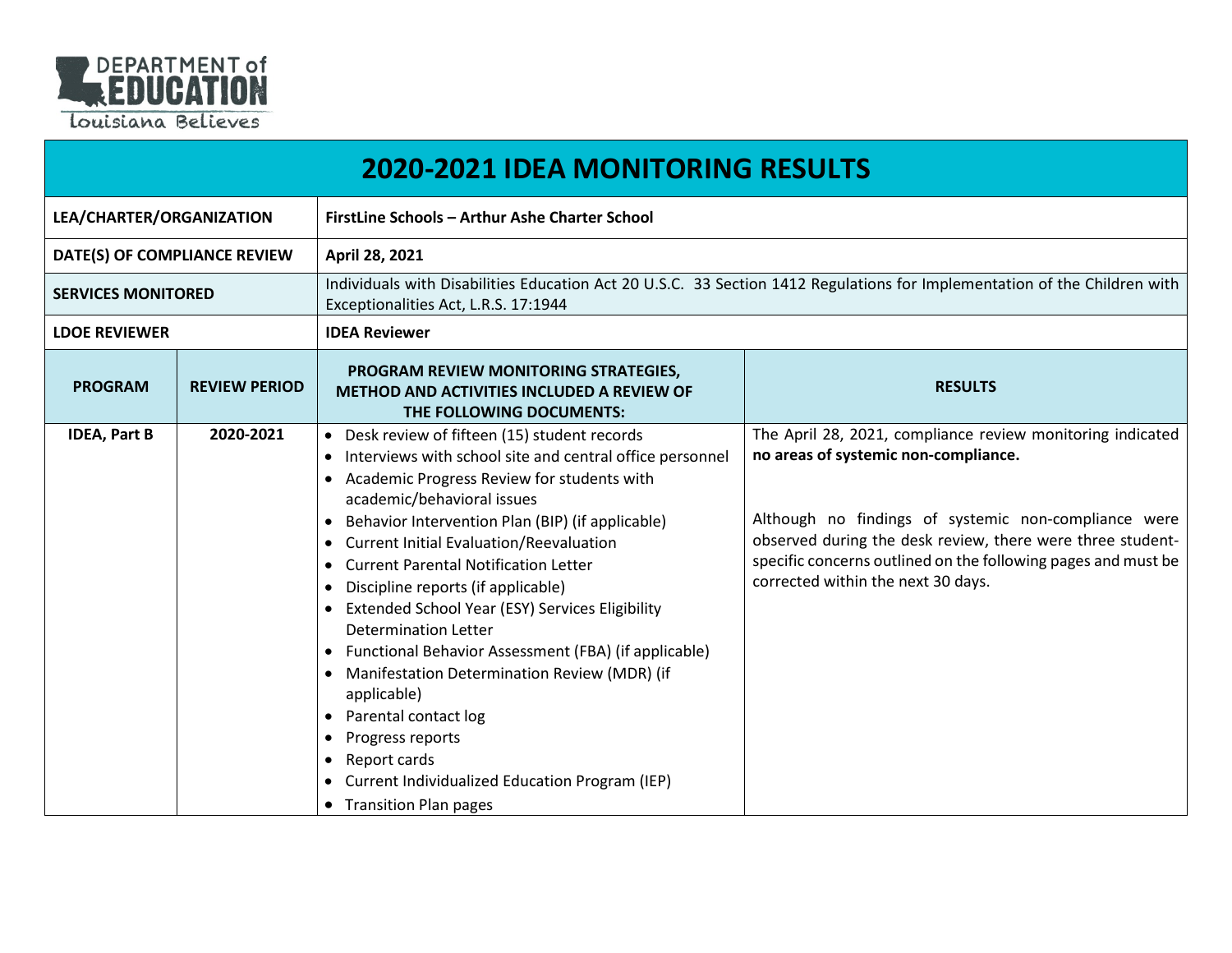

|                              | <b>2020-2021 IDEA MONITORING RESULTS</b> |                                                                                                                                                                                                                                                                                                                                                                                                                                                                                                                                                                                                                                                                                                                                                                                                   |                                                                                              |  |
|------------------------------|------------------------------------------|---------------------------------------------------------------------------------------------------------------------------------------------------------------------------------------------------------------------------------------------------------------------------------------------------------------------------------------------------------------------------------------------------------------------------------------------------------------------------------------------------------------------------------------------------------------------------------------------------------------------------------------------------------------------------------------------------------------------------------------------------------------------------------------------------|----------------------------------------------------------------------------------------------|--|
| LEA/CHARTER/ORGANIZATION     |                                          | <b>FirstLine Schools - Live Oak Charter School</b>                                                                                                                                                                                                                                                                                                                                                                                                                                                                                                                                                                                                                                                                                                                                                |                                                                                              |  |
| DATE(S) OF COMPLIANCE REVIEW |                                          | September 28, 2021                                                                                                                                                                                                                                                                                                                                                                                                                                                                                                                                                                                                                                                                                                                                                                                |                                                                                              |  |
| <b>SERVICES MONITORED</b>    |                                          | Individuals with Disabilities Education Act 20 U.S.C. 33 Section 1412 Regulations for Implementation of the Children with<br>Exceptionalities Act, L.R.S. 17:1944                                                                                                                                                                                                                                                                                                                                                                                                                                                                                                                                                                                                                                 |                                                                                              |  |
| <b>LDOE REVIEWER</b>         |                                          | <b>IDEA Reviewer</b>                                                                                                                                                                                                                                                                                                                                                                                                                                                                                                                                                                                                                                                                                                                                                                              |                                                                                              |  |
| <b>PROGRAM</b>               | <b>REVIEW PERIOD</b>                     | PROGRAM REVIEW MONITORING STRATEGIES,<br>METHODS, AND ACTIVITIES INCLUDED A<br><b>REVIEW OF THE FOLLOWING DOCUMENTS</b>                                                                                                                                                                                                                                                                                                                                                                                                                                                                                                                                                                                                                                                                           | <b>RESULTS</b>                                                                               |  |
| <b>IDEA, Part B</b>          | 2020-2021                                | • Desk review of ten (10) student records<br>Interviews with school site and central office personnel<br>• Academic Progress Review for students with<br>academic/behavioral issues<br>Behavior Intervention Plan (BIP) (if applicable)<br>Current Initial Evaluation/Reevaluation<br><b>Current Parental Notification Letter</b><br>Discipline reports (if applicable)<br><b>Extended School Year (ESY) Services Eligibility</b><br>$\bullet$<br><b>Determination Letter</b><br>Functional Behavior Assessment (FBA) (if applicable)<br>Manifestation Determination Review (MDR) (if<br>$\bullet$<br>applicable)<br>Parental contact log<br>$\bullet$<br>Progress reports<br>$\bullet$<br>Report cards<br>$\bullet$<br>Current Individualized Education Program (IEP)<br>• Transition Plan pages | The September 28, 2021, compliance review monitoring<br>indicated no areas of noncompliance. |  |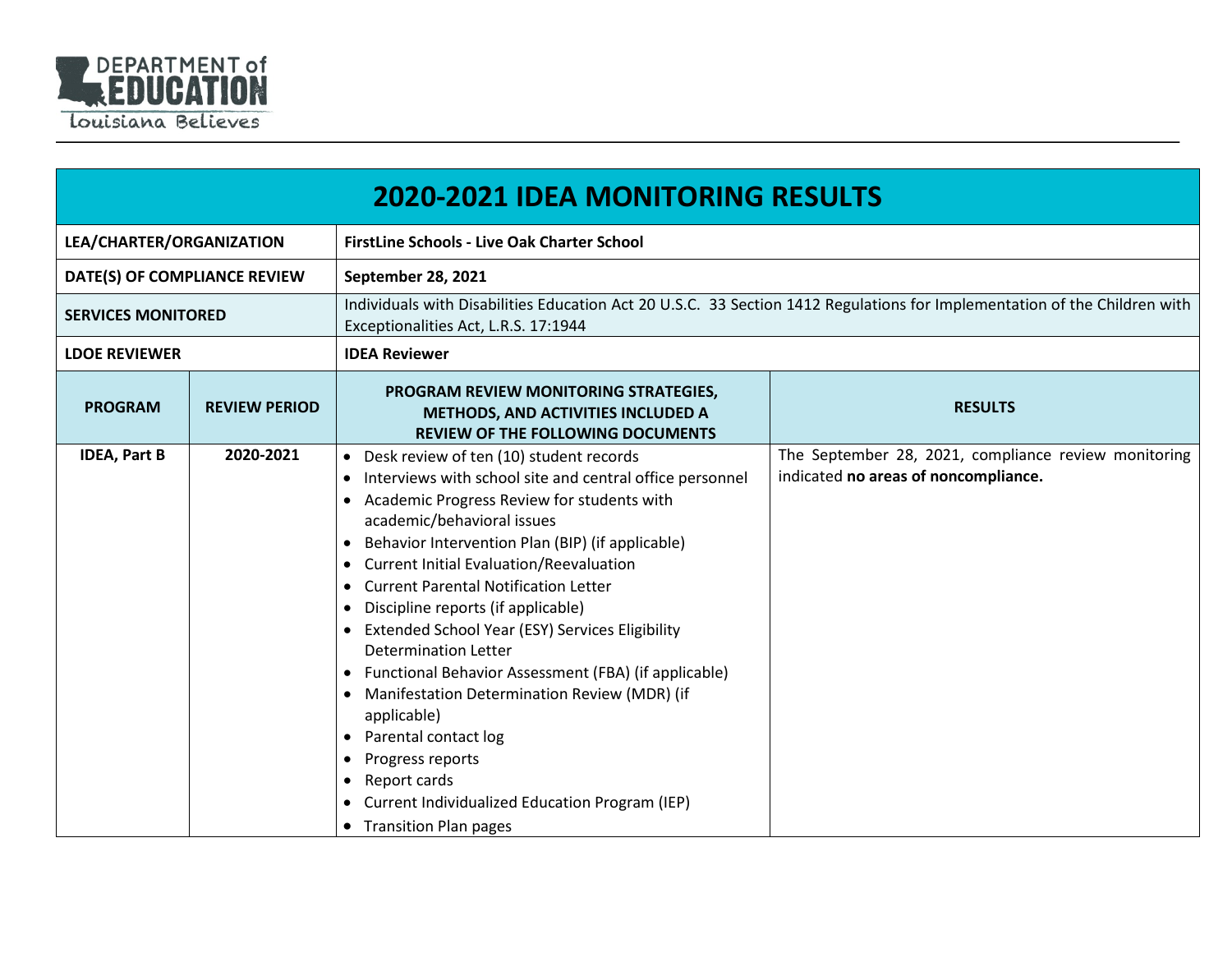

|                              | <b>2020-2021 IDEA MONITORING RESULTS</b> |                                                                                                                                                                                                                                                                                                                                                                                                                                                                                                                                                                                                                                                                                                                                                                                                                                                  |                                                                                                                                                                                                                                                                                                                                                                            |  |
|------------------------------|------------------------------------------|--------------------------------------------------------------------------------------------------------------------------------------------------------------------------------------------------------------------------------------------------------------------------------------------------------------------------------------------------------------------------------------------------------------------------------------------------------------------------------------------------------------------------------------------------------------------------------------------------------------------------------------------------------------------------------------------------------------------------------------------------------------------------------------------------------------------------------------------------|----------------------------------------------------------------------------------------------------------------------------------------------------------------------------------------------------------------------------------------------------------------------------------------------------------------------------------------------------------------------------|--|
| LEA/CHARTER/ORGANIZATION     |                                          | <b>Belle Chasse Academy</b>                                                                                                                                                                                                                                                                                                                                                                                                                                                                                                                                                                                                                                                                                                                                                                                                                      |                                                                                                                                                                                                                                                                                                                                                                            |  |
| DATE(S) OF COMPLIANCE REVIEW |                                          | May 11, 2021                                                                                                                                                                                                                                                                                                                                                                                                                                                                                                                                                                                                                                                                                                                                                                                                                                     |                                                                                                                                                                                                                                                                                                                                                                            |  |
| <b>SERVICES MONITORED</b>    |                                          | Individuals with Disabilities Education Act 20 U.S.C. 33 Section 1412 Regulations for Implementation of the Children with<br>Exceptionalities Act, L.R.S. 17:1944                                                                                                                                                                                                                                                                                                                                                                                                                                                                                                                                                                                                                                                                                |                                                                                                                                                                                                                                                                                                                                                                            |  |
| <b>LDOE REVIEWER</b>         |                                          | <b>IDEA Reviewer</b>                                                                                                                                                                                                                                                                                                                                                                                                                                                                                                                                                                                                                                                                                                                                                                                                                             |                                                                                                                                                                                                                                                                                                                                                                            |  |
| <b>PROGRAM</b>               | <b>REVIEW PERIOD</b>                     | PROGRAM REVIEW MONITORING STRATEGIES,<br>METHODS AND ACTIVITIES INCLUDED A REVIEW OF<br>THE FOLLOWING DOCUMENTS:                                                                                                                                                                                                                                                                                                                                                                                                                                                                                                                                                                                                                                                                                                                                 | <b>RESULTS</b>                                                                                                                                                                                                                                                                                                                                                             |  |
| <b>IDEA, Part B</b>          | 2020-2021                                | • Desk review of ten (10) student records<br>• Interviews with school site and central office personnel<br>Academic Progress Review for students with<br>academic/behavioral issues<br>Behavior Intervention Plan (BIP) (if applicable)<br>$\bullet$<br><b>Current Initial Evaluation/Reevaluation</b><br>$\bullet$<br>• Current Parental Notification Letter<br>Discipline reports (if applicable)<br>$\bullet$<br>Extended School Year (ESY) Services Eligibility<br>$\bullet$<br><b>Determination Letter</b><br>Functional Behavior Assessment (FBA) (if applicable)<br>$\bullet$<br>Manifestation Determination Review (MDR) (if<br>$\bullet$<br>applicable)<br>Parental contact log<br>$\bullet$<br>Progress reports<br>$\bullet$<br>Report cards<br>$\bullet$<br>Current Individualized Education Program (IEP)<br>• Transition Plan pages | The May 11, 2021, compliance review monitoring indicated<br>no areas of systemic non-compliance.<br>Although no findings of systemic non-compliance were<br>observed during the desk review, there were three student-<br>specific IDEA concerns. These student-specific concerns are<br>outlined on the following pages and must be corrected within<br>the next 30 days. |  |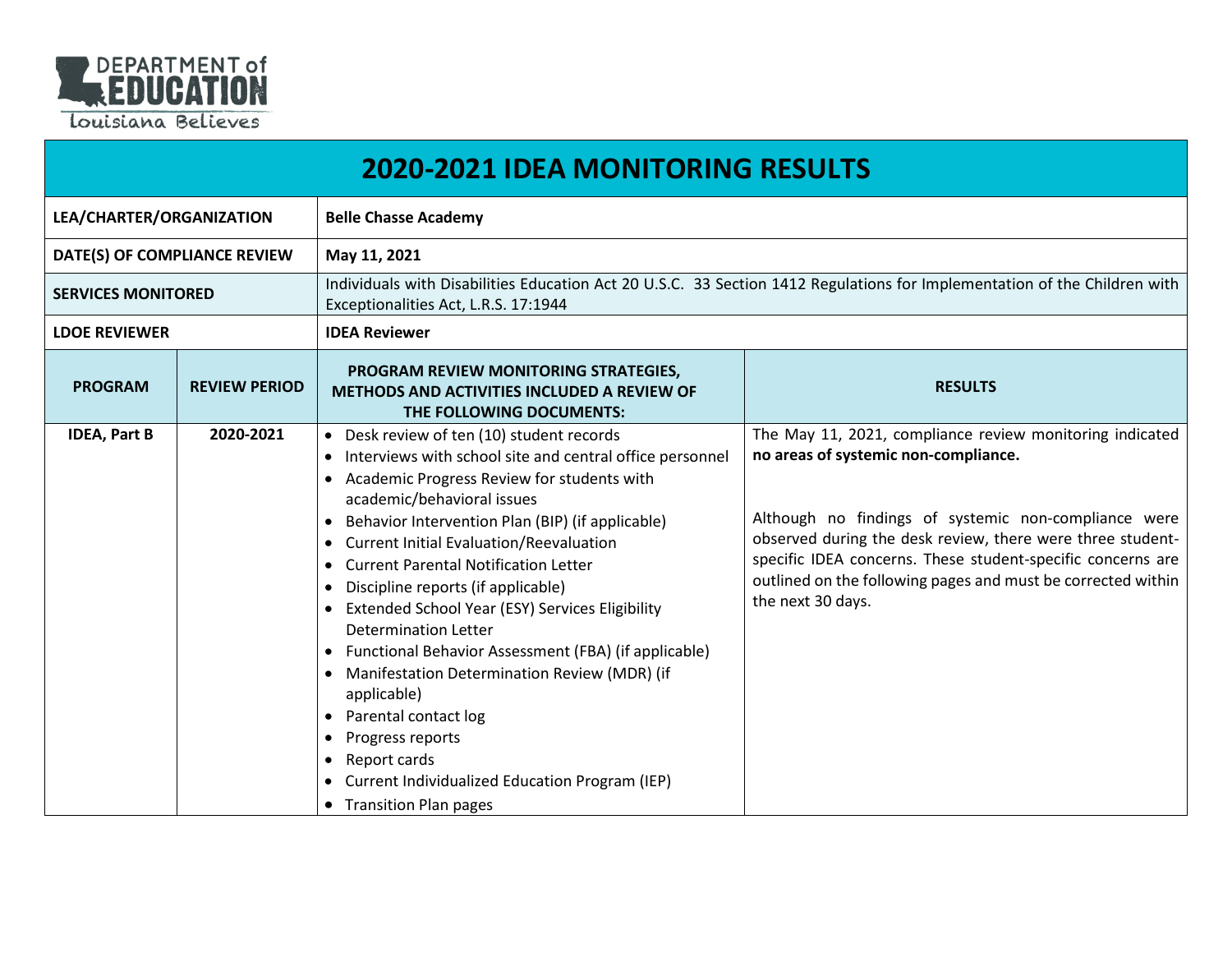

|                           | <b>2020-2021 IDEA MONITORING RESULTS</b>       |                                                                                                                                                                                                                                                                                                                                         |  |  |
|---------------------------|------------------------------------------------|-----------------------------------------------------------------------------------------------------------------------------------------------------------------------------------------------------------------------------------------------------------------------------------------------------------------------------------------|--|--|
|                           | LEA/CHARTER/ORGANIZATION                       | <b>Central Community School System</b>                                                                                                                                                                                                                                                                                                  |  |  |
|                           | DATE(S) OF SELF-ASSESSMENT REVIEW              | <b>January 27, 2021</b>                                                                                                                                                                                                                                                                                                                 |  |  |
| <b>SERVICES MONITORED</b> |                                                | Individuals with Disabilities Education Act 20 U.S.C. 33 Section 1412 Regulations for Implementation of the<br>Children with Exceptionalities Act, L.R.S. 17: 1944                                                                                                                                                                      |  |  |
| <b>LDOE REVIEWER</b>      |                                                | <b>IDEA Reviewer</b>                                                                                                                                                                                                                                                                                                                    |  |  |
| <b>PROGRAM</b>            | <b>SELF-ASSESSMENT</b><br><b>REVIEW PERIOD</b> | <b>SELF-ASSESSMENT RESULTS</b>                                                                                                                                                                                                                                                                                                          |  |  |
| <b>IDEA, Part B</b>       | 2020-2021                                      | The LDOE monitoring staff received and reviewed the results of the self-assessment for Central<br>Community School System conducted in fulfillment of the first quarter IDEA monitoring requirements.<br>After conducting an audit of information included on the self-assessment tool, no areas of non-<br>compliance were identified. |  |  |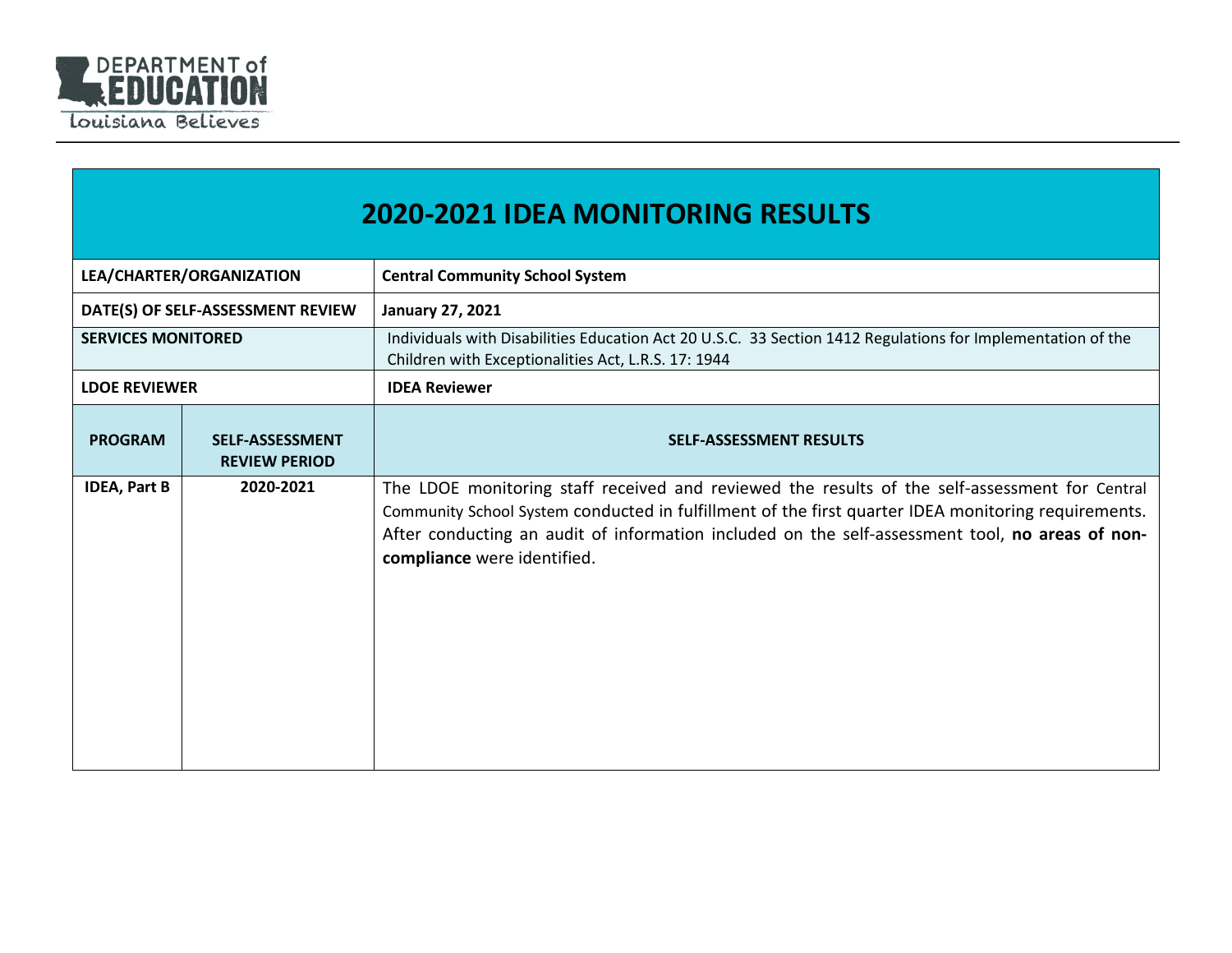

|                           |                                                | <b>2020-2021 IDEA MONITORING RESULTS</b>                                                                                                                                                                                                                                                                                                            |
|---------------------------|------------------------------------------------|-----------------------------------------------------------------------------------------------------------------------------------------------------------------------------------------------------------------------------------------------------------------------------------------------------------------------------------------------------|
|                           | LEA/CHARTER/ORGANIZATION                       | <b>City of Baker School System</b>                                                                                                                                                                                                                                                                                                                  |
|                           | DATE(S) OF SELF-ASSESSMENT REVIEW              | February 4, 2021                                                                                                                                                                                                                                                                                                                                    |
| <b>SERVICES MONITORED</b> |                                                | Individuals with Disabilities Education Act 20 U.S.C. 33 Section 1412 Regulations for Implementation of the<br>Children with Exceptionalities Act, L.R.S. 17: 1944                                                                                                                                                                                  |
| <b>LDOE REVIEWER</b>      |                                                | <b>IDEA Reviewer</b>                                                                                                                                                                                                                                                                                                                                |
| <b>PROGRAM</b>            | <b>SELF-ASSESSMENT</b><br><b>REVIEW PERIOD</b> | <b>SELF-ASSESSMENT RESULTS</b>                                                                                                                                                                                                                                                                                                                      |
| <b>IDEA, Part B</b>       | 2020-2021                                      | The LDOE monitoring staff received and reviewed the results of the self-assessment City of Baker School<br>System conducted in fulfillment of the 1 <sup>st</sup> quarter IDEA monitoring requirements. After conducting an<br>audit of information included on the self-assessment tool, no unresolved areas of non-compliance<br>were identified. |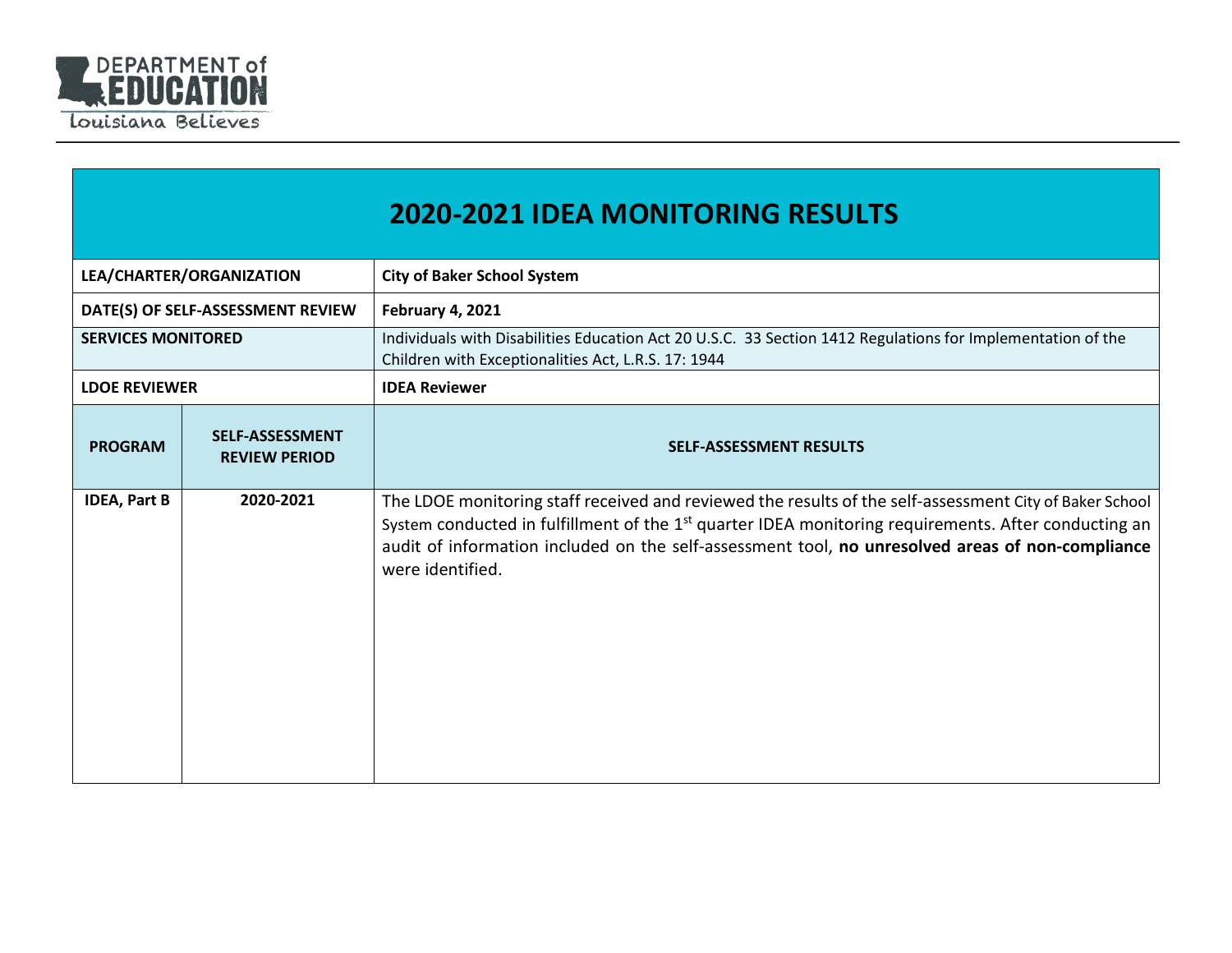

|                              | <b>2020-2021 IDEA MONITORING RESULTS</b> |                                                                                                                                                                                                                                                                                                                                                                                                                                                                                                                                                                                                                                                                                                                                                                                                                                             |                                                                                                     |  |  |
|------------------------------|------------------------------------------|---------------------------------------------------------------------------------------------------------------------------------------------------------------------------------------------------------------------------------------------------------------------------------------------------------------------------------------------------------------------------------------------------------------------------------------------------------------------------------------------------------------------------------------------------------------------------------------------------------------------------------------------------------------------------------------------------------------------------------------------------------------------------------------------------------------------------------------------|-----------------------------------------------------------------------------------------------------|--|--|
| LEA/CHARTER/ORGANIZATION     |                                          | <b>Community School for Apprenticeship Learning, Inc. - Madison Preparatory</b>                                                                                                                                                                                                                                                                                                                                                                                                                                                                                                                                                                                                                                                                                                                                                             |                                                                                                     |  |  |
| DATE(S) OF COMPLIANCE REVIEW |                                          | August 26, 2021                                                                                                                                                                                                                                                                                                                                                                                                                                                                                                                                                                                                                                                                                                                                                                                                                             |                                                                                                     |  |  |
| <b>SERVICES MONITORED</b>    |                                          | Individuals with Disabilities Education Act 20 U.S.C. 33 Section 1412 Regulations for Implementation of the Children with<br>Exceptionalities Act, L.R.S. 17:1944                                                                                                                                                                                                                                                                                                                                                                                                                                                                                                                                                                                                                                                                           |                                                                                                     |  |  |
| <b>LDOE REVIEWER</b>         |                                          | <b>IDEA Reviewer</b>                                                                                                                                                                                                                                                                                                                                                                                                                                                                                                                                                                                                                                                                                                                                                                                                                        |                                                                                                     |  |  |
| <b>PROGRAM</b>               | <b>REVIEW PERIOD</b>                     | PROGRAM REVIEW MONITORING STRATEGIES,<br>METHODS, AND ACTIVITIES INCLUDED A REVIEW<br>OF THE FOLLOWING DOCUMENTS                                                                                                                                                                                                                                                                                                                                                                                                                                                                                                                                                                                                                                                                                                                            | <b>RESULTS</b>                                                                                      |  |  |
| <b>IDEA, Part B</b>          | 2020-2021                                | • Desk review of ten (10) student records<br>Interviews with school site and central office personnel<br>$\bullet$<br>Academic Progress Review for students with<br>academic/behavioral issues<br>Behavior Intervention Plan (BIP) (if applicable)<br>$\bullet$<br><b>Current Initial Evaluation/Reevaluation</b><br>٠<br><b>Current Parental Notification Letter</b><br>$\bullet$<br>Discipline reports (if applicable)<br>$\bullet$<br>Extended School Year (ESY) Services Eligibility<br><b>Determination Letter</b><br>Functional Behavior Assessment (FBA) (if applicable)<br>$\bullet$<br>Manifestation Determination Review (MDR) (if<br>applicable)<br>Parental contact log<br>$\bullet$<br>Progress reports<br>Report cards<br>$\bullet$<br>Current Individualized Education Program (IEP)<br>$\bullet$<br>• Transition Plan pages | The August 26, 2021, compliance review monitoring indicated<br>no areas of systemic non-compliance. |  |  |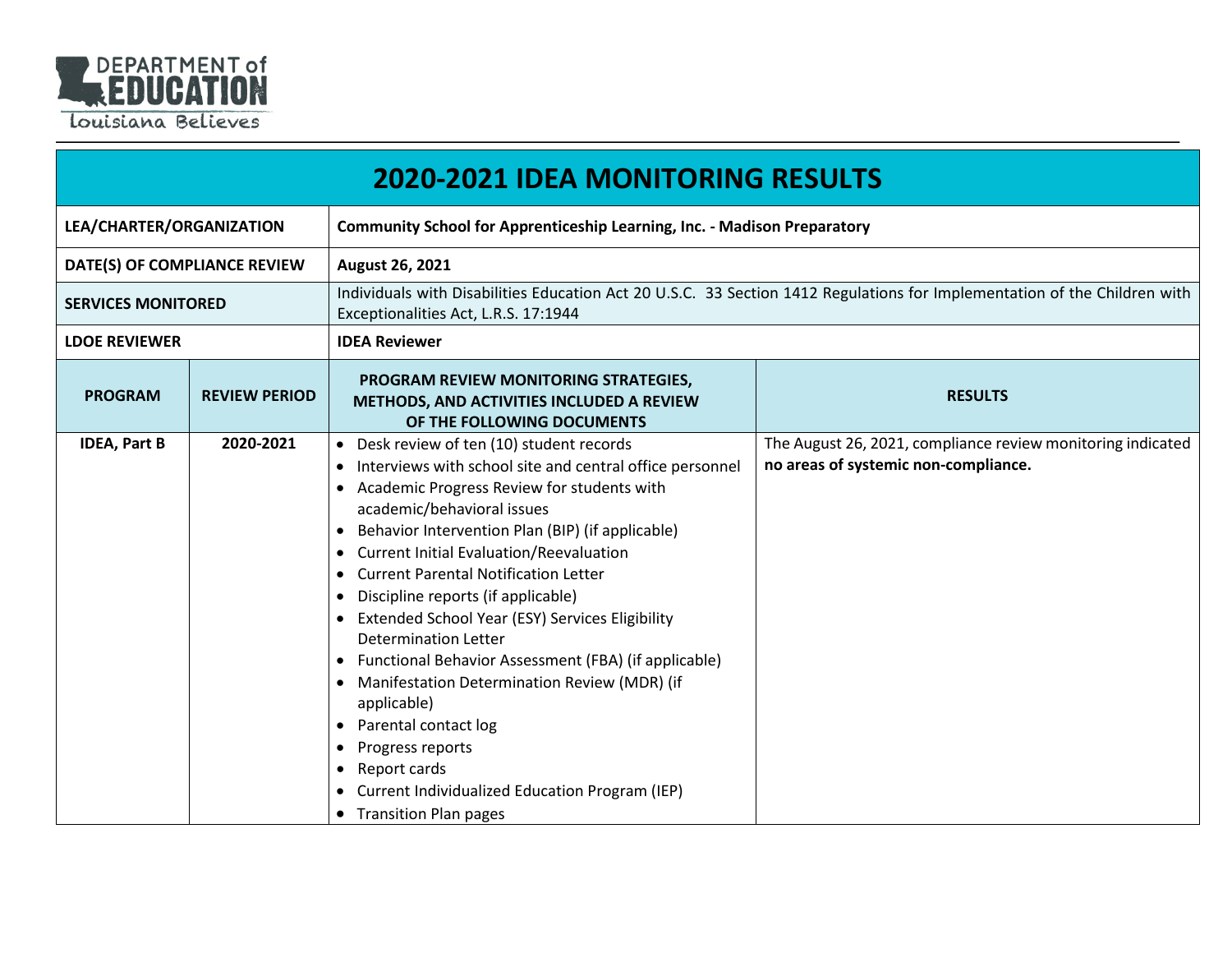

|                           | <b>2020-2021 IDEA MONITORING RESULTS</b>       |                                                                                                                                                                                                                                                                                                                                                            |  |  |
|---------------------------|------------------------------------------------|------------------------------------------------------------------------------------------------------------------------------------------------------------------------------------------------------------------------------------------------------------------------------------------------------------------------------------------------------------|--|--|
| LEA/CHARTER/ORGANIZATION  |                                                | <b>Crescent City Schools - Paul Habans Charter School</b>                                                                                                                                                                                                                                                                                                  |  |  |
|                           | DATE(S) OF SELF-ASSESSMENT REVIEW              | <b>February 10, 2021</b>                                                                                                                                                                                                                                                                                                                                   |  |  |
| <b>SERVICES MONITORED</b> |                                                | Individuals with Disabilities Education Act 20 U.S.C. 33 Section 1412 Regulations for Implementation of the<br>Children with Exceptionalities Act, L.R.S. 17: 1944                                                                                                                                                                                         |  |  |
| <b>LDOE REVIEWER</b>      |                                                | <b>IDEA Reviewer</b>                                                                                                                                                                                                                                                                                                                                       |  |  |
| <b>PROGRAM</b>            | <b>SELF-ASSESSMENT</b><br><b>REVIEW PERIOD</b> | <b>SELF-ASSESSMENT RESULTS</b>                                                                                                                                                                                                                                                                                                                             |  |  |
| <b>IDEA, Part B</b>       | 2020-2021                                      | The LDOE monitoring staff received and reviewed the results of the self-assessment for Crescent City<br>Schools - Paul Habans Charter School conducted in fulfillment of the second quarter IDEA monitoring<br>requirements. After conducting an audit of information included on the self-assessment tool, no areas<br>of non-compliance were identified. |  |  |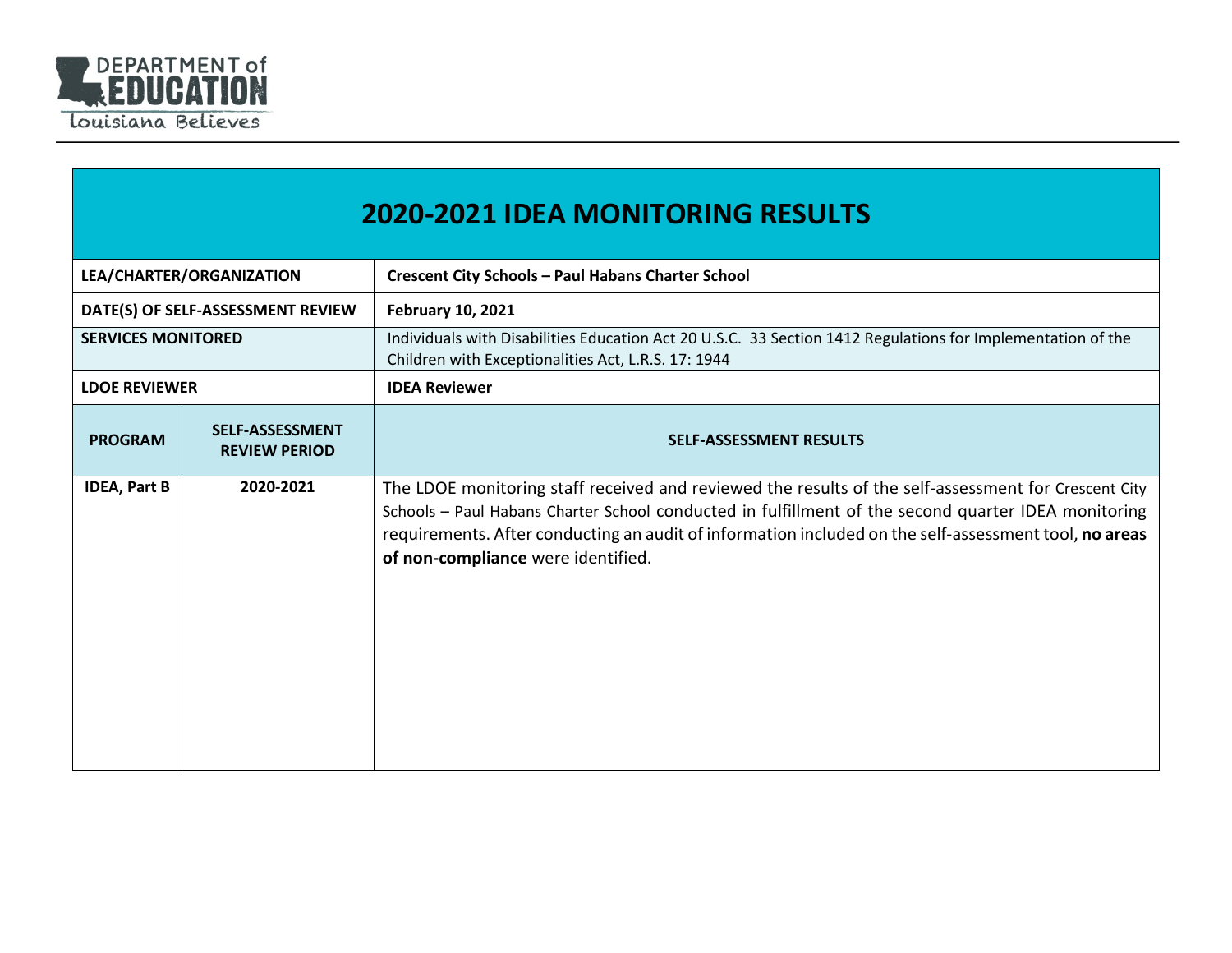

|                              | <b>2020-2021 IDEA MONITORING RESULTS</b> |                                                                                                                                                                                                                                                                                                                                                                                                                                                                                                                                                                                                                                                                                                                                                                                                                                                                    |                                                                                                                           |  |  |
|------------------------------|------------------------------------------|--------------------------------------------------------------------------------------------------------------------------------------------------------------------------------------------------------------------------------------------------------------------------------------------------------------------------------------------------------------------------------------------------------------------------------------------------------------------------------------------------------------------------------------------------------------------------------------------------------------------------------------------------------------------------------------------------------------------------------------------------------------------------------------------------------------------------------------------------------------------|---------------------------------------------------------------------------------------------------------------------------|--|--|
| LEA/CHARTER/ORGANIZATION     |                                          | D'Arbonne Woods Charter School                                                                                                                                                                                                                                                                                                                                                                                                                                                                                                                                                                                                                                                                                                                                                                                                                                     |                                                                                                                           |  |  |
| DATE(S) OF COMPLIANCE REVIEW |                                          | August 11, 2021                                                                                                                                                                                                                                                                                                                                                                                                                                                                                                                                                                                                                                                                                                                                                                                                                                                    |                                                                                                                           |  |  |
| <b>SERVICES MONITORED</b>    |                                          | Exceptionalities Act, L.R.S. 17:1944                                                                                                                                                                                                                                                                                                                                                                                                                                                                                                                                                                                                                                                                                                                                                                                                                               | Individuals with Disabilities Education Act 20 U.S.C. 33 Section 1412 Regulations for Implementation of the Children with |  |  |
| <b>LDOE REVIEWER</b>         |                                          | <b>IDEA Reviewer</b>                                                                                                                                                                                                                                                                                                                                                                                                                                                                                                                                                                                                                                                                                                                                                                                                                                               |                                                                                                                           |  |  |
| <b>PROGRAM</b>               | <b>REVIEW PERIOD</b>                     | PROGRAM REVIEW MONITORING STRATEGIES,<br><b>METHODS AND ACTIVITIES INCLUDED A</b><br><b>REVIEW OF THE FOLLOWING DOCUMENTS:</b>                                                                                                                                                                                                                                                                                                                                                                                                                                                                                                                                                                                                                                                                                                                                     | <b>RESULTS</b>                                                                                                            |  |  |
| <b>IDEA, Part B</b>          | 2020-2021                                | Desk review of ten (10) student records<br>$\bullet$<br>Interviews with school site and central office personnel<br>$\bullet$<br>Academic Progress Review for students with<br>$\bullet$<br>academic/behavioral issues<br>Behavior Intervention Plan (BIP) (if applicable)<br>$\bullet$<br><b>Current Initial Evaluation/Reevaluation</b><br>$\bullet$<br><b>Current Parental Notification Letter</b><br>$\bullet$<br>Discipline reports (if applicable)<br>• Extended School Year (ESY) Services Eligibility<br><b>Determination Letter</b><br>Functional Behavior Assessment (FBA) (if applicable)<br>$\bullet$<br>Manifestation Determination Review (MDR) (if<br>$\bullet$<br>applicable)<br>• Parental contact log<br>Progress reports<br>$\bullet$<br>Report cards<br>$\bullet$<br>Current Individualized Education Program (IEP)<br>• Transition Plan pages | The August 11, 2021, compliance review monitoring<br>indicated no areas of non-compliance.                                |  |  |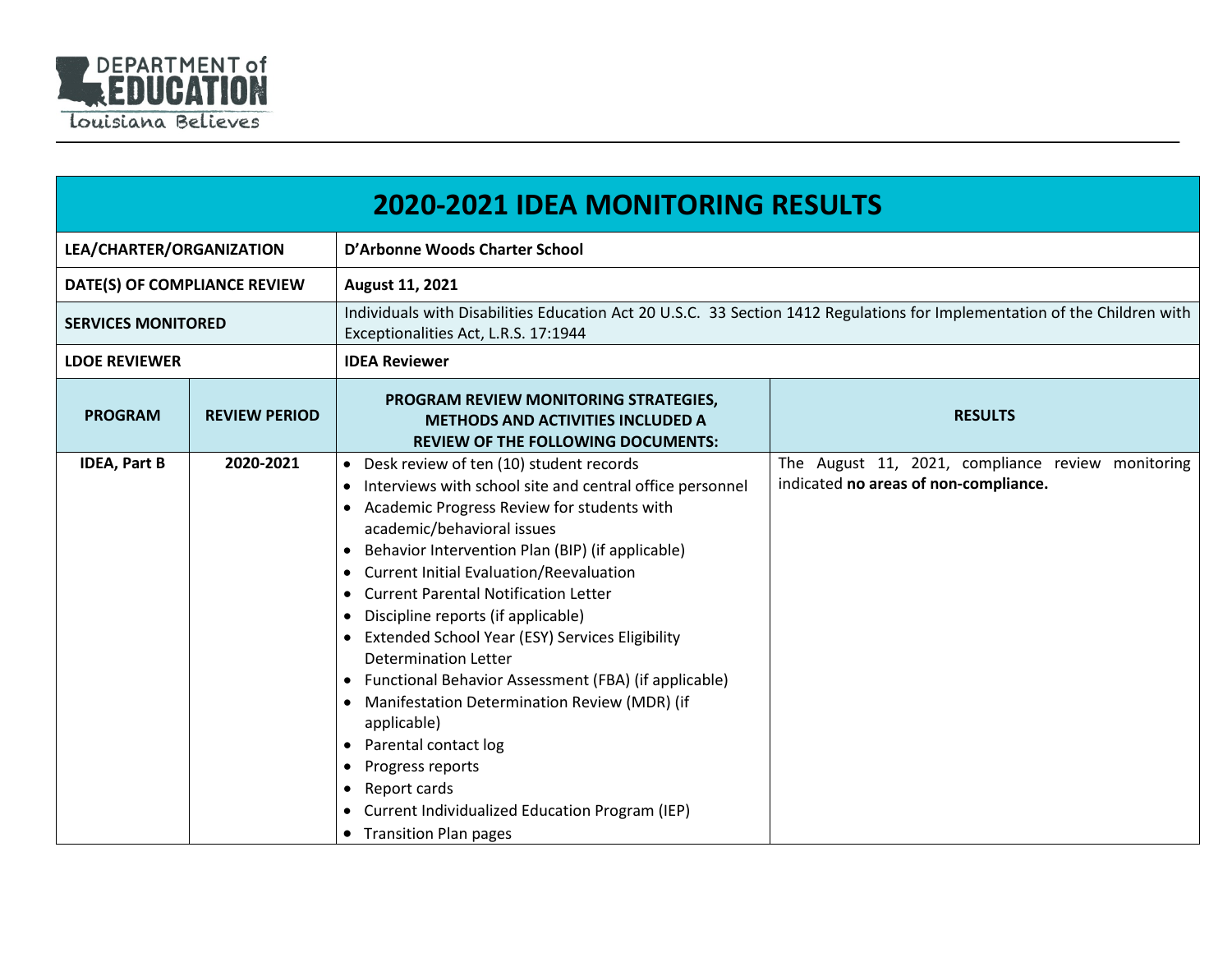

|                              | <b>2020-2021 IDEA MONITORING RESULTS</b> |                                                                                                                                                                                                                                                                                                                                                                                                                                                                                                                                                                                                                                                                                                                                                                                                                      |                                                                                                                                                                                                                                                                                                                                                                                                                                                                                                                                                                                                                                                                                                                                                                                                                                                                                                                    |  |  |
|------------------------------|------------------------------------------|----------------------------------------------------------------------------------------------------------------------------------------------------------------------------------------------------------------------------------------------------------------------------------------------------------------------------------------------------------------------------------------------------------------------------------------------------------------------------------------------------------------------------------------------------------------------------------------------------------------------------------------------------------------------------------------------------------------------------------------------------------------------------------------------------------------------|--------------------------------------------------------------------------------------------------------------------------------------------------------------------------------------------------------------------------------------------------------------------------------------------------------------------------------------------------------------------------------------------------------------------------------------------------------------------------------------------------------------------------------------------------------------------------------------------------------------------------------------------------------------------------------------------------------------------------------------------------------------------------------------------------------------------------------------------------------------------------------------------------------------------|--|--|
| LEA/CHARTER/ORGANIZATION     |                                          | <b>Delta Charter School MST</b>                                                                                                                                                                                                                                                                                                                                                                                                                                                                                                                                                                                                                                                                                                                                                                                      |                                                                                                                                                                                                                                                                                                                                                                                                                                                                                                                                                                                                                                                                                                                                                                                                                                                                                                                    |  |  |
| DATE(S) OF COMPLIANCE REVIEW |                                          | March 15, 2021                                                                                                                                                                                                                                                                                                                                                                                                                                                                                                                                                                                                                                                                                                                                                                                                       |                                                                                                                                                                                                                                                                                                                                                                                                                                                                                                                                                                                                                                                                                                                                                                                                                                                                                                                    |  |  |
| <b>SERVICES MONITORED</b>    |                                          | Exceptionalities Act, L.R.S. 17:1944                                                                                                                                                                                                                                                                                                                                                                                                                                                                                                                                                                                                                                                                                                                                                                                 | Individuals with Disabilities Education Act 20 U.S.C. 33 Section 1412 Regulations for Implementation of the Children with                                                                                                                                                                                                                                                                                                                                                                                                                                                                                                                                                                                                                                                                                                                                                                                          |  |  |
| <b>LDOE REVIEWER</b>         |                                          | <b>IDEA Reviewer</b>                                                                                                                                                                                                                                                                                                                                                                                                                                                                                                                                                                                                                                                                                                                                                                                                 |                                                                                                                                                                                                                                                                                                                                                                                                                                                                                                                                                                                                                                                                                                                                                                                                                                                                                                                    |  |  |
| <b>PROGRAM</b>               | <b>REVIEW PERIOD</b>                     | PROGRAM REVIEW MONITORING STRATEGIES,<br><b>METHODS AND ACTIVITIES INCLUDED A REVIEW OF</b><br>THE FOLLOWING DOCUMENTS:                                                                                                                                                                                                                                                                                                                                                                                                                                                                                                                                                                                                                                                                                              | <b>RESULTS</b>                                                                                                                                                                                                                                                                                                                                                                                                                                                                                                                                                                                                                                                                                                                                                                                                                                                                                                     |  |  |
| <b>IDEA, Part B</b>          | 2020-2021                                | • Desk review of fourteen (14) student records<br>• Interviews with school site and central office personnel<br>• Academic Progress Review for students with<br>academic/behavioral issues<br>Behavior Intervention Plan (BIP) (if applicable)<br>• Current Initial Evaluation/Reevaluation<br><b>Current Parental Notification Letter</b><br>$\bullet$<br>Discipline reports (if applicable)<br>$\bullet$<br>Extended School Year (ESY) Services Eligibility<br><b>Determination Letter</b><br>• Functional Behavior Assessment (FBA) (if applicable)<br>Manifestation Determination Review (MDR) (if<br>$\bullet$<br>applicable)<br>Parental contact log<br>$\bullet$<br>Progress reports<br>$\bullet$<br>Report cards<br>$\bullet$<br>• Current Individualized Education Program (IEP)<br>• Transition Plan pages | The March 15, 2021, compliance review monitoring indicated<br>findings of non-compliance in the following:<br>§300.320(a)(1)(i)(2)(i) - Definition of an Individualized<br>Education Program - IEP must include a statement of the<br>child's present levels of academic achievement and functional<br>performance, including how the student's disability affects<br>involvement and progress in the general education<br>curriculum.<br>§300.320(a)(2) and §300.160(5a)(b2ii)(c-9) - Definition of<br>Individualized Education Program - A statement of<br>measurable annual goals, including academic and functional<br>goals designed to meet the child's needs that result from the<br>child's disability to enable the child to be involved in and make<br>progress in the general education curriculum; and meet each<br>of the child's other educational needs that result from the<br>child's disability. |  |  |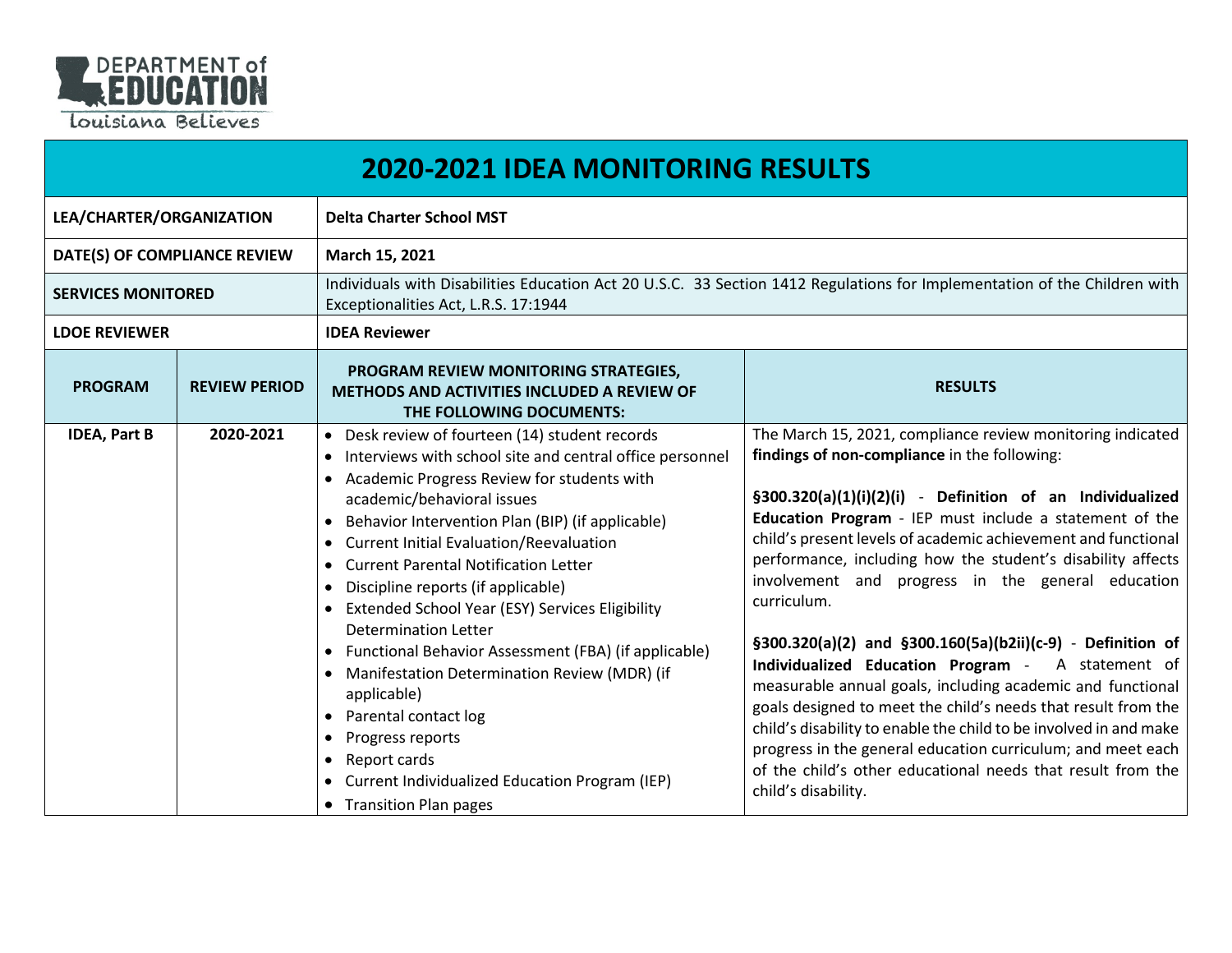

|                           | <b>2020-2021 IDEA MONITORING RESULTS</b>       |                                                                                                                                                                                                                                                                                                                                |  |  |
|---------------------------|------------------------------------------------|--------------------------------------------------------------------------------------------------------------------------------------------------------------------------------------------------------------------------------------------------------------------------------------------------------------------------------|--|--|
| LEA/CHARTER/ORGANIZATION  |                                                | <b>Encore Academy</b>                                                                                                                                                                                                                                                                                                          |  |  |
|                           | DATE(S) OF SELF-ASSESSMENT REVIEW              | September 16, 2021                                                                                                                                                                                                                                                                                                             |  |  |
| <b>SERVICES MONITORED</b> |                                                | Individuals with Disabilities Education Act 20 U.S.C. 33 Section 1412 Regulations for Implementation of the<br>Children with Exceptionalities Act, L.R.S. 17: 1944                                                                                                                                                             |  |  |
| <b>LDOE REVIEWER</b>      |                                                | <b>IDEA Reviewer</b>                                                                                                                                                                                                                                                                                                           |  |  |
| <b>PROGRAM</b>            | <b>SELF-ASSESSMENT</b><br><b>REVIEW PERIOD</b> | <b>SELF-ASSESSMENT RESULTS</b>                                                                                                                                                                                                                                                                                                 |  |  |
| <b>IDEA, Part B</b>       | 2020-2021                                      | The LDOE monitoring staff received and reviewed the results of the self-assessment for Encore Academy<br>conducted in fulfillment of the fourth quarter IDEA monitoring requirements. After conducting an audit of<br>information included on the self-assessment tool, no unresolved areas of non-compliance were identified. |  |  |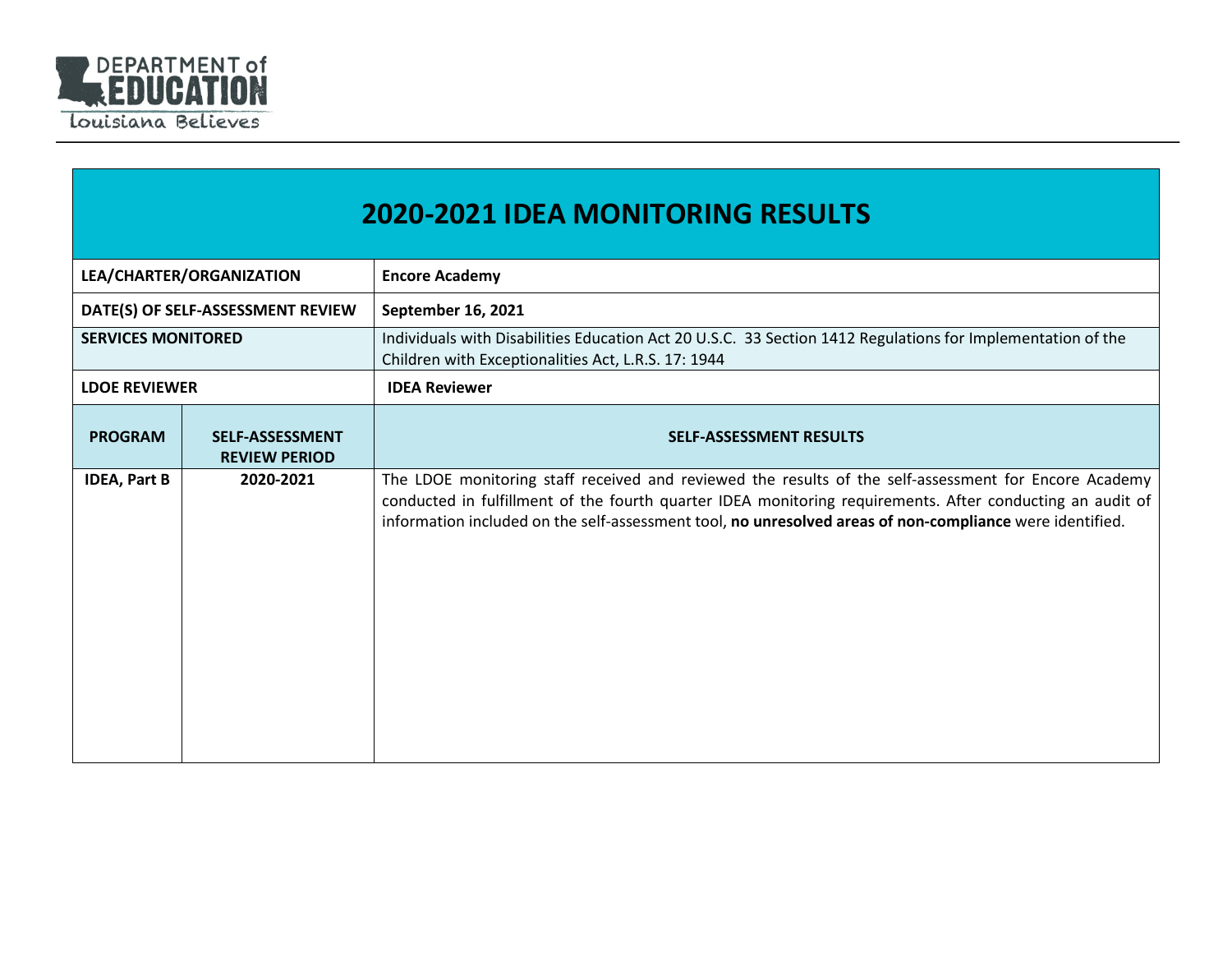

|                           | <b>2020-2021 IDEA MONITORING RESULTS</b>       |                                                                                                                                                                                                                                                                                                                                                |  |  |
|---------------------------|------------------------------------------------|------------------------------------------------------------------------------------------------------------------------------------------------------------------------------------------------------------------------------------------------------------------------------------------------------------------------------------------------|--|--|
| LEA/CHARTER/ORGANIZATION  |                                                | <b>GEO Prep Academy of Greater Baton Rouge</b>                                                                                                                                                                                                                                                                                                 |  |  |
|                           | DATE(S) OF SELF-ASSESSMENT REVIEW              | May 12, 2021                                                                                                                                                                                                                                                                                                                                   |  |  |
| <b>SERVICES MONITORED</b> |                                                | Individuals with Disabilities Education Act 20 U.S.C. 33 Section 1412 Regulations for Implementation of the<br>Children with Exceptionalities Act, L.R.S. 17: 1944                                                                                                                                                                             |  |  |
| <b>LDOE REVIEWER</b>      |                                                | <b>IDEA Reviewer</b>                                                                                                                                                                                                                                                                                                                           |  |  |
| <b>PROGRAM</b>            | <b>SELF-ASSESSMENT</b><br><b>REVIEW PERIOD</b> | <b>SELF-ASSESSMENT RESULTS</b>                                                                                                                                                                                                                                                                                                                 |  |  |
| <b>IDEA, Part B</b>       | 2020-2021                                      | The LDOE monitoring staff received and reviewed the results of the self-assessment for GEO Prep<br>Academy of Greater Baton Rouge conducted in fulfillment of the third quarter IDEA monitoring<br>requirements. After conducting an audit of information included on the self-assessment tool, no areas<br>of non-compliance were identified. |  |  |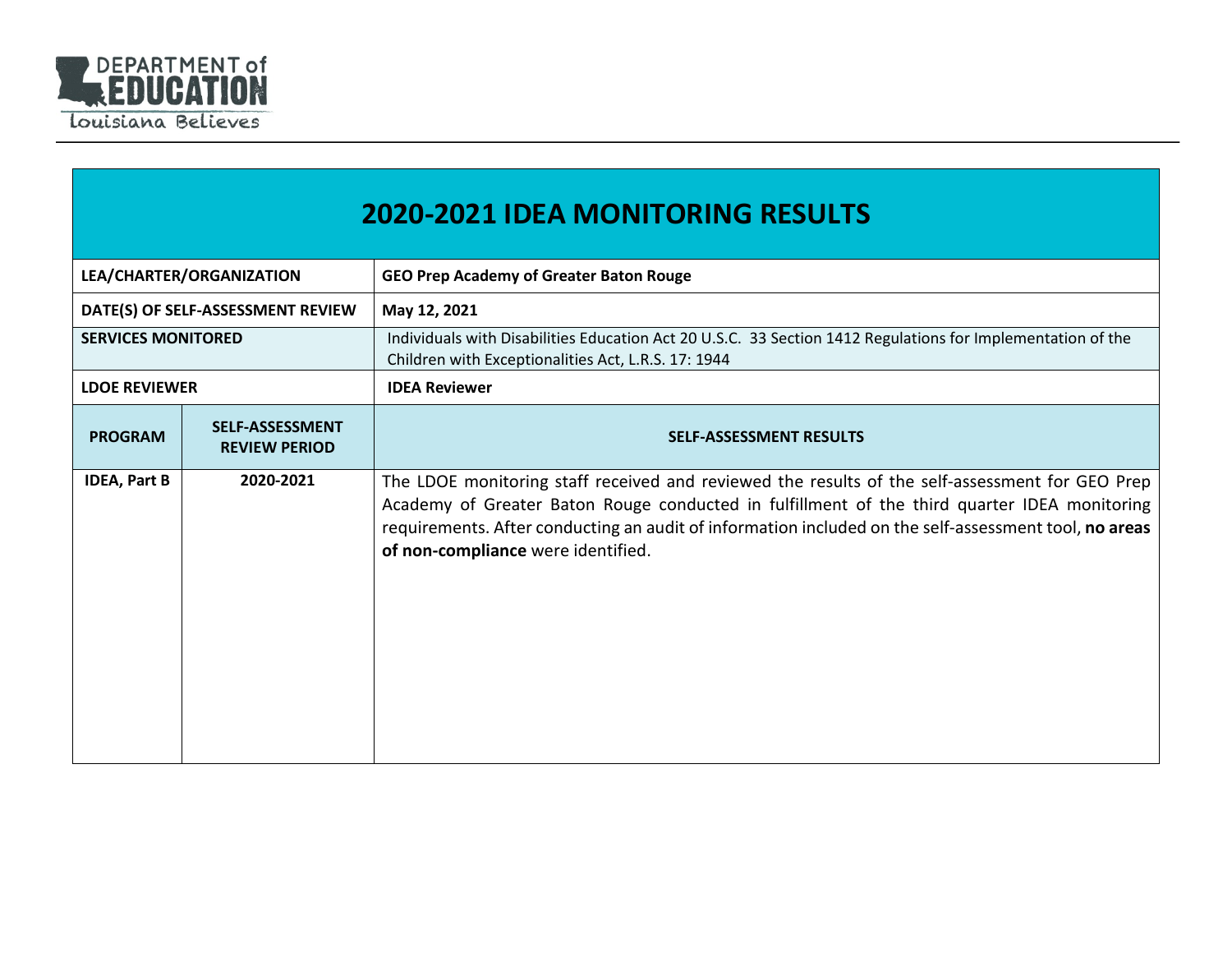

|                              | <b>2020-2021 IDEA MONITORING RESULTS</b> |                                                                                                                                                                                                                                                                                                                                                                                                                                                                                                                                                                                                                                                                                                                                                                                                                         |                                                                                                                                                                                                                                                                                                                                                                                                                                                                                                                                                                                                                                                                                                        |
|------------------------------|------------------------------------------|-------------------------------------------------------------------------------------------------------------------------------------------------------------------------------------------------------------------------------------------------------------------------------------------------------------------------------------------------------------------------------------------------------------------------------------------------------------------------------------------------------------------------------------------------------------------------------------------------------------------------------------------------------------------------------------------------------------------------------------------------------------------------------------------------------------------------|--------------------------------------------------------------------------------------------------------------------------------------------------------------------------------------------------------------------------------------------------------------------------------------------------------------------------------------------------------------------------------------------------------------------------------------------------------------------------------------------------------------------------------------------------------------------------------------------------------------------------------------------------------------------------------------------------------|
| LEA/CHARTER/ORGANIZATION     |                                          | <b>GEO Prep Mid-City of Greater Baton Rouge</b>                                                                                                                                                                                                                                                                                                                                                                                                                                                                                                                                                                                                                                                                                                                                                                         |                                                                                                                                                                                                                                                                                                                                                                                                                                                                                                                                                                                                                                                                                                        |
| DATE(S) OF COMPLIANCE REVIEW |                                          | May 1, 2021                                                                                                                                                                                                                                                                                                                                                                                                                                                                                                                                                                                                                                                                                                                                                                                                             |                                                                                                                                                                                                                                                                                                                                                                                                                                                                                                                                                                                                                                                                                                        |
| <b>SERVICES MONITORED</b>    |                                          | Individuals with Disabilities Education Act 20 U.S.C. 33 Section 1412 Regulations for Implementation of the Children with<br>Exceptionalities Act, L.R.S. 17:1944                                                                                                                                                                                                                                                                                                                                                                                                                                                                                                                                                                                                                                                       |                                                                                                                                                                                                                                                                                                                                                                                                                                                                                                                                                                                                                                                                                                        |
| <b>LDOE REVIEWER</b>         |                                          | <b>IDEA Reviewer</b>                                                                                                                                                                                                                                                                                                                                                                                                                                                                                                                                                                                                                                                                                                                                                                                                    |                                                                                                                                                                                                                                                                                                                                                                                                                                                                                                                                                                                                                                                                                                        |
| <b>PROGRAM</b>               | <b>REVIEW PERIOD</b>                     | <b>PROGRAM REVIEW MONITORING</b><br>STRATEGIES, METHODS, AND ACTIVITIES<br>INCLUDED A REVIEW OF THE FOLLOWING                                                                                                                                                                                                                                                                                                                                                                                                                                                                                                                                                                                                                                                                                                           | <b>RESULTS</b>                                                                                                                                                                                                                                                                                                                                                                                                                                                                                                                                                                                                                                                                                         |
| <b>IDEA, Part B</b>          | 2020-2021                                | • Desk review of nineteen (19) student records<br>• Interviews with school site and central<br>office personnel<br>• Academic Progress Review for students<br>with academic/behavioral issues<br>Behavior Intervention Plan (BIP) (if applicable)<br>$\bullet$<br><b>Current Initial Evaluation/Reevaluation</b><br><b>Current Parental Notification Letter</b><br>$\bullet$<br>Discipline reports (if applicable)<br><b>Extended School Year (ESY) Services</b><br>Eligibility Determination Letter<br>• Functional Behavior Assessment (FBA) (if<br>applicable)<br><b>Manifestation Determination Review (MDR)</b><br>(if applicable)<br>Parental contact log<br>$\bullet$<br>Progress reports<br>$\bullet$<br>Report cards<br>$\bullet$<br>Current Individualized Education Program (IEP)<br>• Transition Plan pages | The May 1, 2021, compliance review monitoring indicated findings<br>of non-compliance in the following:<br>The parents were invited to the Individualized Education Program<br>(IEP) meeting. §300.322(a)<br>If neither parent was able to attend the IEP team meeting, there is<br>documentation of attempts to ensure parental participation.<br>§300.501(b)<br>The appropriate team members were present at the IEP team<br>meeting (signature provided at IEP team meeting). §300.321(a)- (b)<br>If the appropriate team members were not present at the IEP<br>meeting (signature provided at IEP meeting), an excusal form is<br>available for the team member(s). §300.321(a)(7) (e)(1-2)(i-ii) |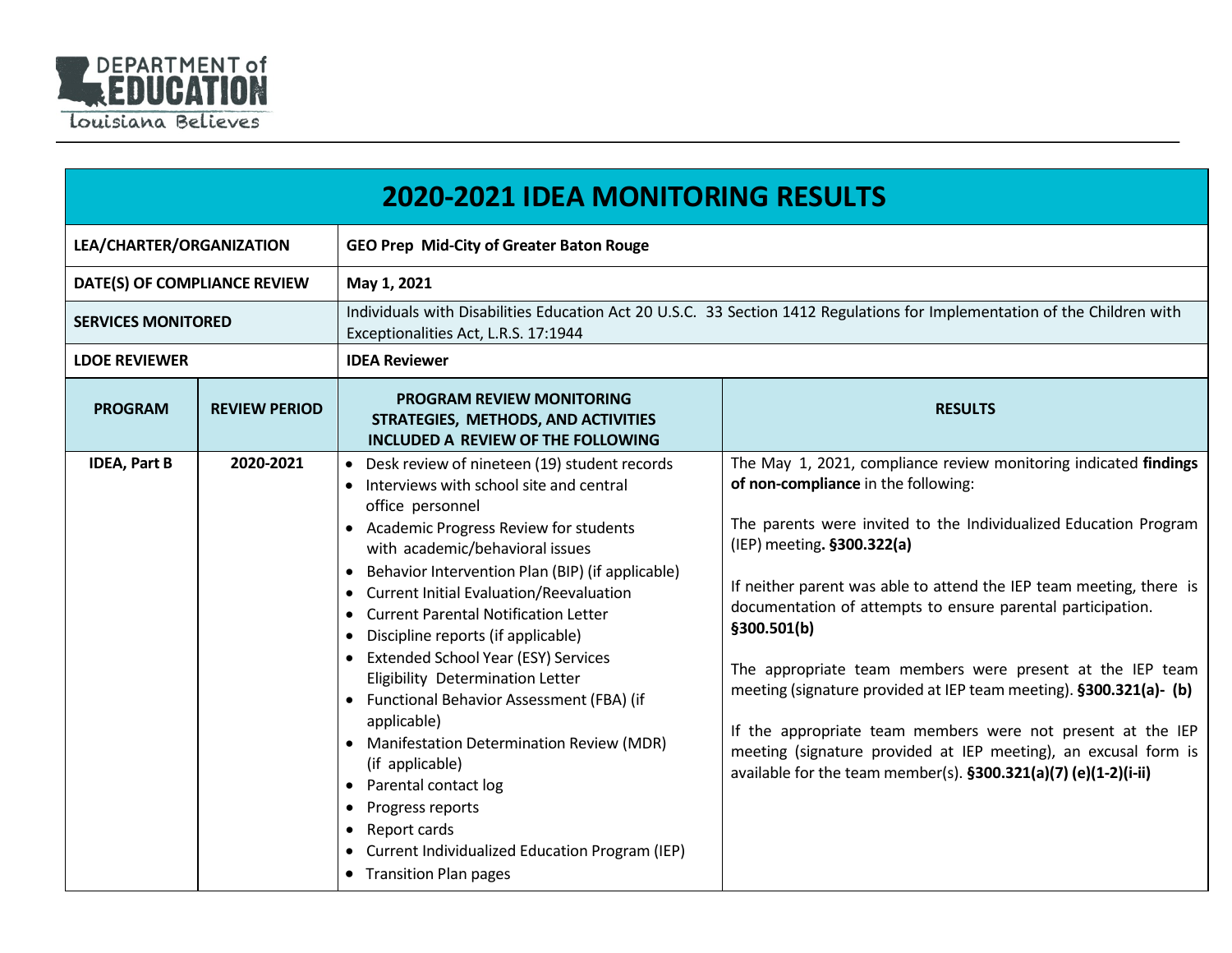

| <b>PROGRAM</b>      | <b>REVIEW PERIOD</b> | <b>PROGRAM REVIEW MONITORING STRATEGIES,</b><br>METHODS, AND ACTIVITIES INCLUDED A REVIEW<br>OF THE FOLLOWING DOCUMENTS                                                                                                                                                                                                                                                                                                                                                                                                                                                                                                                                                                                                                                       | <b>RESULTS</b>                                                                                                                                                                                                                                                                                                                                                                                                                                                                                                                                        |
|---------------------|----------------------|---------------------------------------------------------------------------------------------------------------------------------------------------------------------------------------------------------------------------------------------------------------------------------------------------------------------------------------------------------------------------------------------------------------------------------------------------------------------------------------------------------------------------------------------------------------------------------------------------------------------------------------------------------------------------------------------------------------------------------------------------------------|-------------------------------------------------------------------------------------------------------------------------------------------------------------------------------------------------------------------------------------------------------------------------------------------------------------------------------------------------------------------------------------------------------------------------------------------------------------------------------------------------------------------------------------------------------|
| <b>IDEA, Part B</b> | 2020-2021            | • Desk review of nineteen (19) student records<br>Interviews with school site and central office personnel<br>$\bullet$<br>Academic Progress Review for students with<br>academic/behavioral issues<br>Behavior Intervention Plan (BIP) (if applicable)<br>• Current Initial Evaluation/Reevaluation<br><b>Current Parental Notification Letter</b><br>Discipline reports (if applicable)<br>Extended School Year (ESY) Services Eligibility<br>Determination Letter<br>Functional Behavior Assessment (FBA) (if applicable)<br>$\bullet$<br>Manifestation Determination Review (MDR) (if<br>applicable)<br>Parental contact log<br>Progress reports<br>٠<br>Report cards<br>٠<br>• Current Individualized Education Program (IEP)<br>• Transition Plan pages | Free appropriate public education or FAPE means special<br>education and related services that are provided at public<br>expense, under public supervision and direction, and without<br>charge; meet the standards of the SEA, including the<br>requirements of this part; include an appropriate preschool,<br>elementary school, or secondary school education in the<br>State involved; and are provided in conformity with an<br>individualized education program (IEP) that meets the<br>requirements of §300.320 through §300.324 and §300.17. |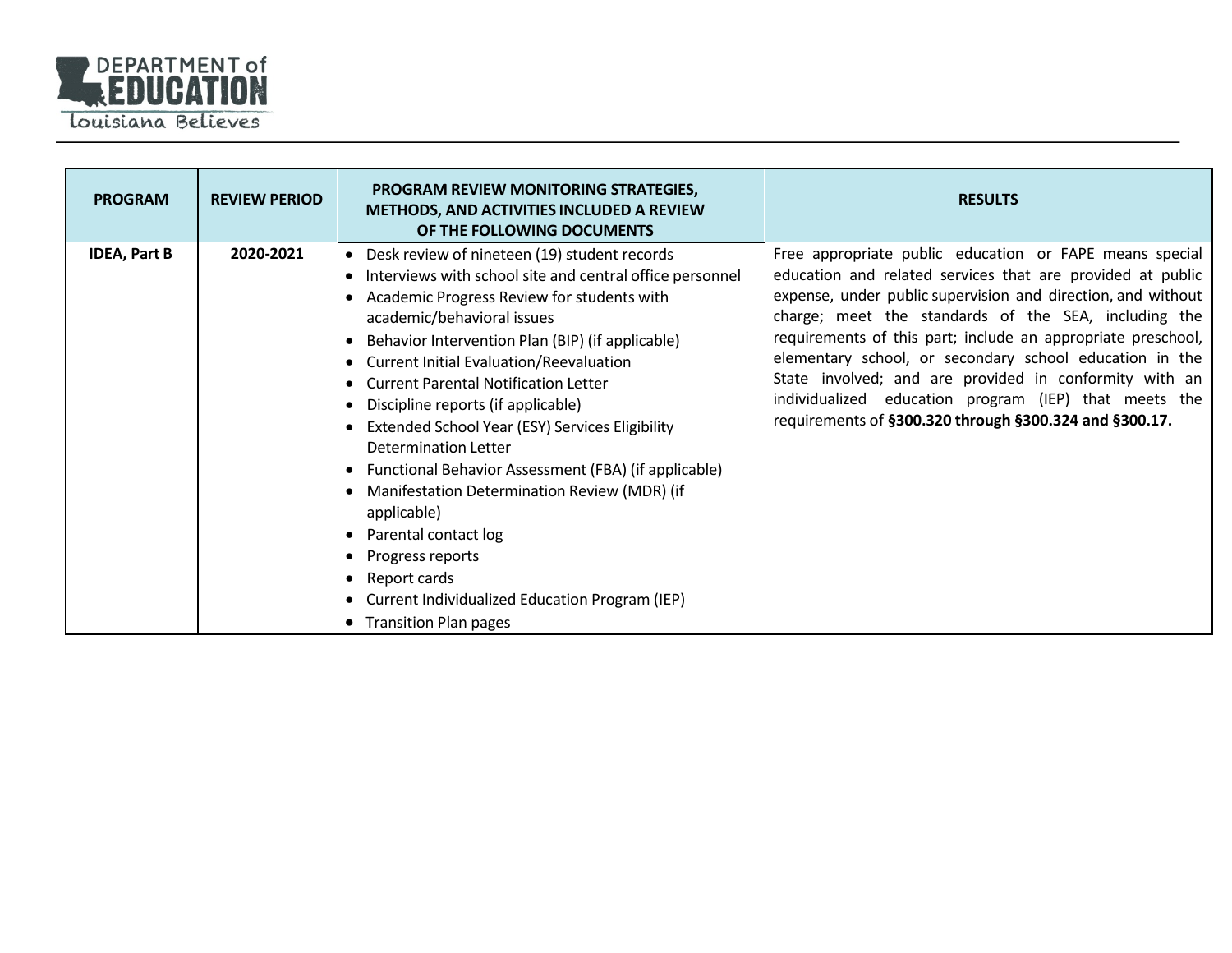

|                              | <b>2020-2021 IDEA MONITORING RESULTS</b> |                                                                                                                                                                                                                                                                                                                                                                                                                                                                                                                                                                                                                                                                                                                                                        |                                                                                                                                                                                                                                                                                                                                                                            |  |
|------------------------------|------------------------------------------|--------------------------------------------------------------------------------------------------------------------------------------------------------------------------------------------------------------------------------------------------------------------------------------------------------------------------------------------------------------------------------------------------------------------------------------------------------------------------------------------------------------------------------------------------------------------------------------------------------------------------------------------------------------------------------------------------------------------------------------------------------|----------------------------------------------------------------------------------------------------------------------------------------------------------------------------------------------------------------------------------------------------------------------------------------------------------------------------------------------------------------------------|--|
| LEA/CHARTER/ORGANIZATION     |                                          | Redesign Schools Louisiana - Glen Oaks Middle School                                                                                                                                                                                                                                                                                                                                                                                                                                                                                                                                                                                                                                                                                                   |                                                                                                                                                                                                                                                                                                                                                                            |  |
| DATE(S) OF COMPLIANCE REVIEW |                                          | <b>August 5, 2021</b>                                                                                                                                                                                                                                                                                                                                                                                                                                                                                                                                                                                                                                                                                                                                  |                                                                                                                                                                                                                                                                                                                                                                            |  |
| <b>SERVICES MONITORED</b>    |                                          | Individuals with Disabilities Education Act 20 U.S.C. 33 Section 1412 Regulations for Implementation of the Children with<br>Exceptionalities Act, L.R.S. 17:1944                                                                                                                                                                                                                                                                                                                                                                                                                                                                                                                                                                                      |                                                                                                                                                                                                                                                                                                                                                                            |  |
| <b>LDOE REVIEWER</b>         |                                          | <b>IDEA Reviewer</b>                                                                                                                                                                                                                                                                                                                                                                                                                                                                                                                                                                                                                                                                                                                                   |                                                                                                                                                                                                                                                                                                                                                                            |  |
| <b>PROGRAM</b>               | <b>REVIEW PERIOD</b>                     | PROGRAM REVIEW MONITORING STRATEGIES,<br><b>METHODS AND ACTIVITIES INCLUDED A</b><br><b>REVIEW OF THE FOLLOWING DOCUMENTS:</b>                                                                                                                                                                                                                                                                                                                                                                                                                                                                                                                                                                                                                         | <b>RESULTS</b>                                                                                                                                                                                                                                                                                                                                                             |  |
| <b>IDEA, Part B</b>          | 2020-2021                                | • Desk review of ten (10) student records<br>• Interviews with school site and central office personnel<br>• Academic Progress Review for students with<br>academic/behavioral issues<br>Behavior Intervention Plan (BIP) (if applicable)<br><b>Current Initial Evaluation/Reevaluation</b><br><b>Current Parental Notification Letter</b><br>Discipline reports (if applicable)<br><b>Extended School Year (ESY) Services Eligibility</b><br><b>Determination Letter</b><br>Functional Behavior Assessment (FBA) (if applicable)<br>Manifestation Determination Review (MDR) (if<br>applicable)<br>Parental contact log<br>Progress reports<br>Report cards<br>$\bullet$<br>Current Individualized Education Program (IEP)<br>• Transition Plan pages | The August 5, 2021, compliance review monitoring<br>indicated no areas of systemic non-compliance.<br>Although no findings of systemic non-compliance were<br>observed during the desk review, there were two student-<br>specific IDEA concerns. These student-specific concerns are<br>outlined on the following pages and must be corrected<br>within the next 30 days. |  |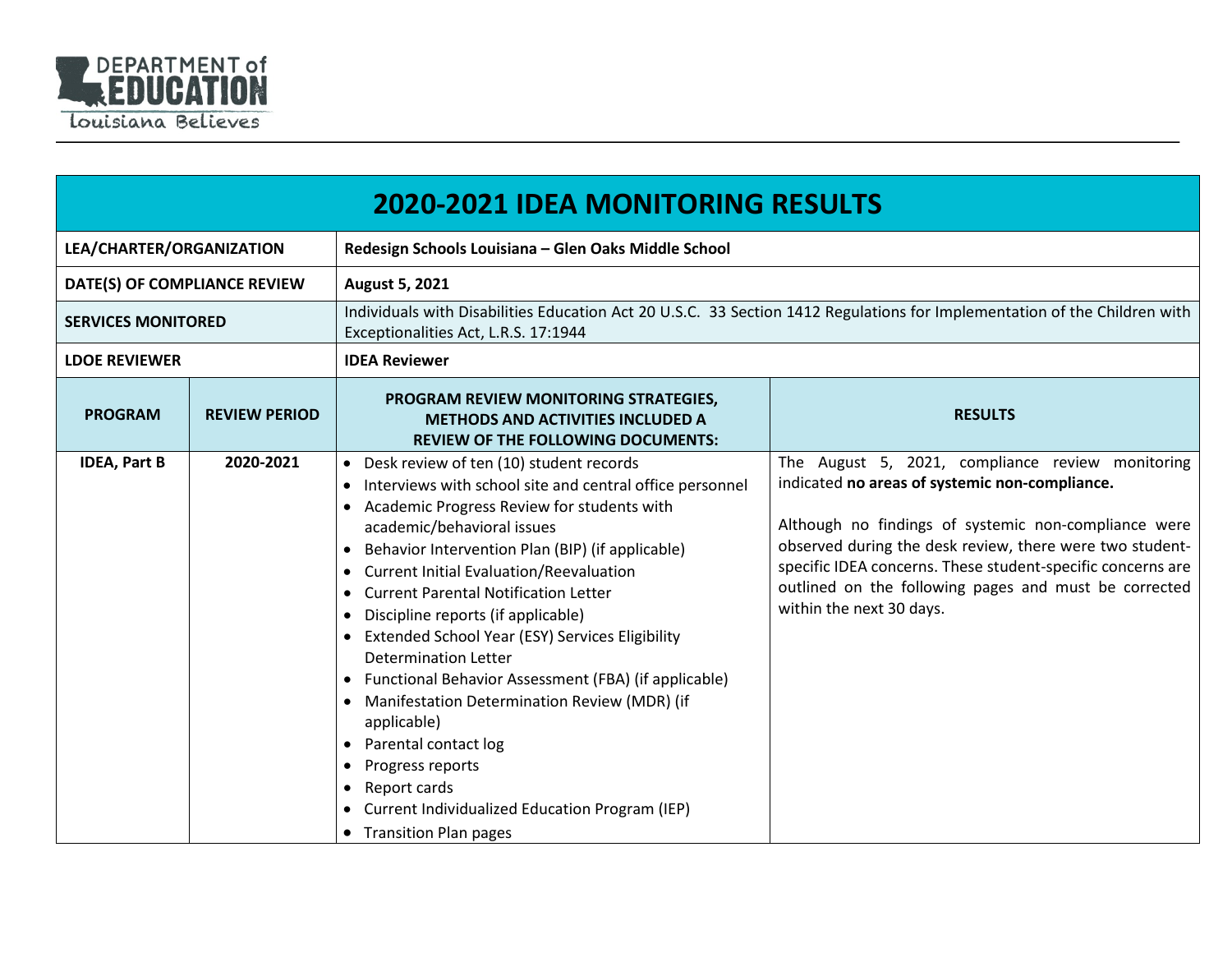

|                           | <b>2020-2021 IDEA MONITORING RESULTS</b>       |                                                                                                                                                                                                                                                                                                                                   |  |
|---------------------------|------------------------------------------------|-----------------------------------------------------------------------------------------------------------------------------------------------------------------------------------------------------------------------------------------------------------------------------------------------------------------------------------|--|
|                           | LEA/CHARTER/ORGANIZATION                       | <b>Grant Parish</b>                                                                                                                                                                                                                                                                                                               |  |
|                           | DATE(S) OF SELF-ASSESSMENT REVIEW              | <b>December 2, 2020</b>                                                                                                                                                                                                                                                                                                           |  |
| <b>SERVICES MONITORED</b> |                                                | Individuals with Disabilities Education Act 20 U.S.C. 33 Section 1412 Regulations for Implementation of the<br>Children with Exceptionalities Act, L.R.S. 17: 1944                                                                                                                                                                |  |
| <b>LDOE REVIEWER</b>      |                                                | <b>IDEA Reviewer</b>                                                                                                                                                                                                                                                                                                              |  |
| <b>PROGRAM</b>            | <b>SELF-ASSESSMENT</b><br><b>REVIEW PERIOD</b> | <b>SELF-ASSESSMENT RESULTS</b>                                                                                                                                                                                                                                                                                                    |  |
| <b>IDEA, Part B</b>       | 2020-2021                                      | The LDOE monitoring staff received and reviewed the results of the self-assessment for Grant Parish<br>School System conducted in fulfillment of the first quarter IDEA monitoring requirements. After<br>conducting an audit of information included on the self-assessment tool, no areas of non-compliance<br>were identified. |  |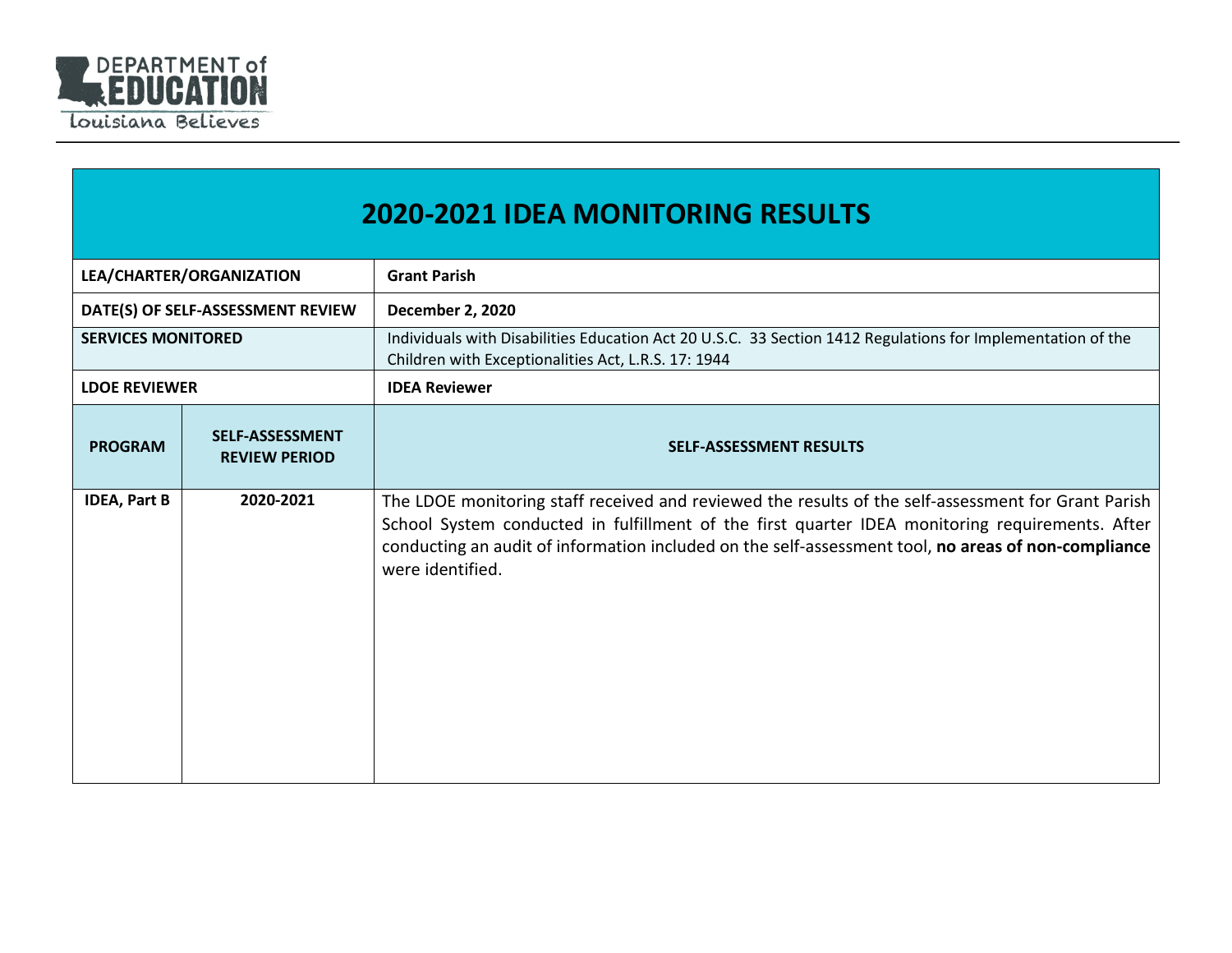

|                              |                      | <b>2020-2021 IDEA MONITORING RESULTS</b>                                                                                                                                                                                                                                                                                                                                                                                                                                                                                                                                                                                                                                                                                                                                                                                                          |                                                                                              |
|------------------------------|----------------------|---------------------------------------------------------------------------------------------------------------------------------------------------------------------------------------------------------------------------------------------------------------------------------------------------------------------------------------------------------------------------------------------------------------------------------------------------------------------------------------------------------------------------------------------------------------------------------------------------------------------------------------------------------------------------------------------------------------------------------------------------------------------------------------------------------------------------------------------------|----------------------------------------------------------------------------------------------|
| LEA/CHARTER/ORGANIZATION     |                      | <b>Crescent City Schools - Harriet Tubman Charter School</b>                                                                                                                                                                                                                                                                                                                                                                                                                                                                                                                                                                                                                                                                                                                                                                                      |                                                                                              |
| DATE(S) OF COMPLIANCE REVIEW |                      | <b>February 15, 2021</b>                                                                                                                                                                                                                                                                                                                                                                                                                                                                                                                                                                                                                                                                                                                                                                                                                          |                                                                                              |
| <b>SERVICES MONITORED</b>    |                      | Individuals with Disabilities Education Act 20 U.S.C. 33 Section 1412 Regulations for Implementation of the Children with<br>Exceptionalities Act, L.R.S. 17:1944                                                                                                                                                                                                                                                                                                                                                                                                                                                                                                                                                                                                                                                                                 |                                                                                              |
| <b>LDOE REVIEWER</b>         |                      | <b>IDEA Reviewer</b>                                                                                                                                                                                                                                                                                                                                                                                                                                                                                                                                                                                                                                                                                                                                                                                                                              |                                                                                              |
| <b>PROGRAM</b>               | <b>REVIEW PERIOD</b> | PROGRAM REVIEW MONITORING STRATEGIES,<br><b>METHODS AND ACTIVITIES INCLUDED A REVIEW</b><br>OF THE FOLLOWING DOCUMENTS:                                                                                                                                                                                                                                                                                                                                                                                                                                                                                                                                                                                                                                                                                                                           | <b>RESULTS</b>                                                                               |
| <b>IDEA, Part B</b>          | 2020-2021            | Desk review twenty (20) student records<br>$\bullet$<br>Interviews with school site and central office personnel<br>Academic Progress Review for students with<br>academic/behavioral issues<br>Behavior Intervention Plan (BIP) (if applicable)<br>$\bullet$<br><b>Current Initial Evaluation/Reevaluation</b><br>$\bullet$<br><b>Current Parental Notification Letter</b><br>$\bullet$<br>Discipline reports (if applicable)<br>$\bullet$<br><b>Extended School Year (ESY) Services Eligibility</b><br>Determination Letter<br>Functional Behavior Assessment (FBA) (if applicable)<br>Manifestation Determination Review (MDR) (if<br>$\bullet$<br>applicable)<br>Parental contact log<br>$\bullet$<br>Progress reports<br>$\bullet$<br>Report cards<br>$\bullet$<br>Current Individualized Education Program (IEP)<br>• Transition Plan pages | The February 15, 2021, compliance review monitoring<br>indicated no areas of non-compliance. |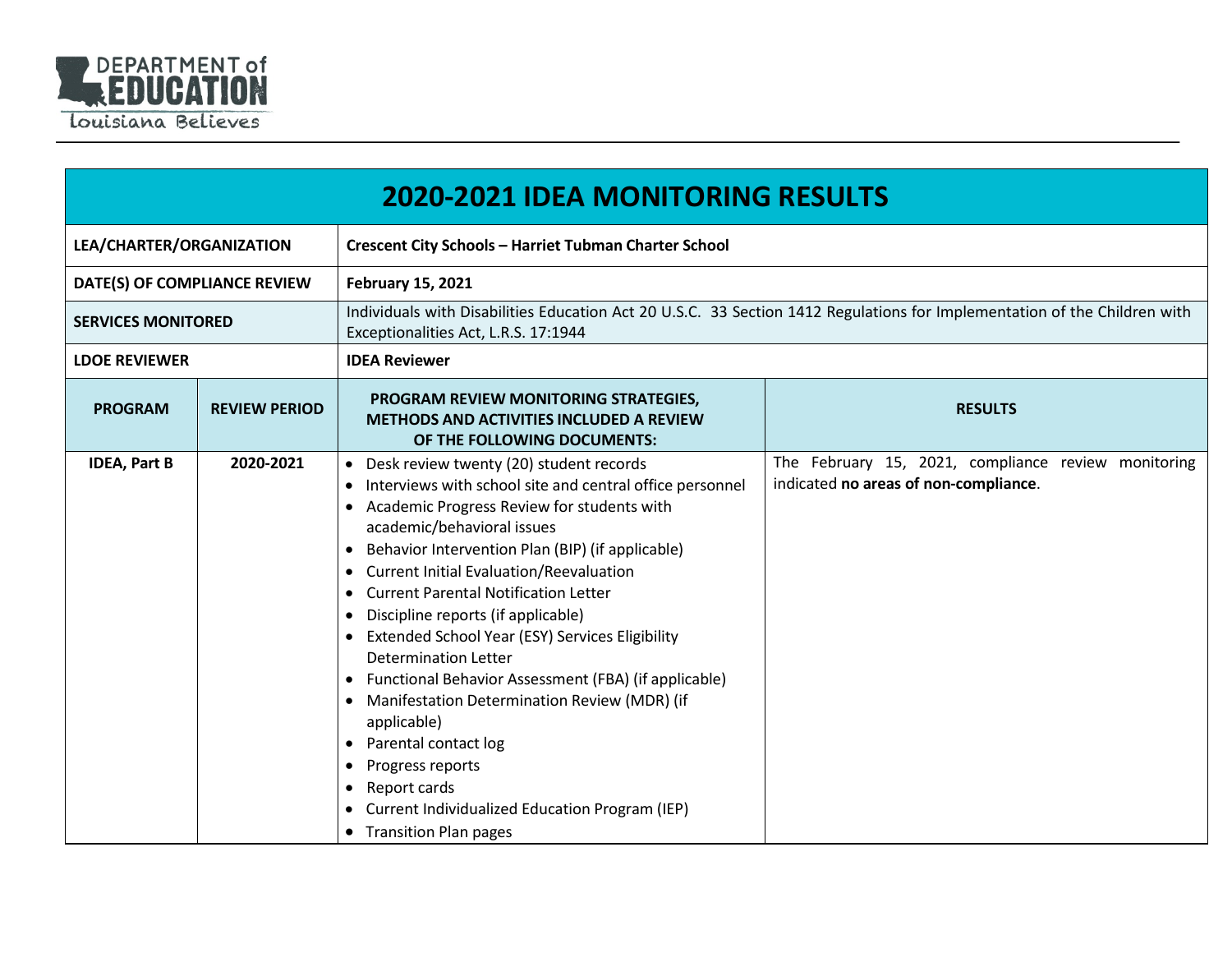

|                           | <b>2020-2021 IDEA MONITORING RESULTS</b>       |                                                                                                                                                                                                                                                                                                                                |  |
|---------------------------|------------------------------------------------|--------------------------------------------------------------------------------------------------------------------------------------------------------------------------------------------------------------------------------------------------------------------------------------------------------------------------------|--|
|                           | LEA/CHARTER/ORGANIZATION                       | <b>Iberville Parish</b>                                                                                                                                                                                                                                                                                                        |  |
|                           | DATE(S) OF SELF-ASSESSMENT REVIEW              | <b>January 8, 2021</b>                                                                                                                                                                                                                                                                                                         |  |
| <b>SERVICES MONITORED</b> |                                                | Individuals with Disabilities Education Act 20 U.S.C. 33 Section 1412 Regulations for Implementation of the<br>Children with Exceptionalities Act, L.R.S. 17: 1944                                                                                                                                                             |  |
| <b>LDOE REVIEWER</b>      |                                                | <b>IDEA Reviewer</b>                                                                                                                                                                                                                                                                                                           |  |
| <b>PROGRAM</b>            | <b>SELF-ASSESSMENT</b><br><b>REVIEW PERIOD</b> | <b>SELF-ASSESSMENT RESULTS</b>                                                                                                                                                                                                                                                                                                 |  |
| <b>IDEA, Part B</b>       | 2020-2021                                      | The LDOE monitoring staff received and reviewed the results of the self-assessment Iberville Parish<br>conducted in fulfillment of the first quarter IDEA monitoring requirements. After conducting an audit<br>of information included on the self-assessment tool, no unresolved areas of non-compliance were<br>identified. |  |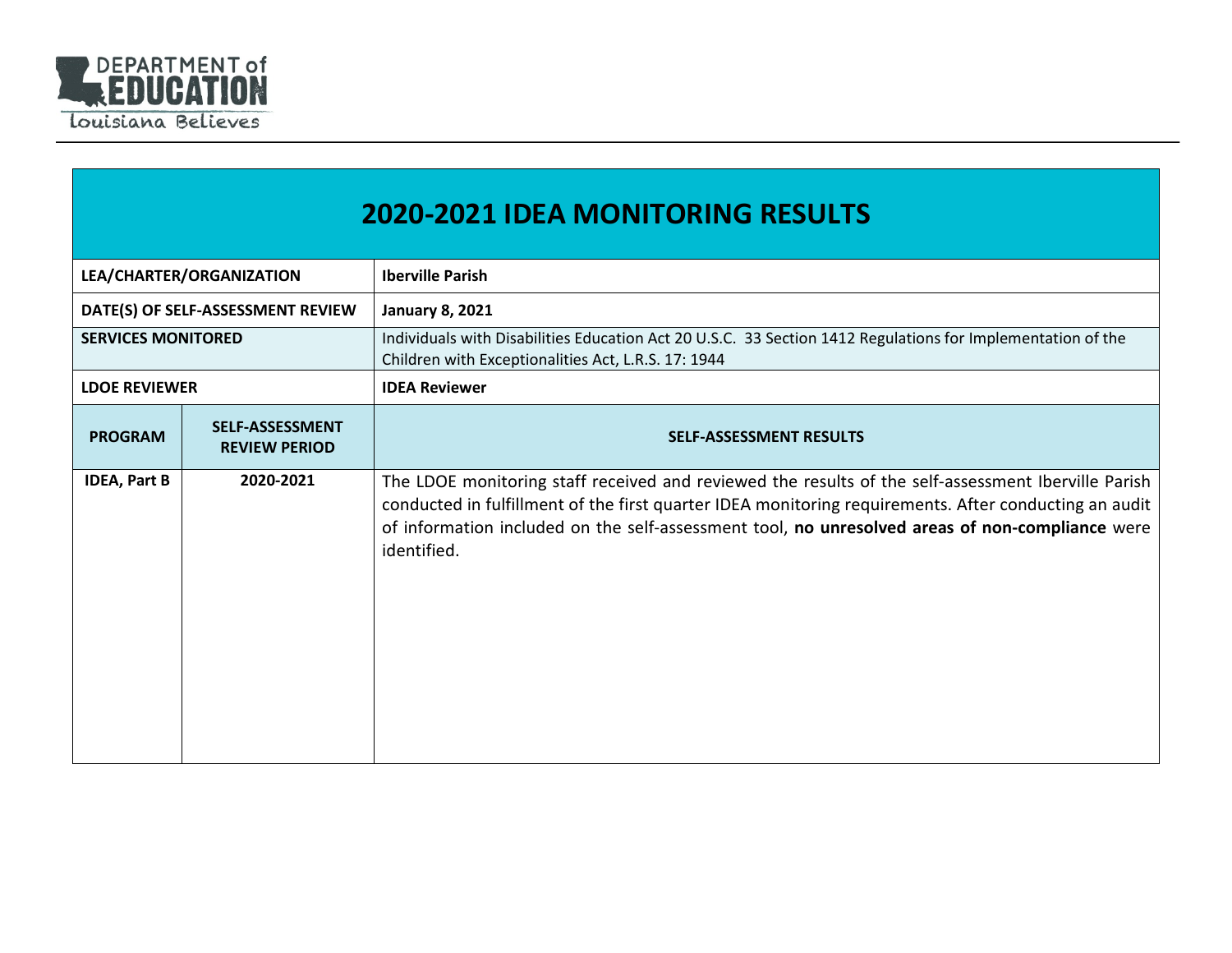

|                              | <b>2020-2021 IDEA MONITORING RESULTS</b> |                                                                                                                                                                                                                                                                                                                                                                                                                                                                                                                                                                                                                                                                                                |                                                                                                                                                                                                                                                                                                                                                                                                                                                                                                                                                                                                                                                                                                              |  |
|------------------------------|------------------------------------------|------------------------------------------------------------------------------------------------------------------------------------------------------------------------------------------------------------------------------------------------------------------------------------------------------------------------------------------------------------------------------------------------------------------------------------------------------------------------------------------------------------------------------------------------------------------------------------------------------------------------------------------------------------------------------------------------|--------------------------------------------------------------------------------------------------------------------------------------------------------------------------------------------------------------------------------------------------------------------------------------------------------------------------------------------------------------------------------------------------------------------------------------------------------------------------------------------------------------------------------------------------------------------------------------------------------------------------------------------------------------------------------------------------------------|--|
| LEA/CHARTER/ORGANIZATION     |                                          | <b>JCFA - Lafayette</b>                                                                                                                                                                                                                                                                                                                                                                                                                                                                                                                                                                                                                                                                        |                                                                                                                                                                                                                                                                                                                                                                                                                                                                                                                                                                                                                                                                                                              |  |
| DATE(S) OF COMPLIANCE REVIEW |                                          | <b>February 7, 2021</b>                                                                                                                                                                                                                                                                                                                                                                                                                                                                                                                                                                                                                                                                        |                                                                                                                                                                                                                                                                                                                                                                                                                                                                                                                                                                                                                                                                                                              |  |
| <b>SERVICES MONITORED</b>    |                                          | Individuals with Disabilities Education Act 20 U.S.C. 33 Section 1412 Regulations for Implementation of the Children with<br>Exceptionalities Act, L.R.S. 17:1944                                                                                                                                                                                                                                                                                                                                                                                                                                                                                                                              |                                                                                                                                                                                                                                                                                                                                                                                                                                                                                                                                                                                                                                                                                                              |  |
| <b>LDOE REVIEWER</b>         |                                          | <b>IDEA Reviewer</b>                                                                                                                                                                                                                                                                                                                                                                                                                                                                                                                                                                                                                                                                           |                                                                                                                                                                                                                                                                                                                                                                                                                                                                                                                                                                                                                                                                                                              |  |
| <b>PROGRAM</b>               | <b>REVIEW PERIOD</b>                     | PROGRAM REVIEW MONITORING STRATEGIES,<br><b>METHODS AND ACTIVITIES INCLUDED A REVIEW OF</b><br>THE FOLLOWING DOCUMENTS:                                                                                                                                                                                                                                                                                                                                                                                                                                                                                                                                                                        | <b>RESULTS</b>                                                                                                                                                                                                                                                                                                                                                                                                                                                                                                                                                                                                                                                                                               |  |
| <b>IDEA, Part B</b>          | 2020-2021                                | • Desk review of ten (10) student records<br>• Academic Progress Review for students with<br>academic/behavioral issues<br>Behavior Intervention Plan (BIP) (if applicable)<br>$\bullet$<br>• Current Initial Evaluation/Reevaluation<br>• Current Parental Notification Letter<br>Discipline reports (if applicable)<br>• Extended School Year (ESY) Services Eligibility<br><b>Determination Letter</b><br>• Functional Behavior Assessment (FBA) (if applicable)<br>• Manifestation Determination Review (MDR) (if<br>applicable)<br>• Parental contact log<br>Progress reports<br>Report cards<br>$\bullet$<br>• Current Individualized Education Program (IEP)<br>• Transition Plan pages | The February 8, 2021, compliance review monitoring<br>indicated findings of non-compliance in the following:<br>§300.17 - Free appropriate public education - Free<br>appropriate public education or FAPE means special<br>education and related services that are provided at public<br>expense, under public supervision and direction, and<br>without charge; meet the standards of the SEA, including<br>the requirements of this part; include an appropriate<br>preschool, elementary school, or secondary school<br>education in the State involved; and are provided in<br>conformity with an individualized education program (IEP)<br>that meets the requirements of §300.320 through<br>300.324. |  |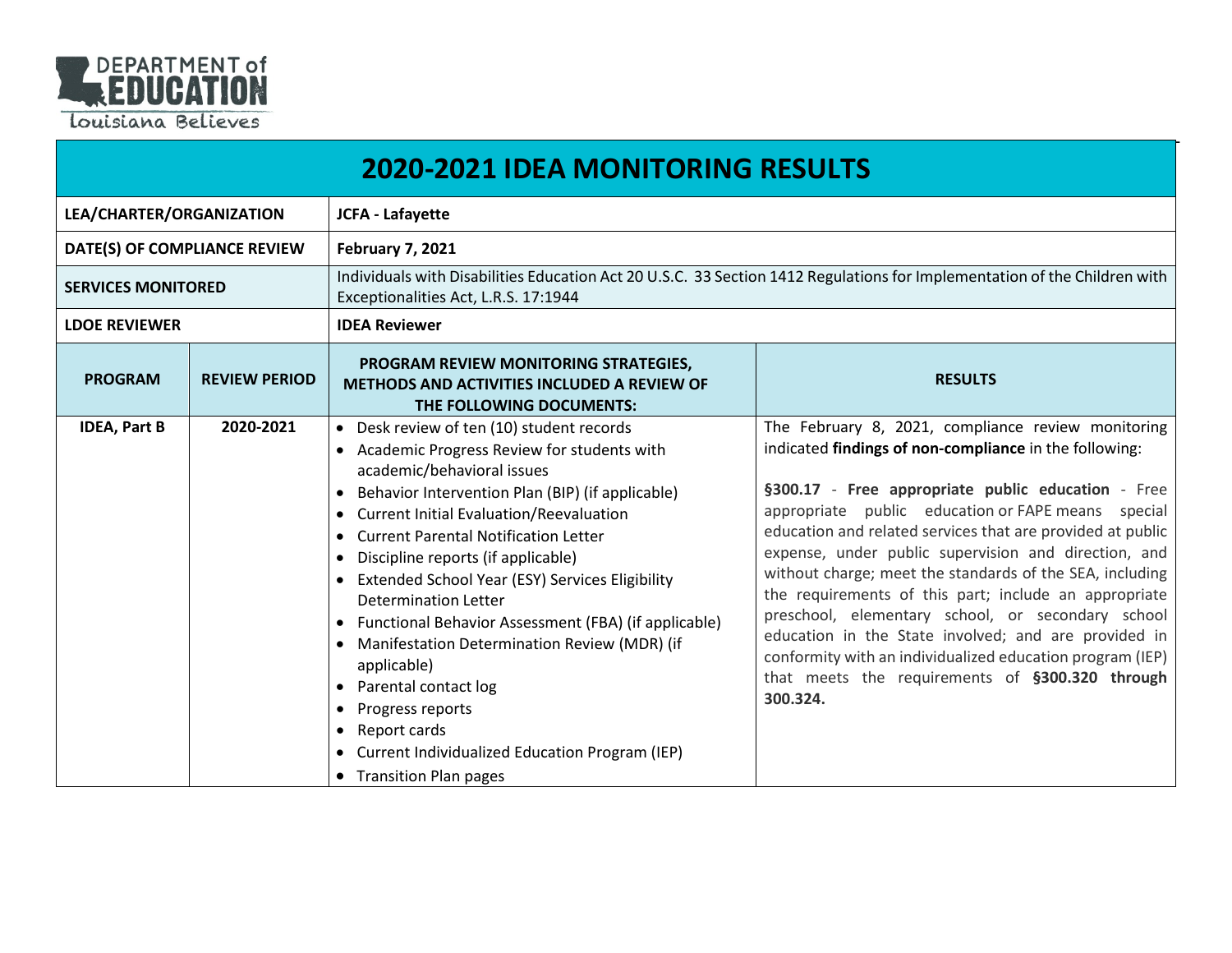

| <b>PROGRAM</b>      | <b>REVIEW PERIOD</b> | PROGRAM REVIEW MONITORING STRATEGIES,<br><b>METHODS AND ACTIVITIES INCLUDED A REVIEW OF</b><br>THE FOLLOWING DOCUMENTS:                                                                                                                                                                                                                                                                                                                                                                                                                                                                                                                                                                       | <b>RESULTS</b>                                                                                                                                                                                                                                                                                                                                                                                                                                                                                                                                                                                                                                                                                                                                                                                                                                                                                                                                                                                                                                                                                                                                                                                                                              |
|---------------------|----------------------|-----------------------------------------------------------------------------------------------------------------------------------------------------------------------------------------------------------------------------------------------------------------------------------------------------------------------------------------------------------------------------------------------------------------------------------------------------------------------------------------------------------------------------------------------------------------------------------------------------------------------------------------------------------------------------------------------|---------------------------------------------------------------------------------------------------------------------------------------------------------------------------------------------------------------------------------------------------------------------------------------------------------------------------------------------------------------------------------------------------------------------------------------------------------------------------------------------------------------------------------------------------------------------------------------------------------------------------------------------------------------------------------------------------------------------------------------------------------------------------------------------------------------------------------------------------------------------------------------------------------------------------------------------------------------------------------------------------------------------------------------------------------------------------------------------------------------------------------------------------------------------------------------------------------------------------------------------|
| <b>IDEA, Part B</b> | 2020-2021            | • Desk review of ten (10) student records<br>• Academic Progress Review for students with<br>academic/behavioral issues<br>Behavior Intervention Plan (BIP) (if applicable)<br><b>Current Initial Evaluation/Reevaluation</b><br><b>Current Parental Notification Letter</b><br>Discipline reports (if applicable)<br>Extended School Year (ESY) Services Eligibility<br><b>Determination Letter</b><br>Functional Behavior Assessment (FBA) (if applicable)<br>(if<br>Manifestation<br>Determination<br>(MDR)<br>Review<br>applicable)<br>Parental contact log<br>$\bullet$<br>Progress reports<br>Report cards<br>Current Individualized Education Program (IEP)<br>• Transition Plan pages | §300.300(c)(1) - Parental Consent for Re-evaluation -<br>Must obtain informed parental consent, in accordance<br>with §300.300(a)(1), prior to conducting any reevaluation<br>of a child with a disability.<br>§300.320(a)(1)(i) - Definition of an Individualized<br>Education Program - IEP must include a statement of the<br>child's present levels of academic achievement and<br>functional performance, including how the student's<br>disability affects involvement and progress in the general<br>education curriculum.<br>§300.320(a)(2)(i)(A)(B) - Definition of Individualized<br>Education Program - A statement of measurable annual<br>goals, including academic and functional goals designed<br>to meet the child's needs that result from the child's<br>disability to enable the child to be involved in and make<br>progress in the general education curriculum; and meet<br>each of the child's other educational needs that result<br>from the child's disability.<br>§300.324(a)(1) - Development, Review, and Revision of<br><b>IEP</b> - The IEP Team must consider the results of the initial<br>or most recent evaluation of the child; and the academic,<br>developmental, and functional needs of the child. |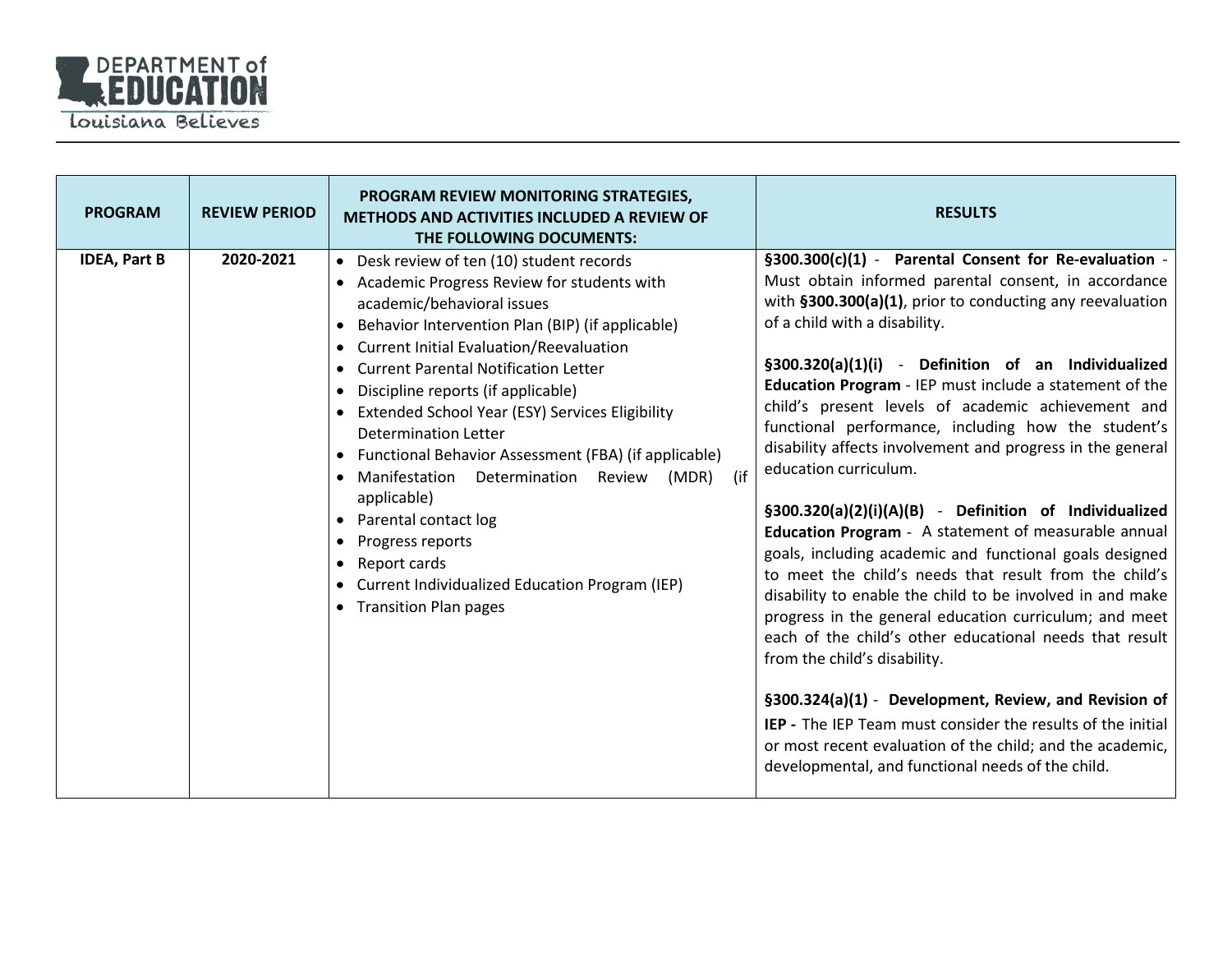

|                              | <b>2020-2021 IDEA MONITORING RESULTS</b> |                                                                                                                                                                                                                                                                                                                                                                                                                                                                                                                                                                                                                                                                                                       |                                                                                                                                                                                                                                                                                                                                                                                                                                                                                                                                                                                                                                                                                                                                                                                                                                                                                                                           |
|------------------------------|------------------------------------------|-------------------------------------------------------------------------------------------------------------------------------------------------------------------------------------------------------------------------------------------------------------------------------------------------------------------------------------------------------------------------------------------------------------------------------------------------------------------------------------------------------------------------------------------------------------------------------------------------------------------------------------------------------------------------------------------------------|---------------------------------------------------------------------------------------------------------------------------------------------------------------------------------------------------------------------------------------------------------------------------------------------------------------------------------------------------------------------------------------------------------------------------------------------------------------------------------------------------------------------------------------------------------------------------------------------------------------------------------------------------------------------------------------------------------------------------------------------------------------------------------------------------------------------------------------------------------------------------------------------------------------------------|
| LEA/CHARTER/ORGANIZATION     |                                          | <b>JCFA - East</b>                                                                                                                                                                                                                                                                                                                                                                                                                                                                                                                                                                                                                                                                                    |                                                                                                                                                                                                                                                                                                                                                                                                                                                                                                                                                                                                                                                                                                                                                                                                                                                                                                                           |
| DATE(S) OF COMPLIANCE REVIEW |                                          | <b>February 8, 2021</b>                                                                                                                                                                                                                                                                                                                                                                                                                                                                                                                                                                                                                                                                               |                                                                                                                                                                                                                                                                                                                                                                                                                                                                                                                                                                                                                                                                                                                                                                                                                                                                                                                           |
| <b>SERVICES MONITORED</b>    |                                          | Individuals with Disabilities Education Act 20 U.S.C. 33 Section 1412 Regulations for Implementation of the Children with<br>Exceptionalities Act, L.R.S. 17:1944                                                                                                                                                                                                                                                                                                                                                                                                                                                                                                                                     |                                                                                                                                                                                                                                                                                                                                                                                                                                                                                                                                                                                                                                                                                                                                                                                                                                                                                                                           |
| <b>LDOE REVIEWER</b>         |                                          | <b>IDEA Reviewer</b>                                                                                                                                                                                                                                                                                                                                                                                                                                                                                                                                                                                                                                                                                  |                                                                                                                                                                                                                                                                                                                                                                                                                                                                                                                                                                                                                                                                                                                                                                                                                                                                                                                           |
| <b>PROGRAM</b>               | <b>REVIEW PERIOD</b>                     | PROGRAM REVIEW MONITORING STRATEGIES,<br><b>METHODS AND ACTIVITIES INCLUDED A REVIEW OF</b><br>THE FOLLOWING DOCUMENTS:                                                                                                                                                                                                                                                                                                                                                                                                                                                                                                                                                                               | <b>RESULTS</b>                                                                                                                                                                                                                                                                                                                                                                                                                                                                                                                                                                                                                                                                                                                                                                                                                                                                                                            |
| <b>IDEA, Part B</b>          | 2020-2021                                | • Desk review of ten (10) student records<br>• Academic Progress Review for students with<br>academic/behavioral issues<br>Behavior Intervention Plan (BIP) (if applicable)<br>$\bullet$<br><b>Current Initial Evaluation/Reevaluation</b><br>• Current Parental Notification Letter<br>Discipline reports (if applicable)<br>Extended School Year (ESY) Services Eligibility<br>Determination Letter<br>• Functional Behavior Assessment (FBA) (if applicable)<br>Manifestation Determination Review (MDR) (if<br>applicable)<br>Parental contact log<br>$\bullet$<br>Progress reports<br>٠<br>Report cards<br>٠<br>• Current Individualized Education Program (IEP)<br><b>Transition Plan pages</b> | The February 8, 2021, compliance review monitoring<br>indicated findings of non-compliance in the following:<br>§300.17 - Free appropriate public education - Free<br>appropriate public education or FAPE means special<br>education and related services that are provided at public<br>expense, under public supervision and direction, and without<br>charge; meet the standards of the SEA, including the<br>requirements of this part; include an appropriate preschool,<br>elementary school, or secondary school education in the State<br>involved; and are provided in conformity with an<br>individualized education program (IEP) that meets the<br>requirements of §300.320 through 300.324.<br>§300.300 (c)(1) - Parental Consent for Reevaluations - Must<br>obtain informed parental consent, in accordance with<br>§300.300(a)(1), prior to conducting any reevaluation of a child<br>with a disability. |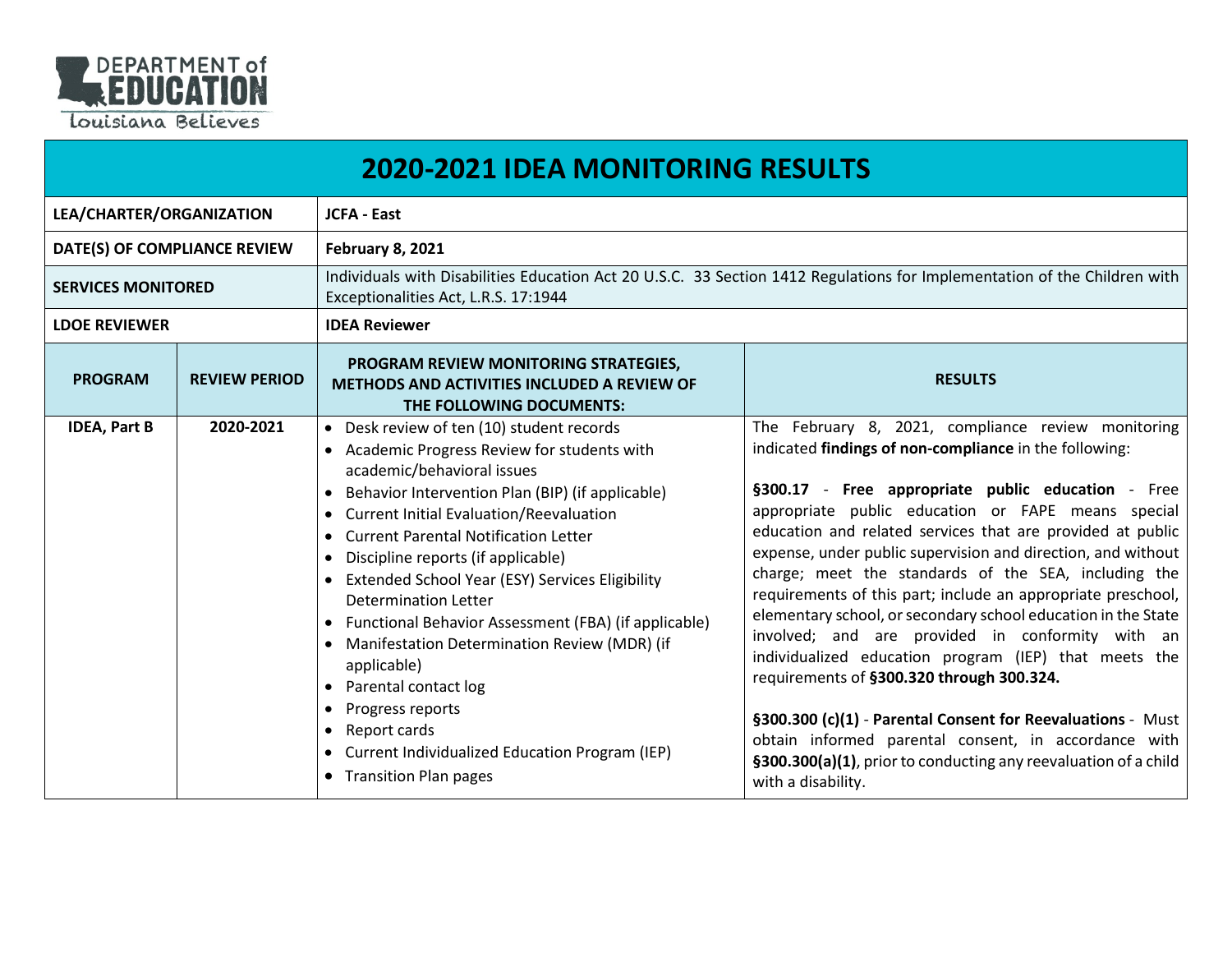

| <b>PROGRAM</b>      | <b>REVIEW PERIOD</b> | PROGRAM REVIEW MONITORING STRATEGIES, METHODS<br>AND ACTIVITIES INCLUDED A REVIEW OF THE<br><b>FOLLOWING DOCUMENTS:</b>                                                                                                                                                                                                                                                                                                                                                                                                                                                                                                                                                       | <b>RESULTS</b>                                                                                                                                                                                                                                                                                                                                                                                                                                                                                                                                                                                                                                                                                                                                                                     |
|---------------------|----------------------|-------------------------------------------------------------------------------------------------------------------------------------------------------------------------------------------------------------------------------------------------------------------------------------------------------------------------------------------------------------------------------------------------------------------------------------------------------------------------------------------------------------------------------------------------------------------------------------------------------------------------------------------------------------------------------|------------------------------------------------------------------------------------------------------------------------------------------------------------------------------------------------------------------------------------------------------------------------------------------------------------------------------------------------------------------------------------------------------------------------------------------------------------------------------------------------------------------------------------------------------------------------------------------------------------------------------------------------------------------------------------------------------------------------------------------------------------------------------------|
| <b>IDEA, Part B</b> | 2020-2021            | Desk review of ten (10) student records<br>$\bullet$<br>Academic Progress Review for students with<br>academic/behavioral issues<br>Behavior Intervention Plan (BIP) (if applicable)<br><b>Current Initial Evaluation/Reevaluation</b><br><b>Current Parental Notification Letter</b><br>Discipline reports (if applicable)<br>Extended School Year (ESY) Services Eligibility<br><b>Determination Letter</b><br>Functional Behavior Assessment (FBA) (if applicable)<br>Manifestation Determination Review (MDR) (if<br>applicable)<br>Parental contact log<br>Progress reports<br>Report cards<br>Current Individualized Education Program (IEP)<br>• Transition Plan pages | §300.320(a)(1)(i) - Definition of an Individualized Education<br>Program - IEP must include a statement of the child's present<br>levels of academic achievement and functional performance,<br>including how the student's disability affects involvement and<br>progress in the general education curriculum.<br>§300.320(a)(2)(i)(A)(B) - Definition<br>Individualized<br>of<br><b>Education Program</b> - A statement of measurable annual<br>goals, including academic and functional goals designed to<br>meet the child's needs that result from the child's disability to<br>enable the child to be involved in and make progress in the<br>general education curriculum; and meet each of the child's<br>other educational needs that result from the child's disability. |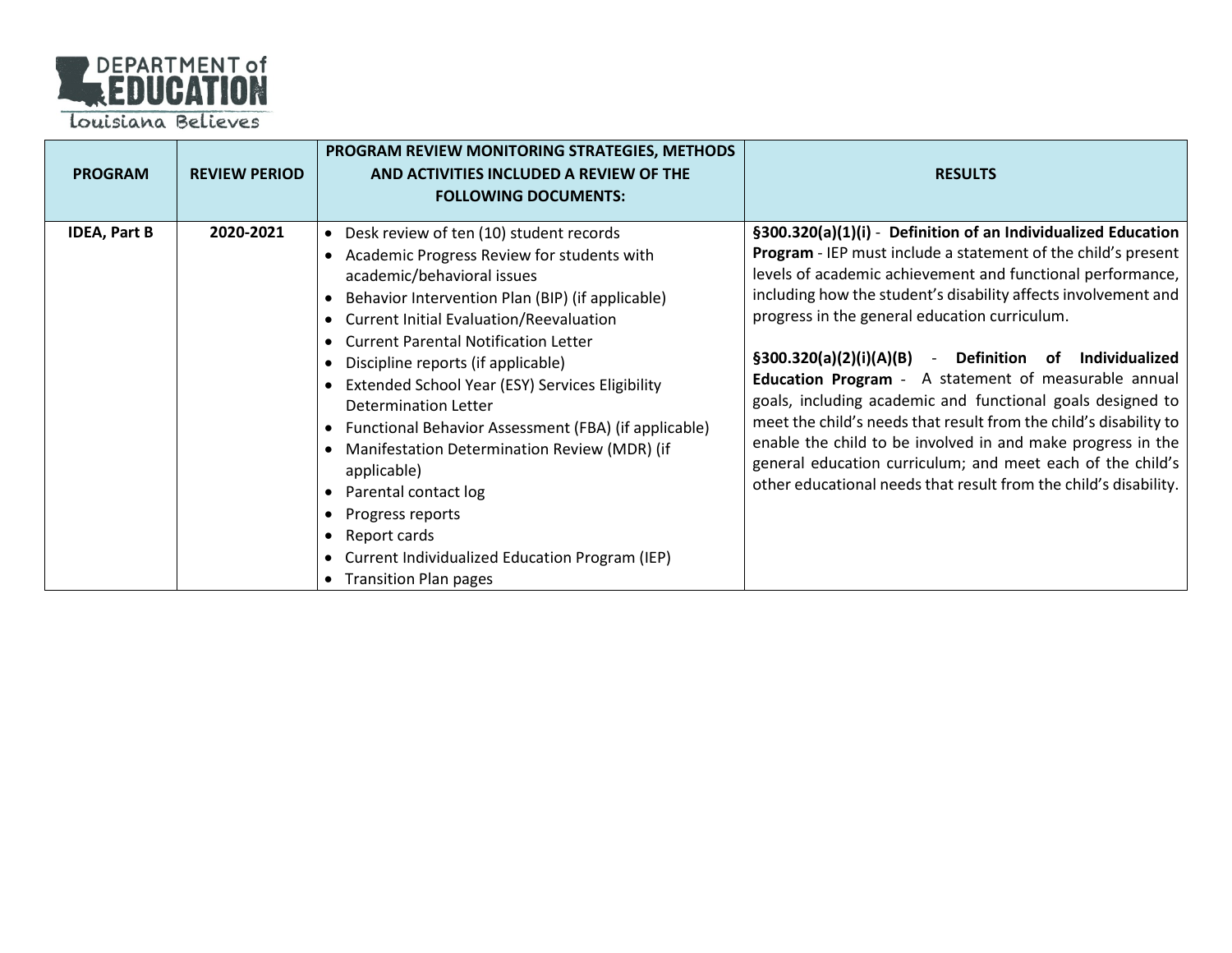

|                              | <b>2020-2021 IDEA MONITORING RESULTS</b> |                                                                                                                                                                                                                                                                                                                                                                                                                                                                                                                                                                                                                                                                                                                                                                                                                                                |                                                                                                                           |  |
|------------------------------|------------------------------------------|------------------------------------------------------------------------------------------------------------------------------------------------------------------------------------------------------------------------------------------------------------------------------------------------------------------------------------------------------------------------------------------------------------------------------------------------------------------------------------------------------------------------------------------------------------------------------------------------------------------------------------------------------------------------------------------------------------------------------------------------------------------------------------------------------------------------------------------------|---------------------------------------------------------------------------------------------------------------------------|--|
| LEA/CHARTER/ORGANIZATION     |                                          | Kenilworth Science and Technology Charter School                                                                                                                                                                                                                                                                                                                                                                                                                                                                                                                                                                                                                                                                                                                                                                                               |                                                                                                                           |  |
| DATE(S) OF COMPLIANCE REVIEW |                                          | May 11, 2021                                                                                                                                                                                                                                                                                                                                                                                                                                                                                                                                                                                                                                                                                                                                                                                                                                   |                                                                                                                           |  |
| <b>SERVICES MONITORED</b>    |                                          | Exceptionalities Act, L.R.S. 17:1944                                                                                                                                                                                                                                                                                                                                                                                                                                                                                                                                                                                                                                                                                                                                                                                                           | Individuals with Disabilities Education Act 20 U.S.C. 33 Section 1412 Regulations for Implementation of the Children with |  |
| <b>LDOE REVIEWER</b>         |                                          | <b>IDEA Reviewer</b>                                                                                                                                                                                                                                                                                                                                                                                                                                                                                                                                                                                                                                                                                                                                                                                                                           |                                                                                                                           |  |
| <b>PROGRAM</b>               | <b>REVIEW PERIOD</b>                     | PROGRAM REVIEW MONITORING STRATEGIES,<br><b>METHODS AND ACTIVITIES INCLUDED A REVIEW OF</b><br>THE FOLLOWING DOCUMENTS:                                                                                                                                                                                                                                                                                                                                                                                                                                                                                                                                                                                                                                                                                                                        | <b>RESULTS</b>                                                                                                            |  |
| <b>IDEA, Part B</b>          | 2020-2021                                | • Desk review of ten (10) student records<br>• Interviews with school site and central office personnel<br>Academic Progress Review for students with<br>academic/behavioral issues<br>Behavior Intervention Plan (BIP) (if applicable)<br>$\bullet$<br>Current Initial Evaluation/Reevaluation<br>$\bullet$<br><b>Current Parental Notification Letter</b><br>$\bullet$<br>Discipline reports (if applicable)<br>$\bullet$<br>Extended School Year (ESY) Services Eligibility<br><b>Determination Letter</b><br>Functional Behavior Assessment (FBA) (if applicable)<br>$\bullet$<br>Manifestation Determination Review (MDR) (if<br>$\bullet$<br>applicable)<br>Parental contact log<br>$\bullet$<br>Progress reports<br>$\bullet$<br>Report cards<br>$\bullet$<br>Current Individualized Education Program (IEP)<br>• Transition Plan pages | The May 11, 2021, compliance review monitoring indicated<br>no areas of systemic non-compliance.                          |  |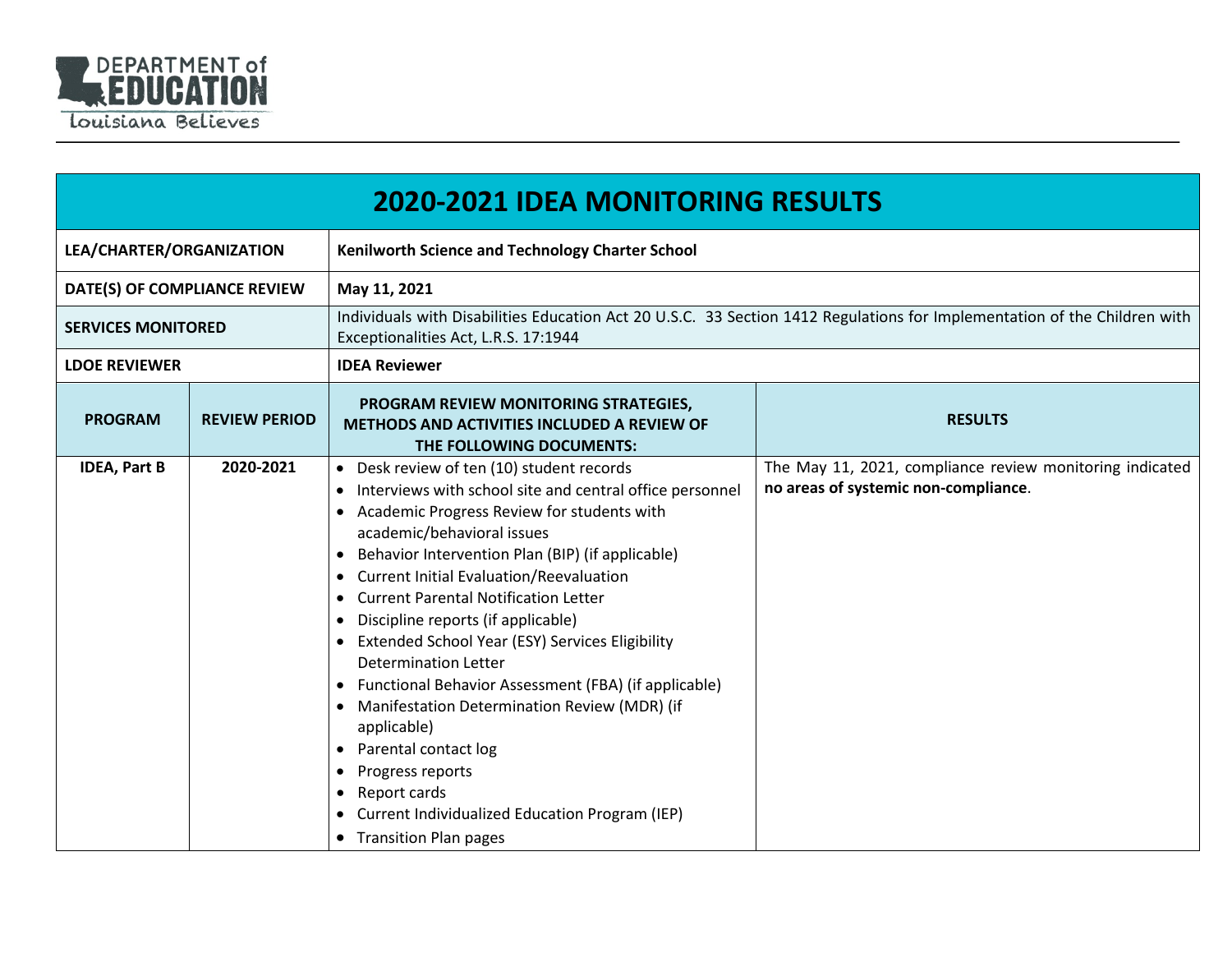

|                           | <b>2020-2021 IDEA MONITORING RESULTS</b>       |                                                                                                                                                                                                                                                                                                                                               |  |
|---------------------------|------------------------------------------------|-----------------------------------------------------------------------------------------------------------------------------------------------------------------------------------------------------------------------------------------------------------------------------------------------------------------------------------------------|--|
|                           | LEA/CHARTER/ORGANIZATION                       | Lafayette Renaissance Charter Academy                                                                                                                                                                                                                                                                                                         |  |
|                           | DATE(S) OF SELF-ASSESSMENT REVIEW              | March 17, 2021                                                                                                                                                                                                                                                                                                                                |  |
| <b>SERVICES MONITORED</b> |                                                | Individuals with Disabilities Education Act 20 U.S.C. 33 Section 1412 Regulations for Implementation of the<br>Children with Exceptionalities Act, L.R.S. 17: 1944                                                                                                                                                                            |  |
| <b>LDOE REVIEWER</b>      |                                                | <b>IDEA Reviewer</b>                                                                                                                                                                                                                                                                                                                          |  |
| <b>PROGRAM</b>            | <b>SELF-ASSESSMENT</b><br><b>REVIEW PERIOD</b> | <b>SELF-ASSESSMENT RESULTS</b>                                                                                                                                                                                                                                                                                                                |  |
| <b>IDEA, Part B</b>       | 2020-2021                                      | The LDOE monitoring staff received and reviewed the results of the self-assessment for Lafayette<br>Renaissance Charter Academy conducted in fulfillment of the second quarter IDEA monitoring<br>requirements. After conducting an audit of information included on the self-assessment tool, no areas<br>of non-compliance were identified. |  |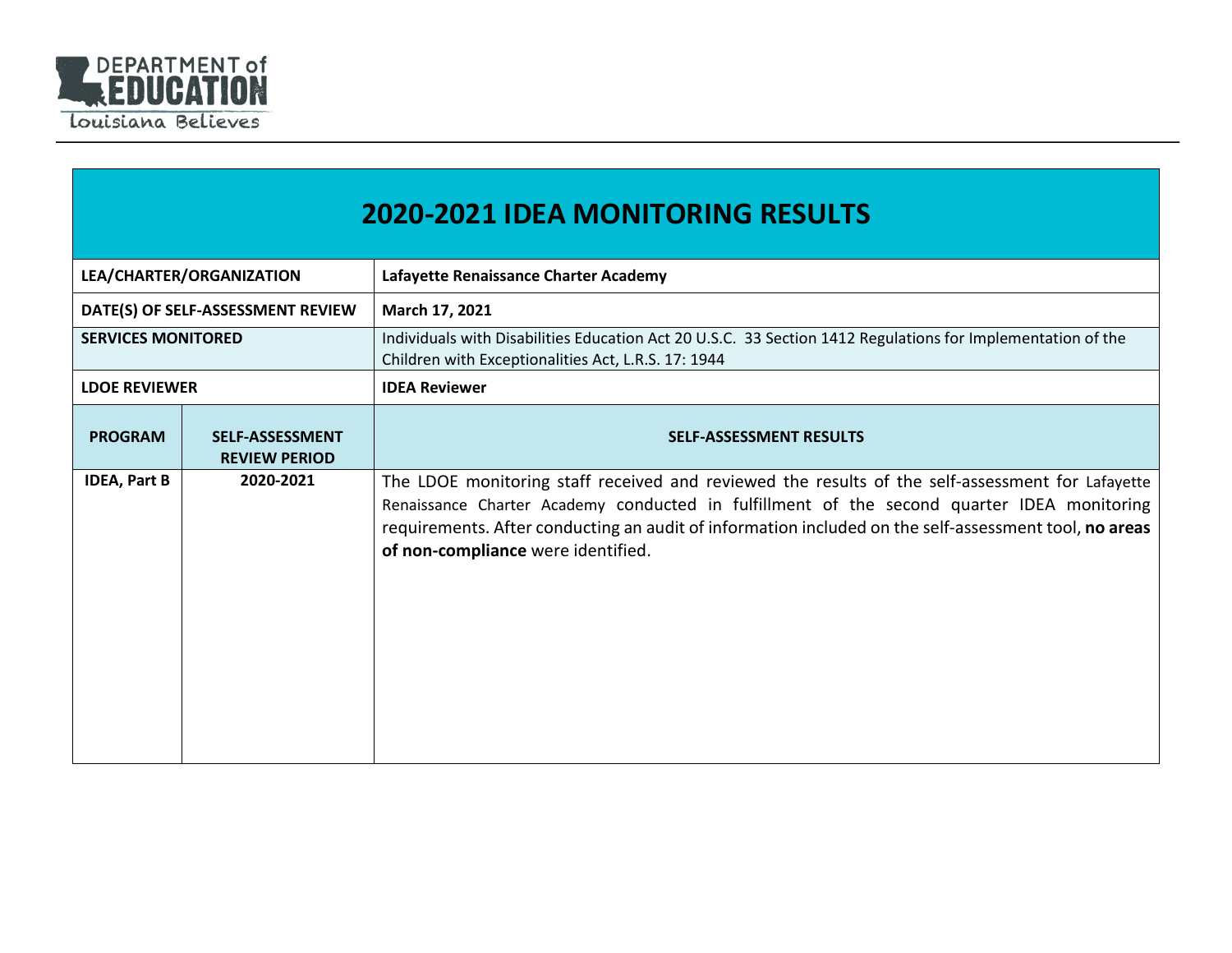

|                              | <b>2020-2021 IDEA MONITORING RESULTS</b> |                                                                                                                                                                                                                                                                                                                                                                                                                                                                                                                                                                                                                                                                                                                                                                                                                                        |                                                                                                           |  |  |
|------------------------------|------------------------------------------|----------------------------------------------------------------------------------------------------------------------------------------------------------------------------------------------------------------------------------------------------------------------------------------------------------------------------------------------------------------------------------------------------------------------------------------------------------------------------------------------------------------------------------------------------------------------------------------------------------------------------------------------------------------------------------------------------------------------------------------------------------------------------------------------------------------------------------------|-----------------------------------------------------------------------------------------------------------|--|--|
| LEA/CHARTER/ORGANIZATION     |                                          | <b>Lafourche Parish School Board</b>                                                                                                                                                                                                                                                                                                                                                                                                                                                                                                                                                                                                                                                                                                                                                                                                   |                                                                                                           |  |  |
| DATE(S) OF COMPLIANCE REVIEW |                                          | January 16 - February 22, 2021                                                                                                                                                                                                                                                                                                                                                                                                                                                                                                                                                                                                                                                                                                                                                                                                         |                                                                                                           |  |  |
| <b>SERVICES MONITORED</b>    |                                          | Individuals with Disabilities Education Act 20 U.S.C. 33 Section 1412 Regulations for Implementation of the Children with<br>Exceptionalities Act, L.R.S. 17:1944                                                                                                                                                                                                                                                                                                                                                                                                                                                                                                                                                                                                                                                                      |                                                                                                           |  |  |
| <b>LDOE REVIEWER</b>         |                                          | <b>IDEA Reviewer</b>                                                                                                                                                                                                                                                                                                                                                                                                                                                                                                                                                                                                                                                                                                                                                                                                                   |                                                                                                           |  |  |
| <b>PROGRAM</b>               | <b>REVIEW PERIOD</b>                     | PROGRAM REVIEW MONITORING STRATEGIES,<br><b>METHODS AND ACTIVITIES INCLUDED A</b><br><b>REVIEW OF THE FOLLOWING DOCUMENTS:</b>                                                                                                                                                                                                                                                                                                                                                                                                                                                                                                                                                                                                                                                                                                         | <b>RESULTS</b>                                                                                            |  |  |
| <b>IDEA, Part B</b>          | 2020-2021                                | Desk review of fifty-three (53) student records<br>$\bullet$<br>Interviews with school site and central office personnel<br>$\bullet$<br>Academic Progress Review for students with<br>academic/behavioral issues<br>Behavior Intervention Plan (BIP) (if applicable)<br>$\bullet$<br>Current Initial Evaluation/Reevaluation<br><b>Current Parental Notification Letter</b><br>Discipline reports (if applicable)<br><b>Extended School Year (ESY) Services Eligibility</b><br>$\bullet$<br><b>Determination Letter</b><br>Functional Behavior Assessment (FBA) (if applicable)<br>$\bullet$<br>Manifestation Determination Review (MDR) (if<br>$\bullet$<br>applicable)<br>• Parental contact log<br>Progress reports<br>٠<br>Report cards<br>$\bullet$<br>Current Individualized Education Program (IEP)<br>• Transition Plan pages | The January 16 - February 22, 2021, compliance review<br>monitoring indicated no areas of non-compliance. |  |  |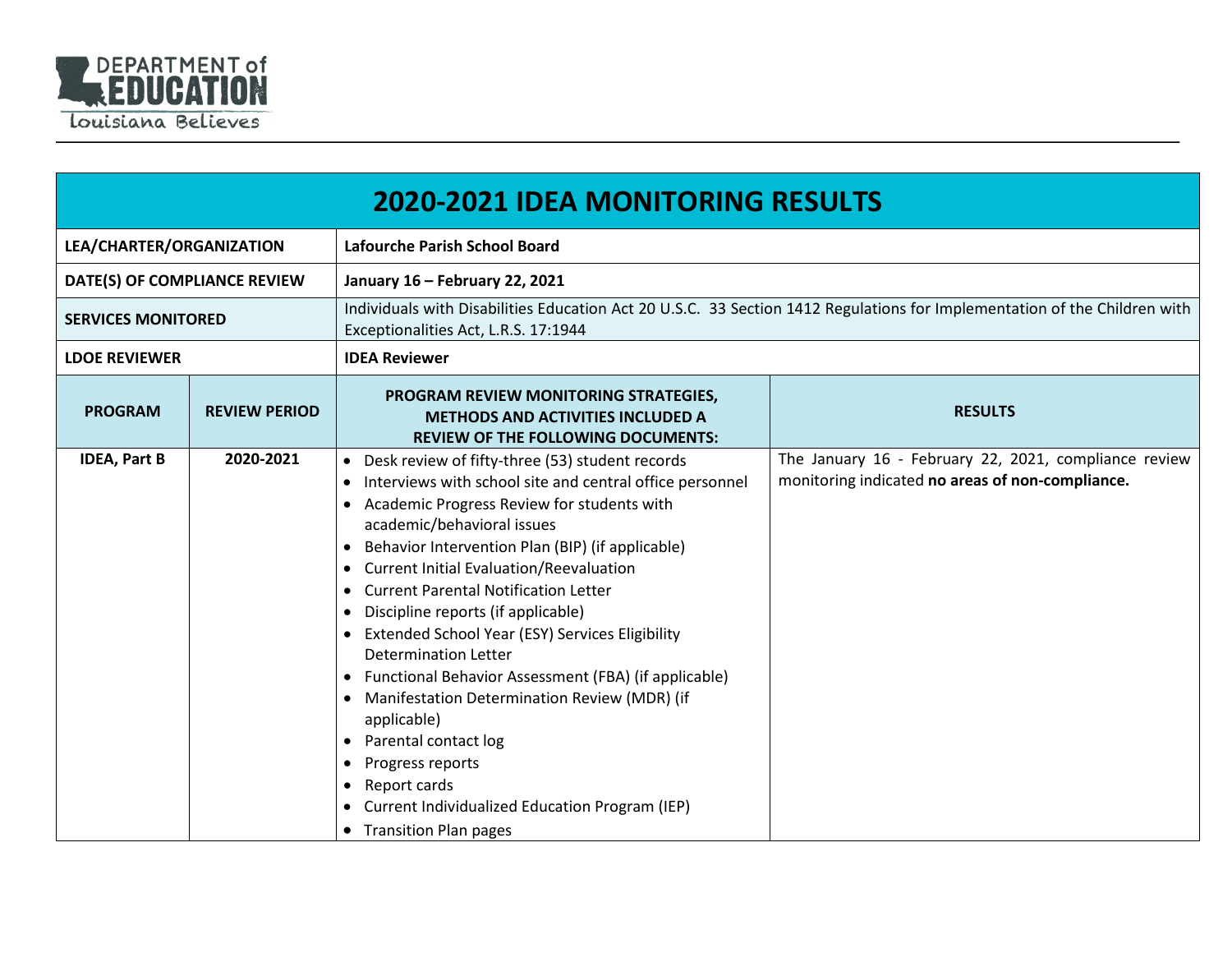

| <b>2020-2021 IDEA MONITORING RESULTS</b> |                                                |                                                                                                                                                                                                                                                                                                                              |  |
|------------------------------------------|------------------------------------------------|------------------------------------------------------------------------------------------------------------------------------------------------------------------------------------------------------------------------------------------------------------------------------------------------------------------------------|--|
| LEA/CHARTER/ORGANIZATION                 |                                                | <b>Lusher Charter School</b>                                                                                                                                                                                                                                                                                                 |  |
|                                          | DATE(S) OF SELF-ASSESSMENT REVIEW              | June 8, 2021                                                                                                                                                                                                                                                                                                                 |  |
| <b>SERVICES MONITORED</b>                |                                                | Individuals with Disabilities Education Act 20 U.S.C. 33 Section 1412 Regulations for Implementation of the<br>Children with Exceptionalities Act, L.R.S. 17: 1944                                                                                                                                                           |  |
| <b>LDOE REVIEWER</b>                     |                                                | <b>IDEA Reviewer</b>                                                                                                                                                                                                                                                                                                         |  |
| <b>PROGRAM</b>                           | <b>SELF-ASSESSMENT</b><br><b>REVIEW PERIOD</b> | <b>SELF-ASSESSMENT RESULTS</b>                                                                                                                                                                                                                                                                                               |  |
| <b>IDEA, Part B</b>                      | 2020-2021                                      | The LDOE monitoring staff received and reviewed the results of the self-assessment for Lusher Charter<br>School conducted in fulfillment of the third quarter IDEA monitoring requirements. After conducting<br>an audit of information included on the self-assessment tool, no areas of non-compliance were<br>identified. |  |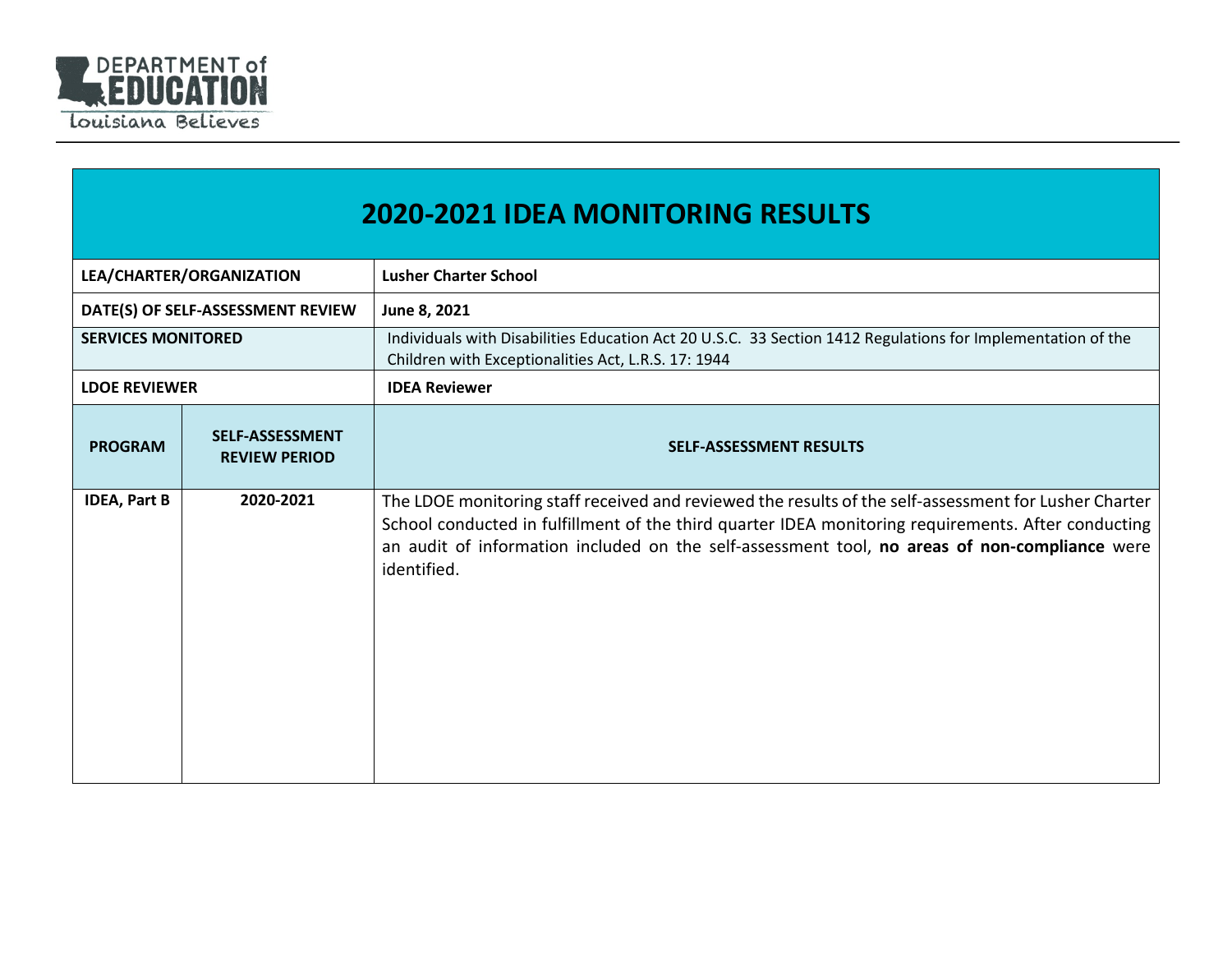

|                           | <b>2020-2021 IDEA MONITORING RESULTS</b>       |                                                                                                                                                                                                                                                                                                                                                                                   |  |  |
|---------------------------|------------------------------------------------|-----------------------------------------------------------------------------------------------------------------------------------------------------------------------------------------------------------------------------------------------------------------------------------------------------------------------------------------------------------------------------------|--|--|
| LEA/CHARTER/ORGANIZATION  |                                                | Martin Behrman Charter School Academy of Creative Arts and Sciences                                                                                                                                                                                                                                                                                                               |  |  |
|                           | DATE(S) OF SELF-ASSESSMENT REVIEW              | <b>February 2, 2021</b>                                                                                                                                                                                                                                                                                                                                                           |  |  |
| <b>SERVICES MONITORED</b> |                                                | Individuals with Disabilities Education Act 20 U.S.C. 33 Section 1412 Regulations for Implementation of the<br>Children with Exceptionalities Act, L.R.S. 17: 1944                                                                                                                                                                                                                |  |  |
| <b>LDOE REVIEWER</b>      |                                                | <b>IDEA Reviewer</b>                                                                                                                                                                                                                                                                                                                                                              |  |  |
| <b>PROGRAM</b>            | <b>SELF-ASSESSMENT</b><br><b>REVIEW PERIOD</b> | <b>SELF-ASSESSMENT RESULTS</b>                                                                                                                                                                                                                                                                                                                                                    |  |  |
| <b>IDEA, Part B</b>       | 2020-2021                                      | The LDOE monitoring staff received and reviewed the results of the self-assessment Martin Behrman<br>Charter School Academy of Creative Arts and Sciences conducted in fulfillment of the first quarter IDEA<br>monitoring requirements. After conducting an audit of information included on the self-assessment<br>tool, no unresolved areas of non-compliance were identified. |  |  |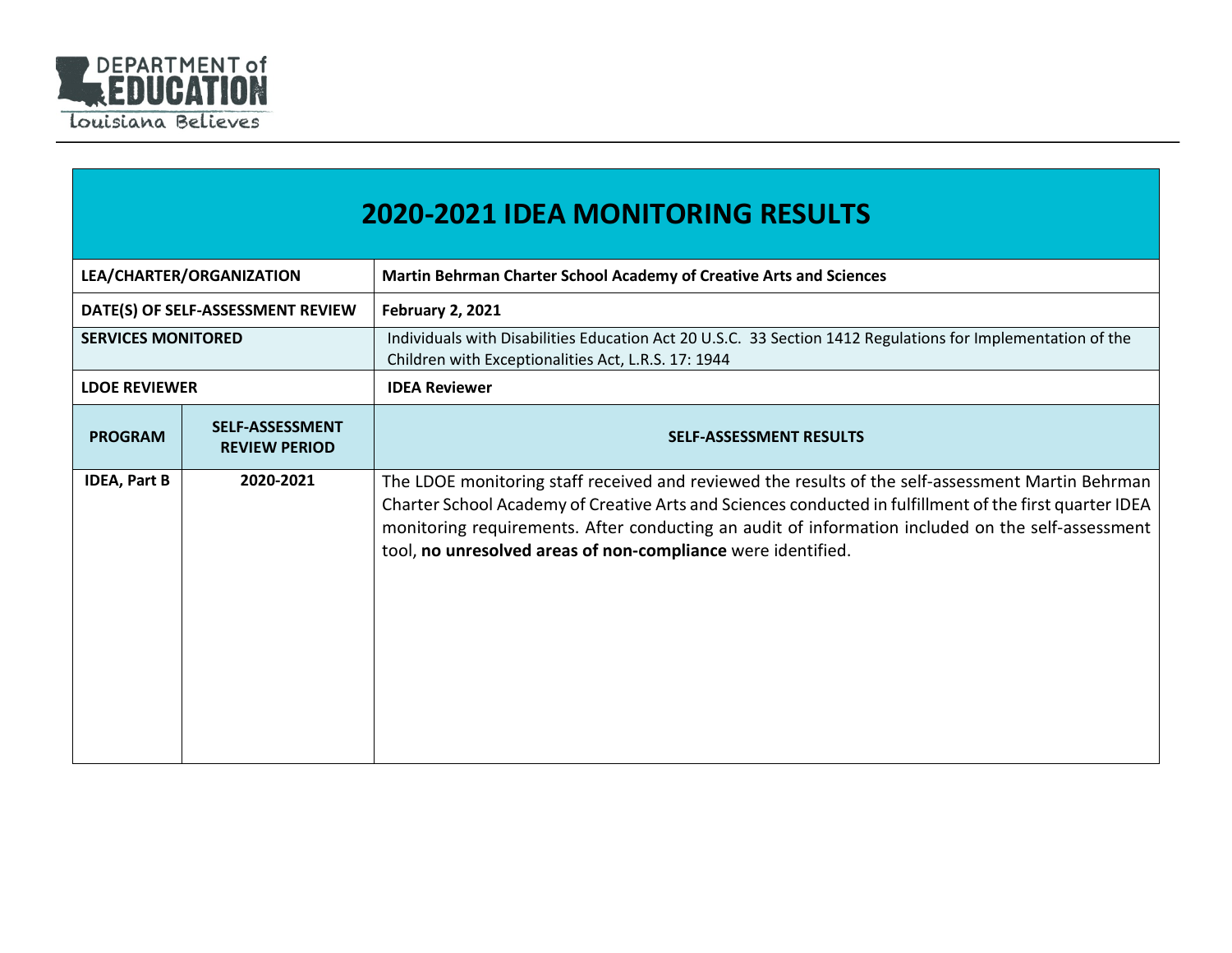

|                              | <b>2020-2021 IDEA MONITORING RESULTS</b> |                                                                                                                                                                                                                                                                                                                                                                                                                                                                                                                                                                                                                                                                                                                                                                                            |                                                                                                                                                                                                                                                                                                                                                                                      |  |
|------------------------------|------------------------------------------|--------------------------------------------------------------------------------------------------------------------------------------------------------------------------------------------------------------------------------------------------------------------------------------------------------------------------------------------------------------------------------------------------------------------------------------------------------------------------------------------------------------------------------------------------------------------------------------------------------------------------------------------------------------------------------------------------------------------------------------------------------------------------------------------|--------------------------------------------------------------------------------------------------------------------------------------------------------------------------------------------------------------------------------------------------------------------------------------------------------------------------------------------------------------------------------------|--|
| LEA/CHARTER/ORGANIZATION     |                                          | <b>RSD - Capitol Education Foundation</b>                                                                                                                                                                                                                                                                                                                                                                                                                                                                                                                                                                                                                                                                                                                                                  |                                                                                                                                                                                                                                                                                                                                                                                      |  |
| DATE(S) OF COMPLIANCE REVIEW |                                          | August 9 - 13, 2021                                                                                                                                                                                                                                                                                                                                                                                                                                                                                                                                                                                                                                                                                                                                                                        |                                                                                                                                                                                                                                                                                                                                                                                      |  |
| <b>SERVICES MONITORED</b>    |                                          | Individuals with Disabilities Education Act 20 U.S.C. 33 Section 1412 Regulations for Implementation of the Children with<br>Exceptionalities Act, L.R.S. 17:1944                                                                                                                                                                                                                                                                                                                                                                                                                                                                                                                                                                                                                          |                                                                                                                                                                                                                                                                                                                                                                                      |  |
| <b>LDOE REVIEWER</b>         |                                          | <b>IDEA Reviewer</b>                                                                                                                                                                                                                                                                                                                                                                                                                                                                                                                                                                                                                                                                                                                                                                       |                                                                                                                                                                                                                                                                                                                                                                                      |  |
| <b>PROGRAM</b>               | <b>REVIEW PERIOD</b>                     | PROGRAM REVIEW MONITORING STRATEGIES,<br><b>METHODS AND ACTIVITIES INCLUDED A REVIEW OF</b><br>THE FOLLOWING DOCUMENTS                                                                                                                                                                                                                                                                                                                                                                                                                                                                                                                                                                                                                                                                     | <b>RESULTS</b>                                                                                                                                                                                                                                                                                                                                                                       |  |
| <b>IDEA, Part B</b>          | 2020-2021                                | • Desk review of ten (10) student records<br>• Interviews with school site and central office personnel<br>Academic Progress Review for students with<br>academic/behavioral issues<br>Behavior Intervention Plan (BIP) (if applicable)<br><b>Current Initial Evaluation/Reevaluation</b><br>$\bullet$<br><b>Current Parental Notification Letter</b><br>$\bullet$<br>Discipline reports (if applicable)<br>Extended School Year (ESY) Services Eligibility<br><b>Determination Letter</b><br>• Functional Behavior Assessment (FBA) (if applicable)<br>• Manifestation Determination Review (MDR) (if<br>applicable)<br>• Parental contact log<br>Progress reports<br>Report cards<br>$\bullet$<br>Current Individualized Education Program (IEP)<br>$\bullet$<br>• Transition Plan pages | The August 9 - 13, 2021, compliance review monitoring<br>indicated no areas of systemic non-compliance.<br>Although no findings of systemic non-compliance were<br>observed during the desk review, there were three (3)<br>student-specific IDEA concerns. These student-specific<br>concerns are outlined on the following pages and must be<br>corrected within the next 30 days. |  |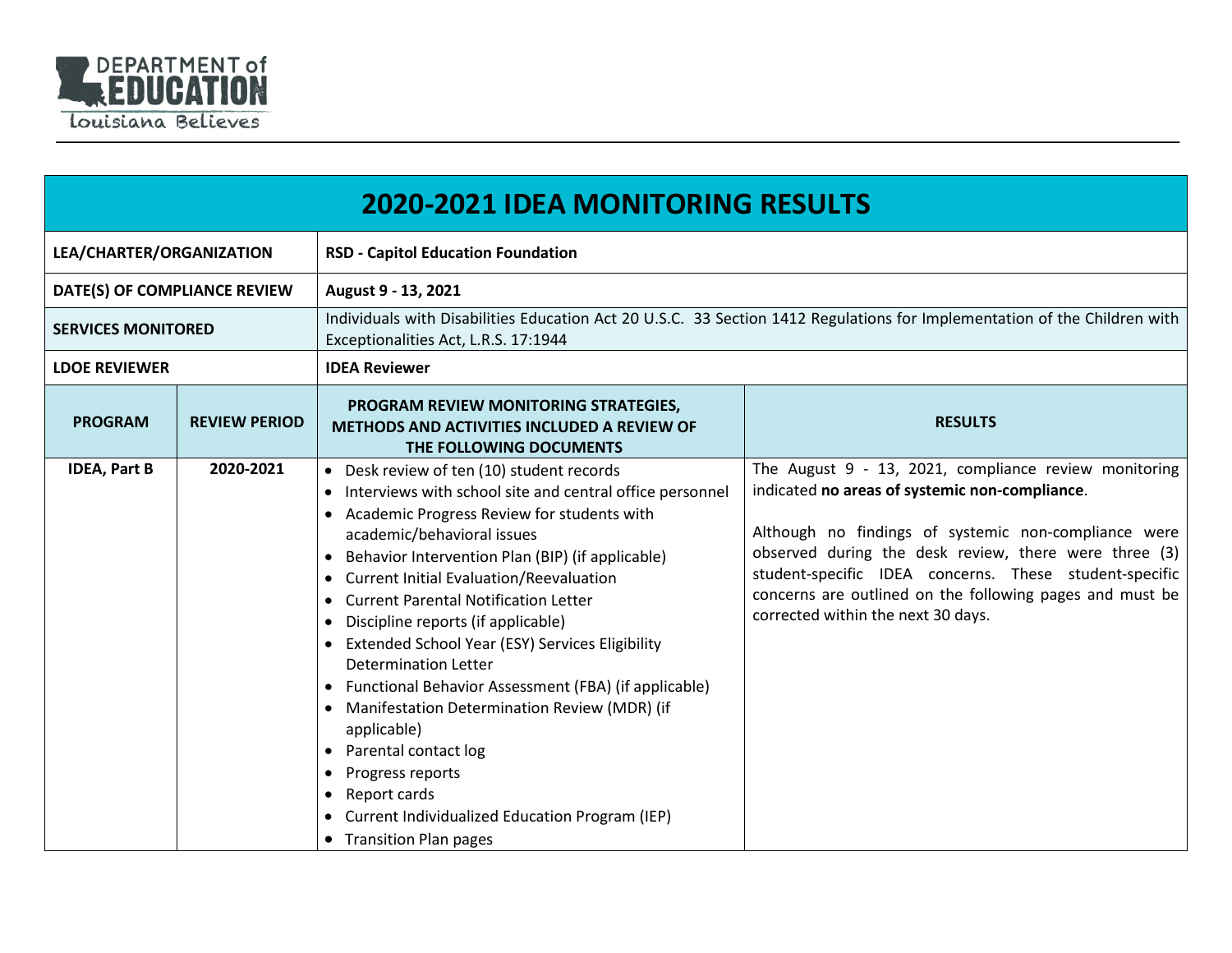

| <b>2020-2021 IDEA MONITORING RESULTS</b> |                      |                                                                                                                                                                                                                                                                                                                                                                                                                                                                                                                                                                                                                                                                                                                                                                                                                                            |                                                                                                                                                                                                                                                                                                                               |  |
|------------------------------------------|----------------------|--------------------------------------------------------------------------------------------------------------------------------------------------------------------------------------------------------------------------------------------------------------------------------------------------------------------------------------------------------------------------------------------------------------------------------------------------------------------------------------------------------------------------------------------------------------------------------------------------------------------------------------------------------------------------------------------------------------------------------------------------------------------------------------------------------------------------------------------|-------------------------------------------------------------------------------------------------------------------------------------------------------------------------------------------------------------------------------------------------------------------------------------------------------------------------------|--|
| LEA/CHARTER/ORGANIZATION                 |                      | FirstLine Schools - Samuel J. Green Charter School                                                                                                                                                                                                                                                                                                                                                                                                                                                                                                                                                                                                                                                                                                                                                                                         |                                                                                                                                                                                                                                                                                                                               |  |
| DATE(S) OF COMPLIANCE REVIEW             |                      | May 10, 2021                                                                                                                                                                                                                                                                                                                                                                                                                                                                                                                                                                                                                                                                                                                                                                                                                               |                                                                                                                                                                                                                                                                                                                               |  |
| <b>SERVICES MONITORED</b>                |                      | Individuals with Disabilities Education Act 20 U.S.C. 33 Section 1412 Regulations for Implementation of the Children with<br>Exceptionalities Act, L.R.S. 17:1944                                                                                                                                                                                                                                                                                                                                                                                                                                                                                                                                                                                                                                                                          |                                                                                                                                                                                                                                                                                                                               |  |
| <b>LDOE REVIEWER</b>                     |                      | <b>IDEA Reviewer</b>                                                                                                                                                                                                                                                                                                                                                                                                                                                                                                                                                                                                                                                                                                                                                                                                                       |                                                                                                                                                                                                                                                                                                                               |  |
| <b>PROGRAM</b>                           | <b>REVIEW PERIOD</b> | PROGRAM REVIEW MONITORING STRATEGIES,<br><b>RESULTS</b><br>METHODS AND ACTIVITIES INCLUDED A REVIEW OF<br>THE FOLLOWING DOCUMENTS:                                                                                                                                                                                                                                                                                                                                                                                                                                                                                                                                                                                                                                                                                                         |                                                                                                                                                                                                                                                                                                                               |  |
| <b>IDEA, Part B</b>                      | 2020-2021            | • Desk review of fifteen (15) student records<br>Interviews with school site and central office personnel<br>Academic Progress Review for students with<br>academic/behavioral issues<br>Behavior Intervention Plan (BIP) (if applicable)<br>$\bullet$<br><b>Current Initial Evaluation/Reevaluation</b><br>$\bullet$<br><b>Current Parental Notification Letter</b><br>$\bullet$<br>Discipline reports (if applicable)<br>$\bullet$<br>Extended School Year (ESY) Services Eligibility<br><b>Determination Letter</b><br>Functional Behavior Assessment (FBA) (if applicable)<br>Manifestation Determination Review (MDR) (if<br>$\bullet$<br>applicable)<br>Parental contact log<br>$\bullet$<br>Progress reports<br>$\bullet$<br>Report cards<br>$\bullet$<br>Current Individualized Education Program (IEP)<br>• Transition Plan pages | The May 10, 2021, compliance review monitoring indicated<br>no areas of systemic non-compliance.<br>Although no findings of systemic non-compliance were<br>observed during the desk review, there were three student-<br>specific concerns outlined on the following pages and must<br>be corrected within the next 30 days. |  |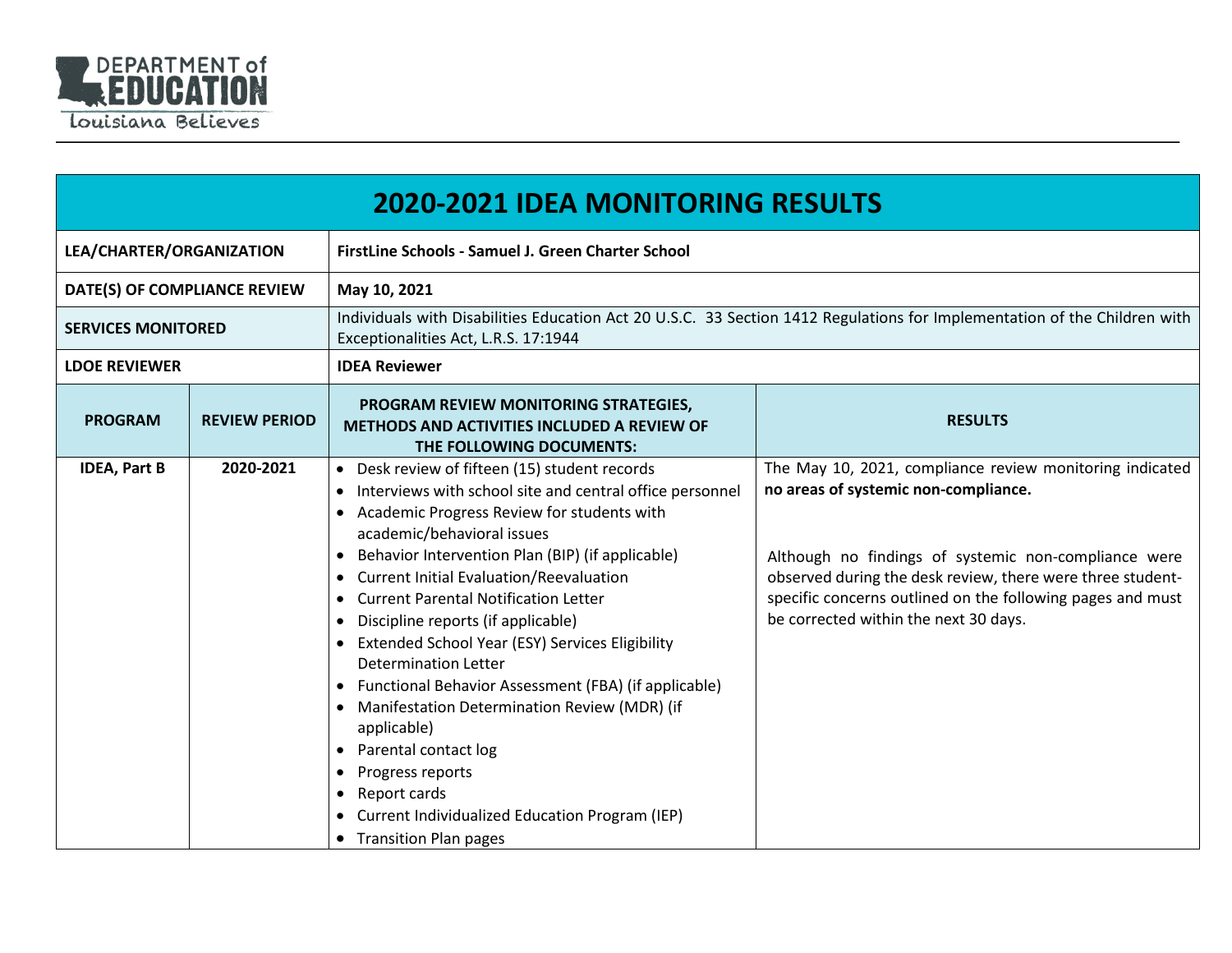

|                           | <b>2020-2021 IDEA MONITORING RESULTS</b>       |                                                                                                                                                                                                                                                                                                                                                       |  |  |
|---------------------------|------------------------------------------------|-------------------------------------------------------------------------------------------------------------------------------------------------------------------------------------------------------------------------------------------------------------------------------------------------------------------------------------------------------|--|--|
| LEA/CHARTER/ORGANIZATION  |                                                | St. Tammany Parish Public School System                                                                                                                                                                                                                                                                                                               |  |  |
|                           | DATE(S) OF SELF-ASSESSMENT REVIEW              | <b>February 3, 2021</b>                                                                                                                                                                                                                                                                                                                               |  |  |
| <b>SERVICES MONITORED</b> |                                                | Individuals with Disabilities Education Act 20 U.S.C. 33 Section 1412 Regulations for Implementation of the<br>Children with Exceptionalities Act, L.R.S. 17: 1944                                                                                                                                                                                    |  |  |
| <b>LDOE REVIEWER</b>      |                                                | <b>IDEA Reviewer</b>                                                                                                                                                                                                                                                                                                                                  |  |  |
| <b>PROGRAM</b>            | <b>SELF-ASSESSMENT</b><br><b>REVIEW PERIOD</b> | <b>SELF-ASSESSMENT RESULTS</b>                                                                                                                                                                                                                                                                                                                        |  |  |
| <b>IDEA, Part B</b>       | 2020-2021                                      | The LDOE monitoring staff received and reviewed the results of the self-assessment St. Tammany Parish Public<br>School System conducted in fulfillment of the first quarter IDEA monitoring requirements. After conducting an<br>audit of information included on the self-assessment tool, no unresolved areas of non-compliance were<br>identified. |  |  |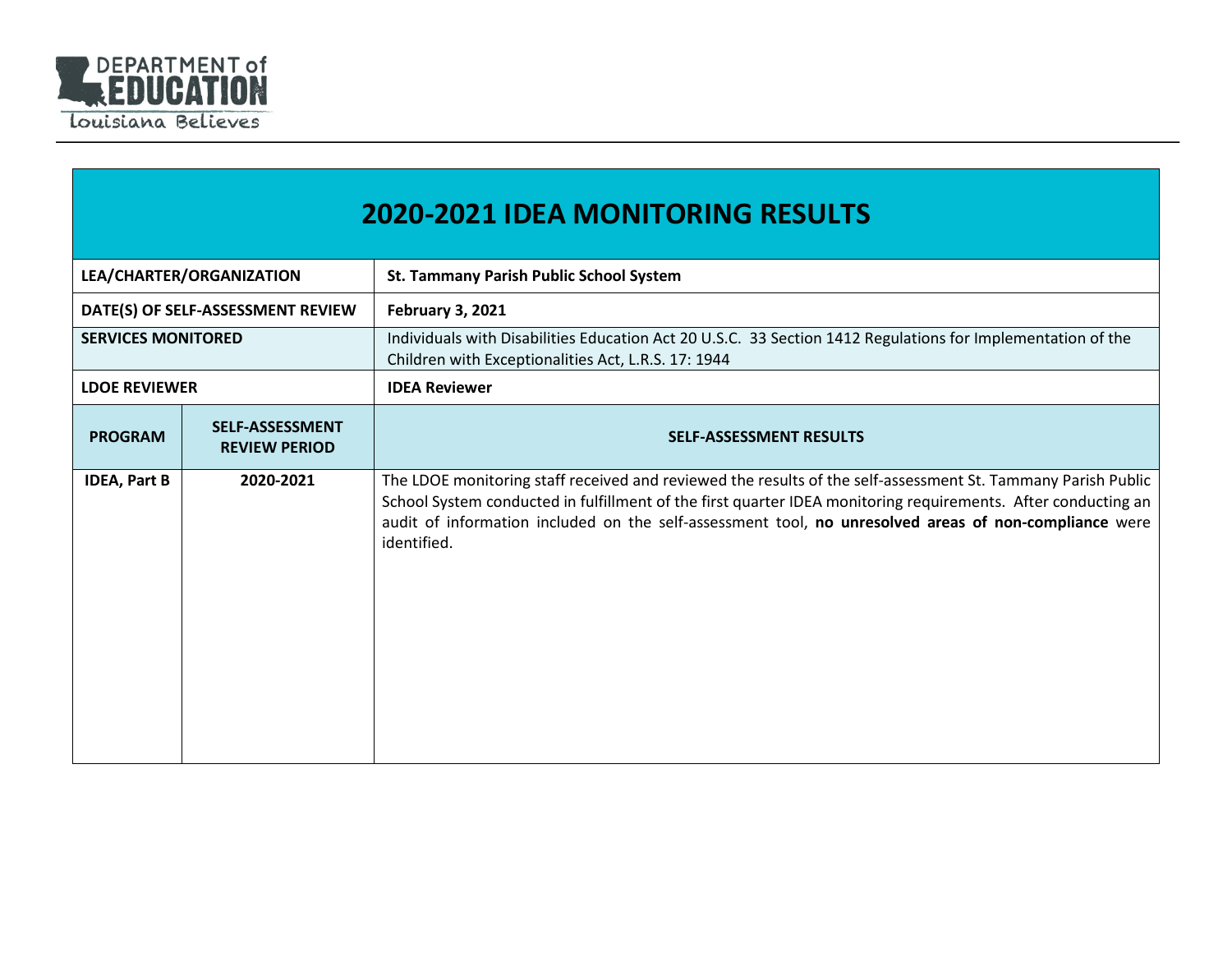

|                              | <b>2020-2021 IDEA MONITORING RESULTS</b> |                                                                                                                                                                                                                                                                                                                                                                                                                                                                                                                                                                                                                                                                                                                                                                                                                                |                                                                                                                                                                                                                                                                                                                                                                               |  |  |
|------------------------------|------------------------------------------|--------------------------------------------------------------------------------------------------------------------------------------------------------------------------------------------------------------------------------------------------------------------------------------------------------------------------------------------------------------------------------------------------------------------------------------------------------------------------------------------------------------------------------------------------------------------------------------------------------------------------------------------------------------------------------------------------------------------------------------------------------------------------------------------------------------------------------|-------------------------------------------------------------------------------------------------------------------------------------------------------------------------------------------------------------------------------------------------------------------------------------------------------------------------------------------------------------------------------|--|--|
| LEA/CHARTER/ORGANIZATION     |                                          | <b>Tensas Parish School Board</b>                                                                                                                                                                                                                                                                                                                                                                                                                                                                                                                                                                                                                                                                                                                                                                                              |                                                                                                                                                                                                                                                                                                                                                                               |  |  |
| DATE(S) OF COMPLIANCE REVIEW |                                          | <b>December 22, 2020</b>                                                                                                                                                                                                                                                                                                                                                                                                                                                                                                                                                                                                                                                                                                                                                                                                       |                                                                                                                                                                                                                                                                                                                                                                               |  |  |
| <b>SERVICES MONITORED</b>    |                                          | Individuals with Disabilities Education Act 20 U.S.C. 33 Section 1412 Regulations for Implementation of the Children with<br>Exceptionalities Act, L.R.S. 17:1944                                                                                                                                                                                                                                                                                                                                                                                                                                                                                                                                                                                                                                                              |                                                                                                                                                                                                                                                                                                                                                                               |  |  |
| <b>LDOE REVIEWER</b>         |                                          | <b>IDEA Reviewer</b>                                                                                                                                                                                                                                                                                                                                                                                                                                                                                                                                                                                                                                                                                                                                                                                                           |                                                                                                                                                                                                                                                                                                                                                                               |  |  |
| <b>PROGRAM</b>               | <b>REVIEW PERIOD</b>                     | PROGRAM REVIEW MONITORING STRATEGIES,<br><b>METHODS AND ACTIVITIES INCLUDED A REVIEW</b><br>OF THE FOLLOWING DOCUMENTS:                                                                                                                                                                                                                                                                                                                                                                                                                                                                                                                                                                                                                                                                                                        | <b>RESULTS</b>                                                                                                                                                                                                                                                                                                                                                                |  |  |
| <b>IDEA, Part B</b>          | 2020-2021                                | Desk review of ten (10) student records<br>$\bullet$<br>Interviews with school site and central office personnel<br>Academic Progress Review for students with<br>academic/behavioral issues<br>Behavior Intervention Plan (BIP) (if applicable)<br>٠<br><b>Current Initial Evaluation/Reevaluation</b><br><b>Current Parental Notification Letter</b><br>$\bullet$<br>Discipline reports (if applicable)<br>$\bullet$<br>Extended School Year (ESY) Services Eligibility<br>Determination Letter<br>• Functional Behavior Assessment (FBA) (if applicable)<br>Manifestation Determination Review (MDR) (if<br>$\bullet$<br>applicable)<br>Parental contact log<br>$\bullet$<br>Progress reports<br>$\bullet$<br>Report cards<br>$\bullet$<br><b>Current Individualized Education Program (IEP)</b><br>• Transition Plan pages | The December 22, 2020, compliance review monitoring<br>indicated no areas of systemic non-compliance.<br>Although no findings of systemic non-compliance were<br>observed during the desk review, there were two student-<br>specific IDEA concerns. These student-specific concerns are<br>outlined on the following pages and must be corrected within<br>the next 30 days. |  |  |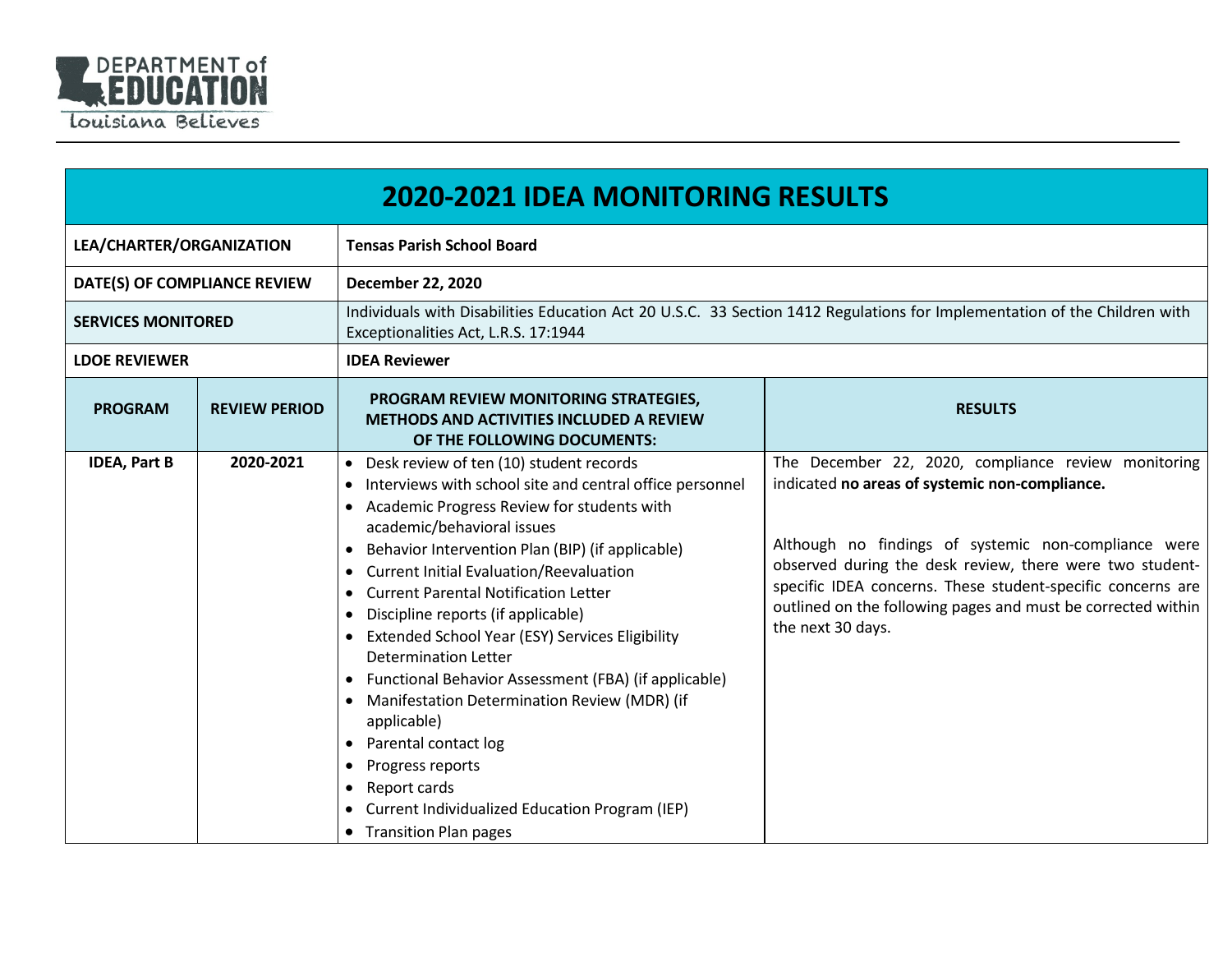

|                              | <b>2020-2021 IDEA MONITORING RESULTS</b> |                                                                                                                                                                                                                                                                                                                                                                                                                                                                                                                                                                                                                                                                                                                                                                                                                                                |                                                                                                                           |  |
|------------------------------|------------------------------------------|------------------------------------------------------------------------------------------------------------------------------------------------------------------------------------------------------------------------------------------------------------------------------------------------------------------------------------------------------------------------------------------------------------------------------------------------------------------------------------------------------------------------------------------------------------------------------------------------------------------------------------------------------------------------------------------------------------------------------------------------------------------------------------------------------------------------------------------------|---------------------------------------------------------------------------------------------------------------------------|--|
| LEA/CHARTER/ORGANIZATION     |                                          | <b>Vermilion Parish School District</b>                                                                                                                                                                                                                                                                                                                                                                                                                                                                                                                                                                                                                                                                                                                                                                                                        |                                                                                                                           |  |
| DATE(S) OF COMPLIANCE REVIEW |                                          | June 2, 2021                                                                                                                                                                                                                                                                                                                                                                                                                                                                                                                                                                                                                                                                                                                                                                                                                                   |                                                                                                                           |  |
| <b>SERVICES MONITORED</b>    |                                          | Exceptionalities Act, L.R.S. 17:1944                                                                                                                                                                                                                                                                                                                                                                                                                                                                                                                                                                                                                                                                                                                                                                                                           | Individuals with Disabilities Education Act 20 U.S.C. 33 Section 1412 Regulations for Implementation of the Children with |  |
| <b>LDOE REVIEWER</b>         |                                          | <b>IDEA Reviewer</b>                                                                                                                                                                                                                                                                                                                                                                                                                                                                                                                                                                                                                                                                                                                                                                                                                           |                                                                                                                           |  |
| <b>PROGRAM</b>               | <b>REVIEW PERIOD</b>                     | PROGRAM REVIEW MONITORING STRATEGIES,<br><b>METHODS AND ACTIVITIES INCLUDED A</b><br><b>REVIEW OF THE FOLLOWING DOCUMENTS:</b>                                                                                                                                                                                                                                                                                                                                                                                                                                                                                                                                                                                                                                                                                                                 | <b>RESULTS</b>                                                                                                            |  |
| <b>IDEA, Part B</b>          | 2020-2021                                | • Desk review of thirty (30) student records<br>Interviews with school site and central office personnel<br>$\bullet$<br>Academic Progress Review for students with<br>academic/behavioral issues<br>Behavior Intervention Plan (BIP) (if applicable)<br><b>Current Initial Evaluation/Reevaluation</b><br>$\bullet$<br><b>Current Parental Notification Letter</b><br>$\bullet$<br>Discipline reports (if applicable)<br>$\bullet$<br>Extended School Year (ESY) Services Eligibility<br><b>Determination Letter</b><br>Functional Behavior Assessment (FBA) (if applicable)<br>Manifestation Determination Review (MDR) (if<br>applicable)<br>Parental contact log<br>Progress reports<br>$\bullet$<br>Report cards<br>$\bullet$<br>Current Individualized Education Program (IEP)<br>$\bullet$<br><b>Transition Plan pages</b><br>$\bullet$ | The June 2, 2021, compliance review monitoring indicated<br>no areas of non-compliance.                                   |  |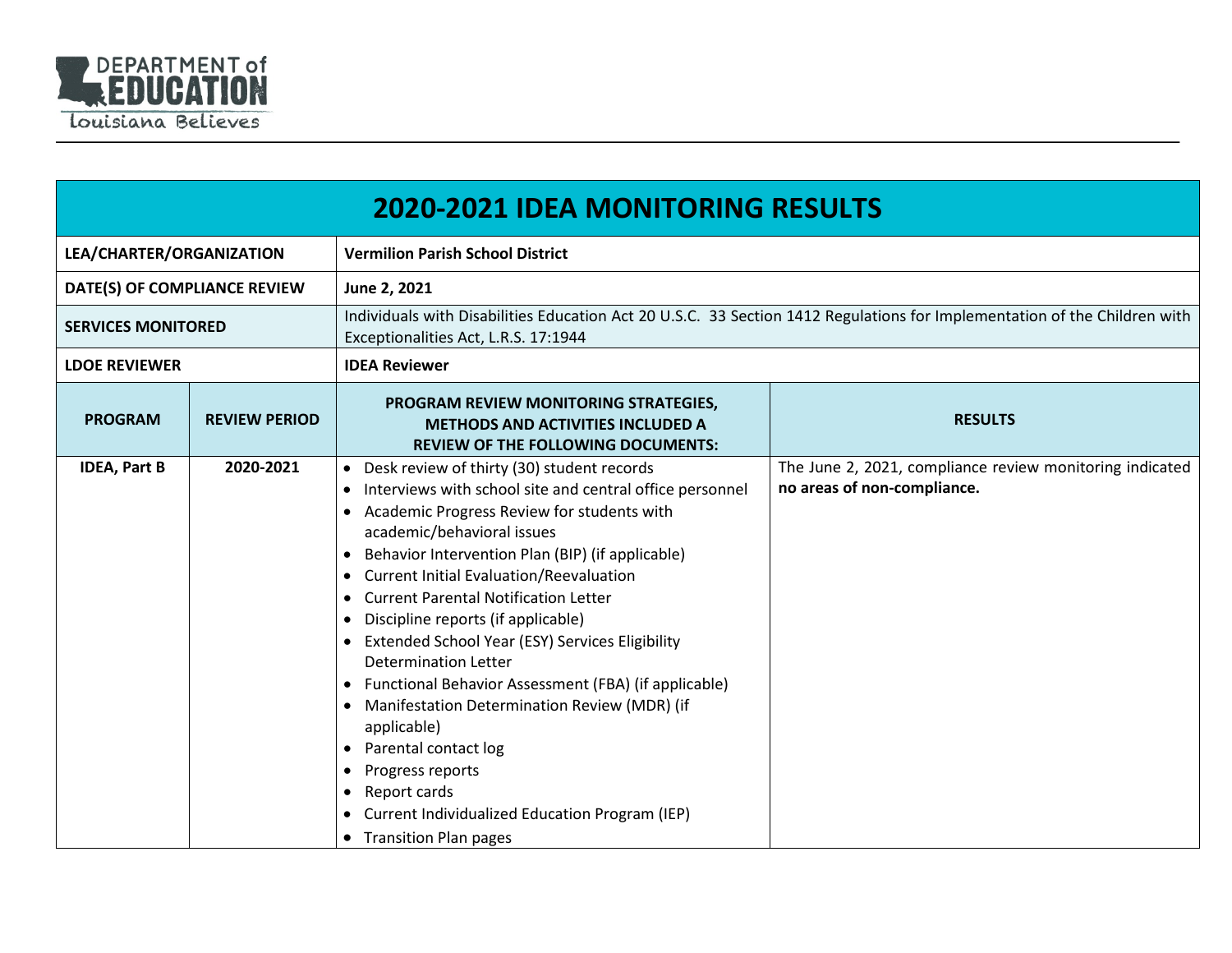

|                              | <b>2020-2021 IDEA MONITORING RESULTS</b> |                                                                                                                                                                                                                                                                                                                                                                                                                                                                                                                                                                                                                                                                                                                                                                                                                                     |                                                                                                                                                                                                                                                                                                                                                                             |  |
|------------------------------|------------------------------------------|-------------------------------------------------------------------------------------------------------------------------------------------------------------------------------------------------------------------------------------------------------------------------------------------------------------------------------------------------------------------------------------------------------------------------------------------------------------------------------------------------------------------------------------------------------------------------------------------------------------------------------------------------------------------------------------------------------------------------------------------------------------------------------------------------------------------------------------|-----------------------------------------------------------------------------------------------------------------------------------------------------------------------------------------------------------------------------------------------------------------------------------------------------------------------------------------------------------------------------|--|
| LEA/CHARTER/ORGANIZATION     |                                          | <b>Washington Parish School Board</b>                                                                                                                                                                                                                                                                                                                                                                                                                                                                                                                                                                                                                                                                                                                                                                                               |                                                                                                                                                                                                                                                                                                                                                                             |  |
| DATE(S) OF COMPLIANCE REVIEW |                                          | May 27, 2021                                                                                                                                                                                                                                                                                                                                                                                                                                                                                                                                                                                                                                                                                                                                                                                                                        |                                                                                                                                                                                                                                                                                                                                                                             |  |
| <b>SERVICES MONITORED</b>    |                                          | Individuals with Disabilities Education Act 20 U.S.C. 33 Section 1412 Regulations for Implementation of the Children with<br>Exceptionalities Act, L.R.S. 17:1944                                                                                                                                                                                                                                                                                                                                                                                                                                                                                                                                                                                                                                                                   |                                                                                                                                                                                                                                                                                                                                                                             |  |
| <b>LDOE REVIEWER</b>         |                                          | <b>IDEA Reviewer</b>                                                                                                                                                                                                                                                                                                                                                                                                                                                                                                                                                                                                                                                                                                                                                                                                                |                                                                                                                                                                                                                                                                                                                                                                             |  |
| <b>PROGRAM</b>               | <b>REVIEW PERIOD</b>                     | PROGRAM REVIEW MONITORING STRATEGIES,<br><b>METHODS AND ACTIVITIES INCLUDED A REVIEW OF</b><br>THE FOLLOWING DOCUMENTS:                                                                                                                                                                                                                                                                                                                                                                                                                                                                                                                                                                                                                                                                                                             | <b>RESULTS</b>                                                                                                                                                                                                                                                                                                                                                              |  |
| <b>IDEA, Part B</b>          | 2020-2021                                | • Desk review of thirty (30) student records<br>Interviews with school site and central office personnel<br>Academic Progress Review for students with<br>academic/behavioral issues<br>Behavior Intervention Plan (BIP) (if applicable)<br>$\bullet$<br><b>Current Initial Evaluation/Reevaluation</b><br>$\bullet$<br><b>Current Parental Notification Letter</b><br>$\bullet$<br>Discipline reports (if applicable)<br>$\bullet$<br>Extended School Year (ESY) Services Eligibility<br><b>Determination Letter</b><br>• Functional Behavior Assessment (FBA) (if applicable)<br>Manifestation Determination Review (MDR) (if<br>applicable)<br>Parental contact log<br>$\bullet$<br>Progress reports<br>$\bullet$<br>Report cards<br>$\bullet$<br>Current Individualized Education Program (IEP)<br><b>Transition Plan pages</b> | The May 27, 2021, compliance review monitoring indicated<br>no areas of systemic non-compliance.<br>Although no findings of systemic non-compliance were<br>observed during the desk review, there were twelve student-<br>specific IDEA concerns. These student-specific concerns are<br>outlined on the following pages and must be corrected within<br>the next 30 days. |  |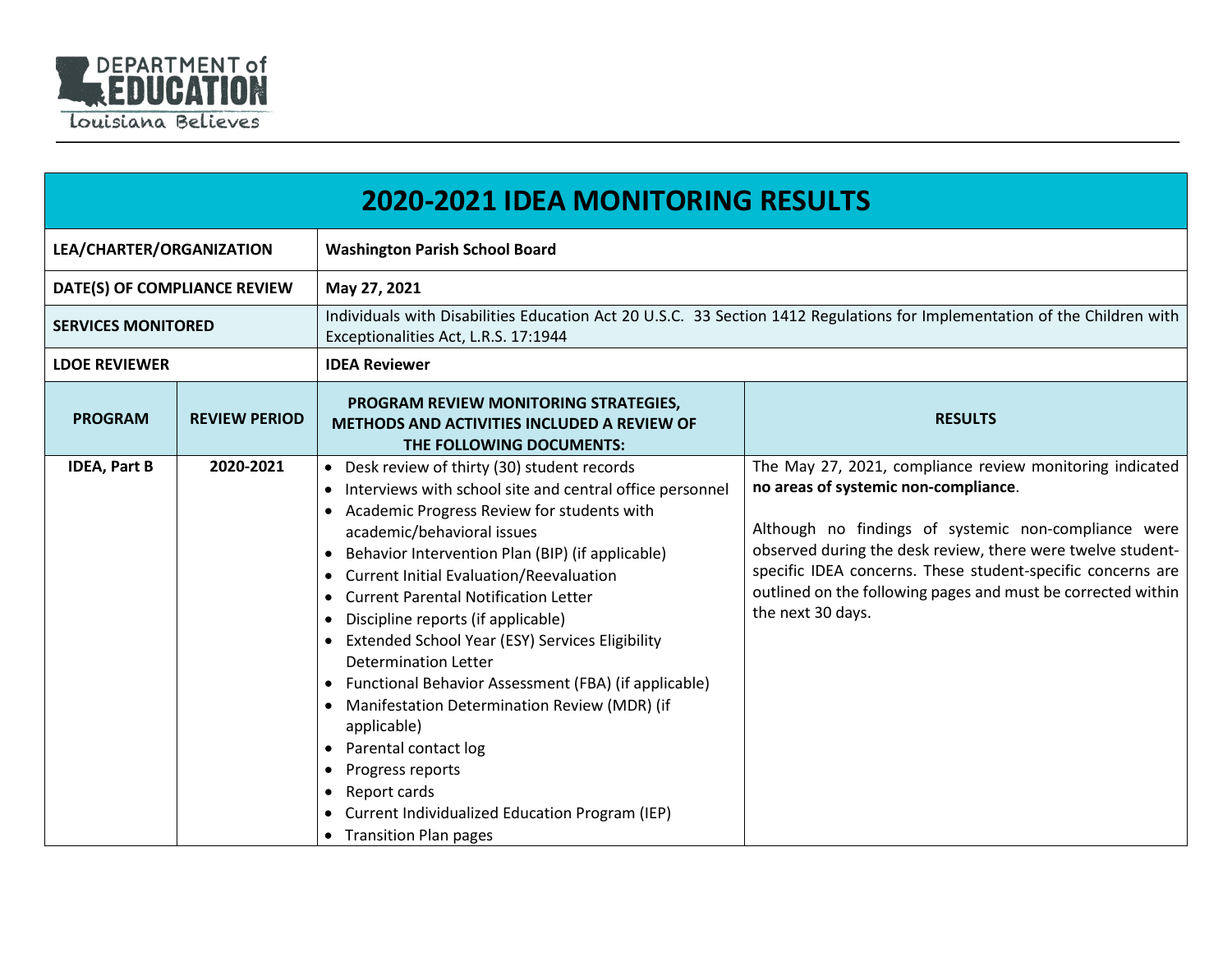

|                           |                                                | <b>2020-2021 IDEA MONITORING RESULTS</b>                                                                                                                                                                                                                                                                                              |
|---------------------------|------------------------------------------------|---------------------------------------------------------------------------------------------------------------------------------------------------------------------------------------------------------------------------------------------------------------------------------------------------------------------------------------|
|                           | LEA/CHARTER/ORGANIZATION                       | <b>West Feliciana Parish Schools</b>                                                                                                                                                                                                                                                                                                  |
|                           | DATE(S) OF SELF-ASSESSMENT REVIEW              | March 17, 2021                                                                                                                                                                                                                                                                                                                        |
| <b>SERVICES MONITORED</b> |                                                | Individuals with Disabilities Education Act 20 U.S.C. 33 Section 1412 Regulations for Implementation of the<br>Children with Exceptionalities Act, L.R.S. 17: 1944                                                                                                                                                                    |
| <b>LDOE REVIEWER</b>      |                                                | <b>IDEA Reviewer</b>                                                                                                                                                                                                                                                                                                                  |
| <b>PROGRAM</b>            | <b>SELF-ASSESSMENT</b><br><b>REVIEW PERIOD</b> | <b>SELF-ASSESSMENT RESULTS</b>                                                                                                                                                                                                                                                                                                        |
| <b>IDEA, Part B</b>       | 2020-2021                                      | The LDOE monitoring staff received and reviewed the results of the self-assessment for West Feliciana<br>Parish Schools conducted in fulfillment of the second quarter IDEA monitoring requirements. After<br>conducting an audit of information included on the self-assessment tool, no areas of non-compliance<br>were identified. |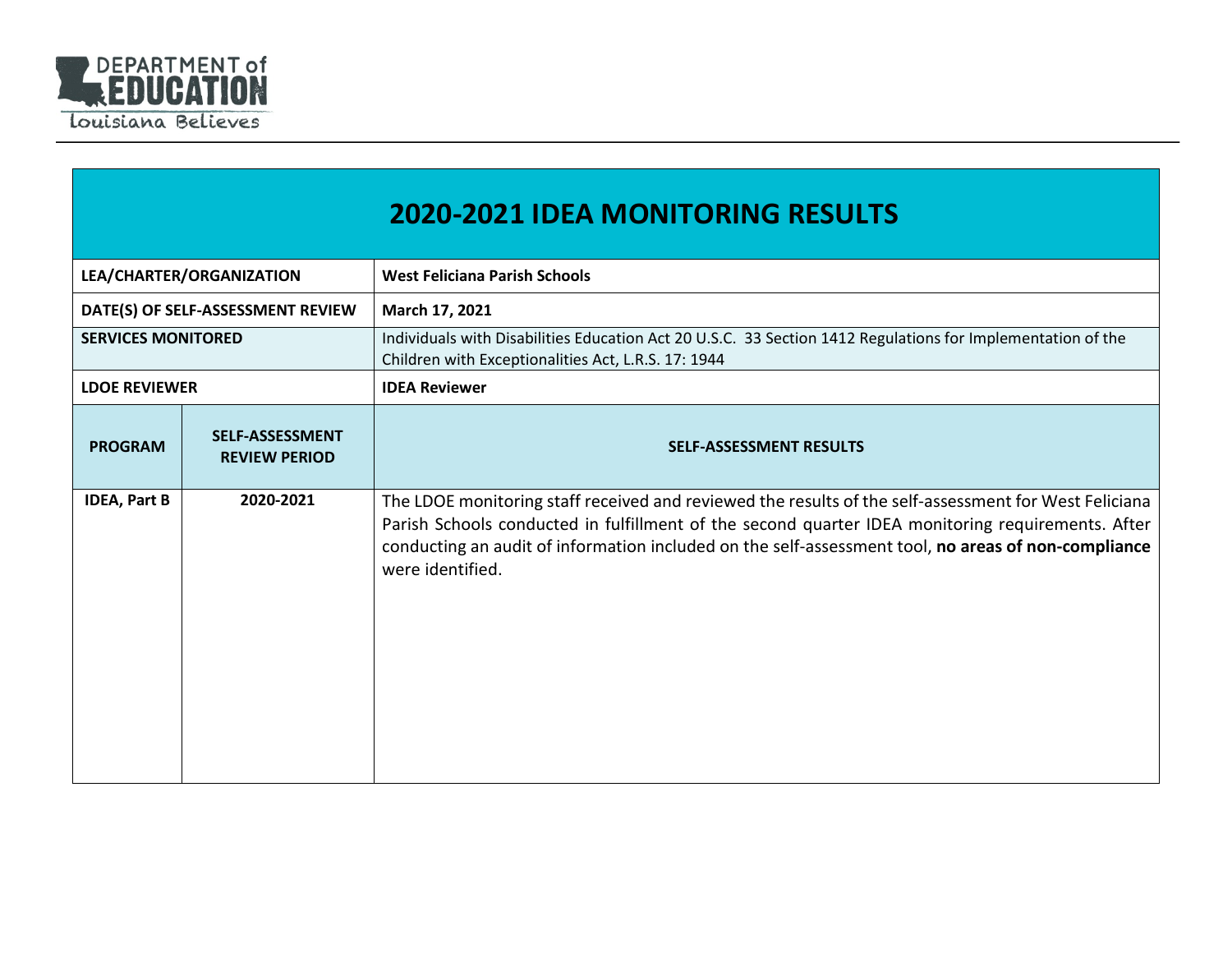

## **2020-2021 IDEA SPLC MONITORING RESULTS**

| LEA/CHARTER/ORGANIZATION            |                           | Einstein Charter School at Village de l'Est |                  |                                                                                                                                                                                                                                                                                                                                                                                                                                    |  |
|-------------------------------------|---------------------------|---------------------------------------------|------------------|------------------------------------------------------------------------------------------------------------------------------------------------------------------------------------------------------------------------------------------------------------------------------------------------------------------------------------------------------------------------------------------------------------------------------------|--|
| DATE(S) OF COMPLIANCE REVIEW        |                           | May 10-11, 2021                             |                  |                                                                                                                                                                                                                                                                                                                                                                                                                                    |  |
| <b>SERVICES MONITORED</b>           |                           | <b>Enrollment</b>                           |                  |                                                                                                                                                                                                                                                                                                                                                                                                                                    |  |
|                                     | <b>Regulation</b>         |                                             |                  |                                                                                                                                                                                                                                                                                                                                                                                                                                    |  |
| <b>Review Period</b>                | <b>Reference # - IDEA</b> |                                             | <b>CITATIONS</b> | <b>DESCRIPTION OF FINDINGS</b>                                                                                                                                                                                                                                                                                                                                                                                                     |  |
| 2020-2021<br><b>SPLC Monitoring</b> |                           |                                             |                  | A review of ten student records with<br>supporting documentation and a<br>staff<br>interview was conducted for Einstein Charter<br>at Village de l'Est.<br>Ten (10) of ten (10) student files reviewed<br>(100% of the total sample) were judged to<br>reflect non-compliance for this IDEA<br>This reflects systemic non-<br>requirement.<br>compliance for IDEA.<br>IDEA violations of non-compliance<br>are<br>addressed below. |  |
|                                     |                           |                                             |                  |                                                                                                                                                                                                                                                                                                                                                                                                                                    |  |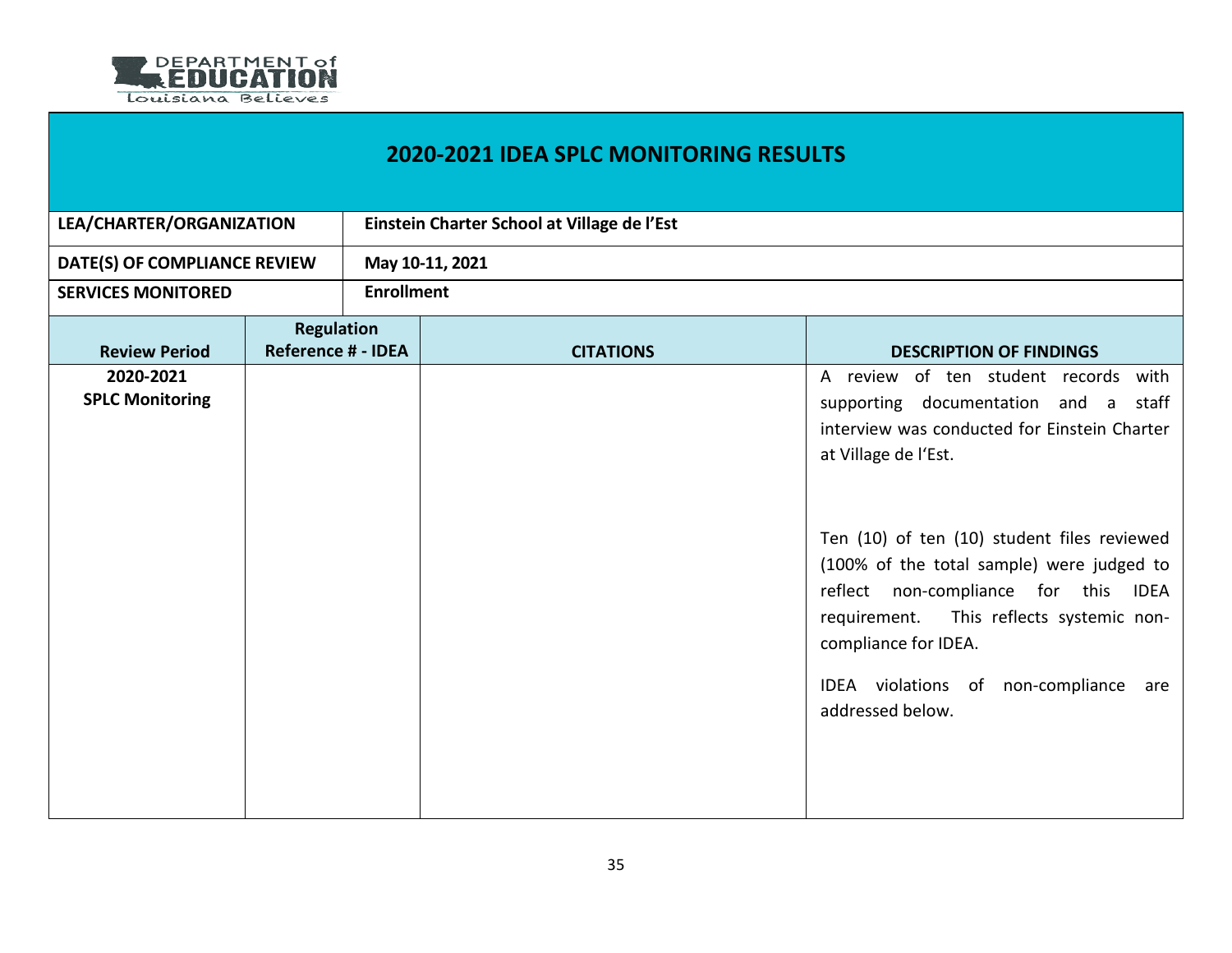

| <b>Review Period</b>                | <b>Regulation</b><br>Reference<br># - IDEA                                                          | <b>CITATIONS</b>                                                                                                                                                                                                                                                                                                                                                                                                                                                                                                                                                                       | <b>DESCRIPTION OF FINDINGS</b>                                                                                                                                                                                                                                                             |
|-------------------------------------|-----------------------------------------------------------------------------------------------------|----------------------------------------------------------------------------------------------------------------------------------------------------------------------------------------------------------------------------------------------------------------------------------------------------------------------------------------------------------------------------------------------------------------------------------------------------------------------------------------------------------------------------------------------------------------------------------------|--------------------------------------------------------------------------------------------------------------------------------------------------------------------------------------------------------------------------------------------------------------------------------------------|
| 2020-2021<br><b>SPLC Monitoring</b> | $§300.17(a.-d.)$<br><b>Free Appropriate</b><br><b>Public Education</b><br>(FAPE)                    | Free appropriate public education or FAPE<br>means special education and related services<br>that-<br>a) are provided at public expense, under public<br>supervision and direction, and without<br>charge;<br>b) meet the standards of the SEA, including the<br>requirements of this part;<br>c) include<br>preschool,<br>an<br>appropriate<br>elementary school, or secondary school<br>education in the State involved; and<br>d) are provided in conformity with an<br>individualized education program (IEP) that<br>meets the requirements of Sec. §300.320<br>through §300.324. | Ten (10) of ten (10) student files reviewed<br>(100% of the sample) were judged to reflect<br>non-compliance for this IDEA requirement. This<br>reflects systemic non-compliance for IDEA<br>§300.17(a.-d.) - Free Appropriate Public<br><b>Education (FAPE).</b>                          |
|                                     | \$300.320(a)(1)(i)(2)<br>)(i)-Definition of<br><b>Individualized</b><br><b>Education</b><br>Program | IEP must include a statement of the child's<br>present levels of academic achievement and<br>functional performance, including how the<br>child's disability affects the child's involvement<br>and progress in the general education<br>curriculum.                                                                                                                                                                                                                                                                                                                                   | Nine (9) of ten (10) student files reviewed (90%<br>of the sample) were judged to reflect non-<br>compliance for this IDEA requirement. This<br>reflects systematic area of non-compliance for<br>IDEA §300.320(a)(1)(i)(2)(i) - Definition of<br><b>Individualized Education Program.</b> |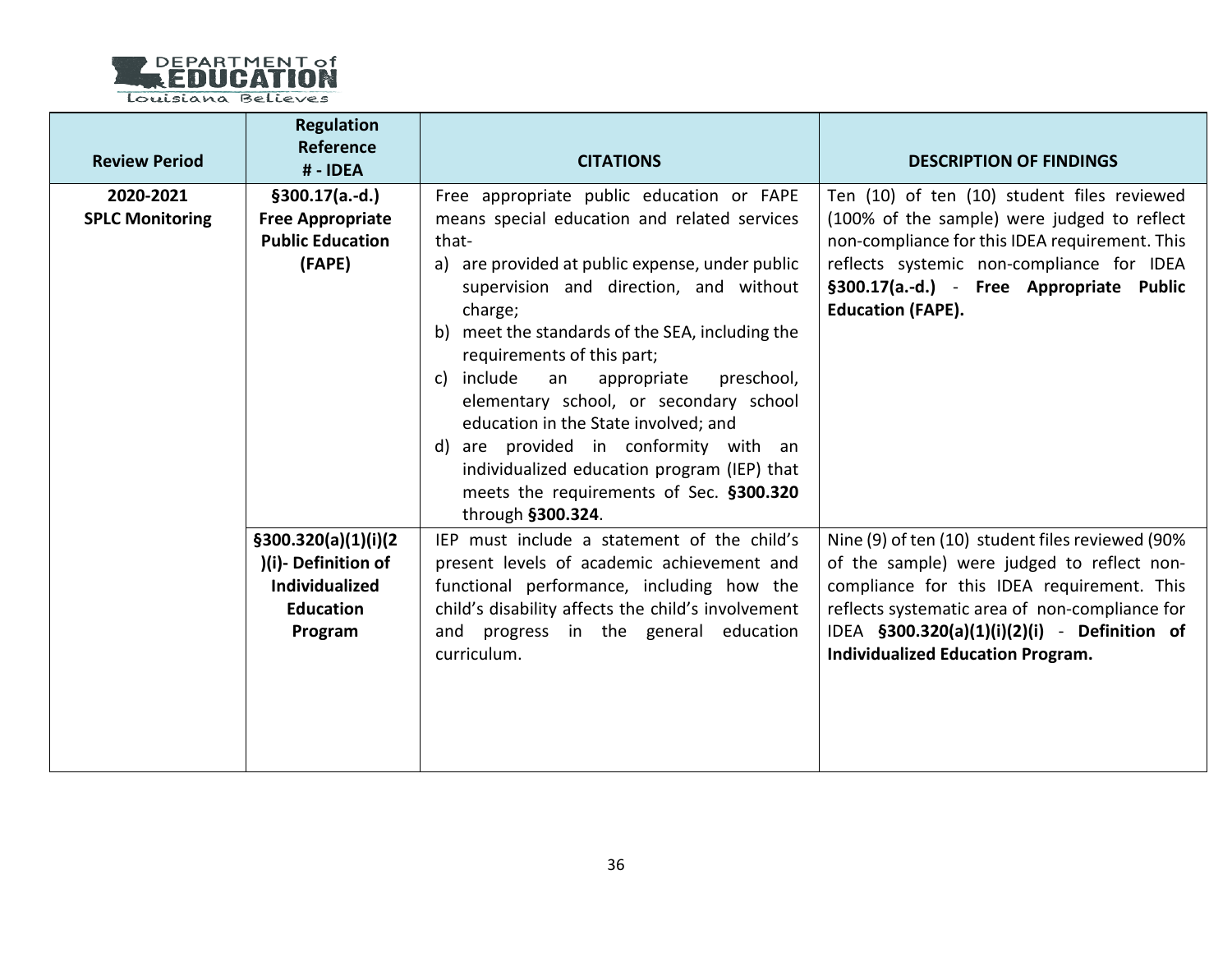

| <b>Review Period</b>                    | <b>Regulation</b><br>Reference<br># - IDEA                                             | <b>CITATIONS</b>                                                                                                                                                                                                                                                                                                                                                           | <b>DESCRIPTION OF FINDINGS</b>                                                                                                                                                                                                                                                |
|-----------------------------------------|----------------------------------------------------------------------------------------|----------------------------------------------------------------------------------------------------------------------------------------------------------------------------------------------------------------------------------------------------------------------------------------------------------------------------------------------------------------------------|-------------------------------------------------------------------------------------------------------------------------------------------------------------------------------------------------------------------------------------------------------------------------------|
| $2020 - 2021$<br><b>SPLC Monitoring</b> | \$300.320(a) (2)<br><b>Definition of</b><br>Individualized<br><b>Education Program</b> | A statement of measurable annual goals,<br>including academic and functional goals<br>designed to meet the child's needs that result<br>from the child's disability to enable the child to<br>be involved in and make progress in the general<br>education curriculum; and meet each of the<br>child's other educational needs that result from<br>the child's disability. | Nine (9) of ten (10) student files reviewed<br>(90% of the sample) was judged to reflect<br>non-compliance for this IDEA requirement.<br>This reflects systemic area of non-compliance<br>for IDEA §300.320(a)(2) - Definition of<br><b>Individualized Education Program.</b> |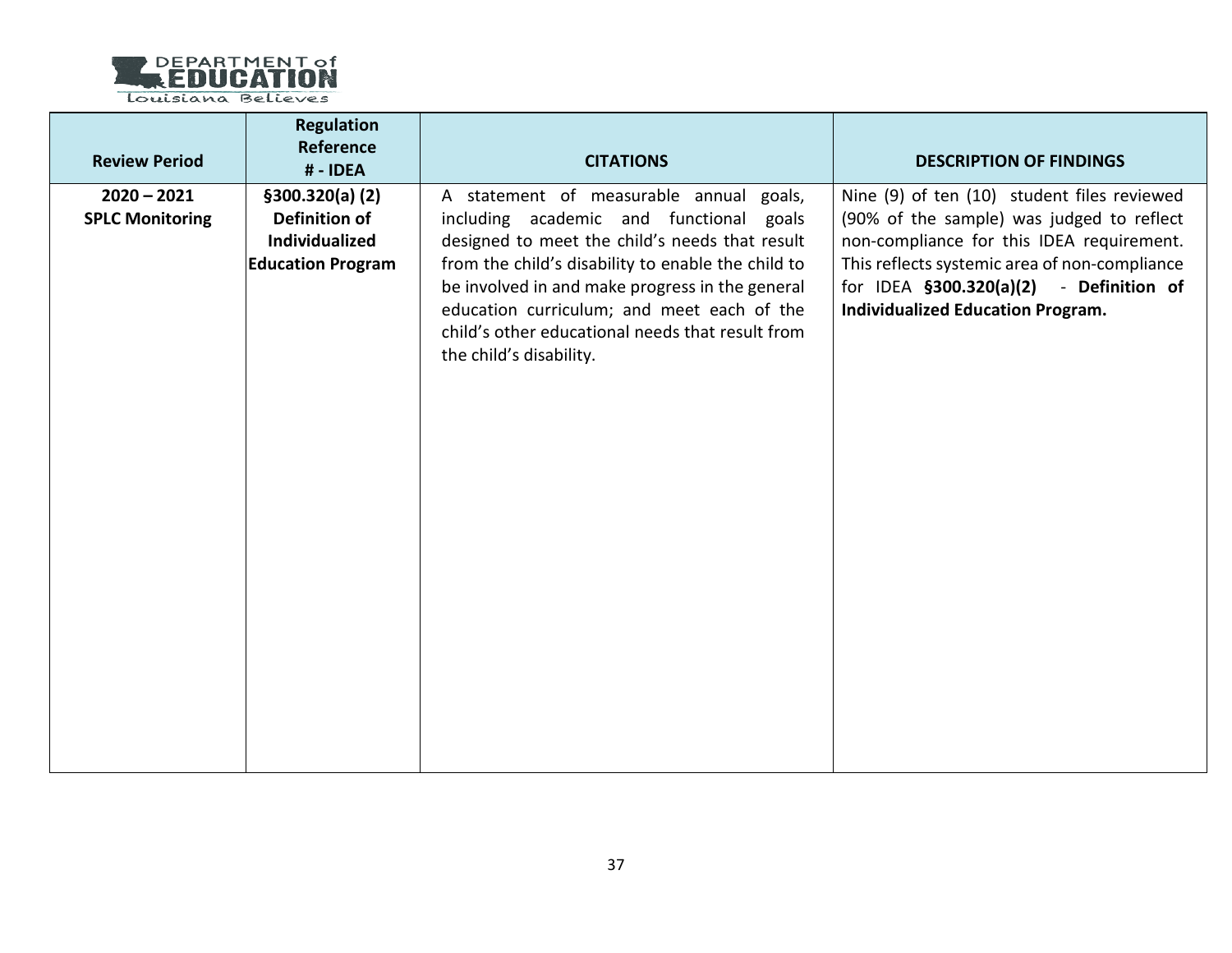

| <b>2020-2021 IDEA SPLC MONITORING RESULTS</b> |  |                                         |                  |                                                                                                                                                                                                                                                                                                                                                                                                                                                        |  |  |
|-----------------------------------------------|--|-----------------------------------------|------------------|--------------------------------------------------------------------------------------------------------------------------------------------------------------------------------------------------------------------------------------------------------------------------------------------------------------------------------------------------------------------------------------------------------------------------------------------------------|--|--|
| LEA/CHARTER/ORGANIZATION                      |  | Dr. Martin Luther King Charter School   |                  |                                                                                                                                                                                                                                                                                                                                                                                                                                                        |  |  |
| DATE(S) OF COMPLIANCE REVIEW                  |  |                                         | May 12-13, 2021  |                                                                                                                                                                                                                                                                                                                                                                                                                                                        |  |  |
| <b>SERVICES MONITORED</b>                     |  | <b>Enrollment</b>                       |                  |                                                                                                                                                                                                                                                                                                                                                                                                                                                        |  |  |
| <b>Review Period</b>                          |  | <b>Regulation Reference</b><br># - IDEA | <b>CITATIONS</b> | <b>DESCRIPTION OF FINDINGS</b>                                                                                                                                                                                                                                                                                                                                                                                                                         |  |  |
| 2020-2021 SPLC<br><b>Monitoring</b>           |  |                                         |                  | A review of ten (10) student records with<br>documentation<br>staff<br>and<br>supporting<br>interviews were conducted for Dr. Martin<br>Luther King Charter School.<br>Nine (9) out of ten (10) student files reviewed<br>(90% of the total sample) were judged to<br>non-compliance for this<br>reflect<br>IDEA<br>This reflect systemic non-<br>requirement.<br>compliance for IDEA.<br>IDEA violations of non-compliance<br>are<br>addressed below. |  |  |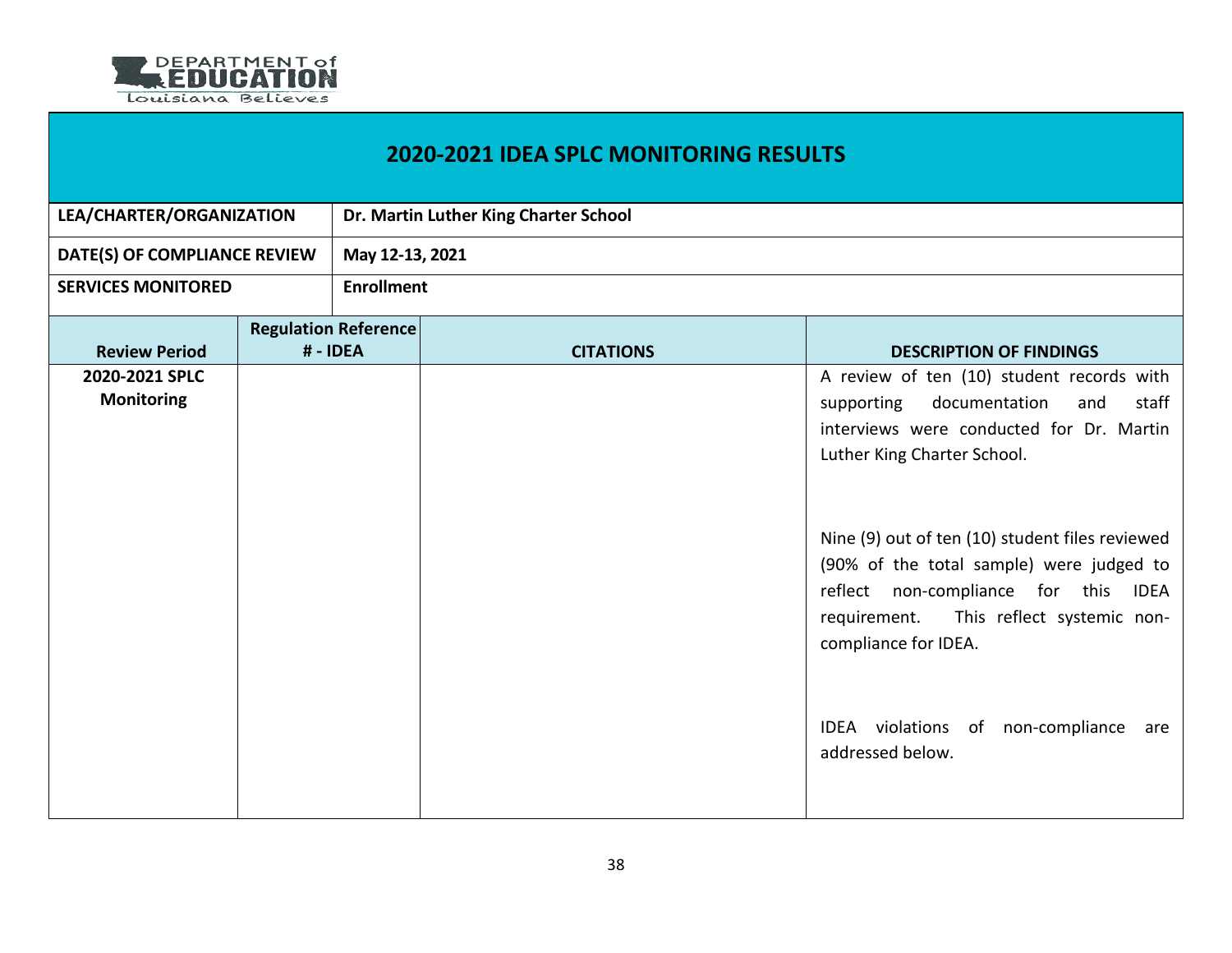

| <b>Review Period</b>                  | <b>Regulation Reference</b><br>#-IDEA                                                           | <b>CITATIONS</b>                                                                                                                                                                                                                                                                                                                                                                                                                                                                                                                                                                                | <b>DESCRIPTION OF FINDINGS</b>                                                                                                                                                                                                                                                                                  |
|---------------------------------------|-------------------------------------------------------------------------------------------------|-------------------------------------------------------------------------------------------------------------------------------------------------------------------------------------------------------------------------------------------------------------------------------------------------------------------------------------------------------------------------------------------------------------------------------------------------------------------------------------------------------------------------------------------------------------------------------------------------|-----------------------------------------------------------------------------------------------------------------------------------------------------------------------------------------------------------------------------------------------------------------------------------------------------------------|
| 2020 - 2021<br><b>SPLC Monitoring</b> | §300.17(a.-d.) Free<br><b>Appropriate Public</b><br><b>Education (FAPE)</b>                     | Free appropriate public education or FAPE<br>means special education and related services<br>that-<br>are provided at public expense, under<br>a)<br>public supervision and direction, and<br>without charge;<br>meet the standards of the SEA, including<br>b)<br>the requirements of this part;<br>include<br>appropriate<br>an<br>preschool,<br>c)<br>elementary school, or secondary school<br>education in the State involved; and<br>d) are provided in conformity with an<br>individualized education program (IEP) that<br>meets the requirements of Sec. §300.320<br>through §300.324. | Nine (9) of ten (10) student files reviewed (90%<br>of the sample) were judged to reflect non-<br>compliance for this IDEA requirement. This<br>reflects systemic area non-compliance for IDEA<br>§300.17(a.-d.) - Free Appropriate Public<br><b>Education (FAPE).</b>                                          |
|                                       | \$300.320(a)(1)(i)(2)<br>(i)-Definition of<br><b>Individualized</b><br><b>Education Program</b> | A statement of measurable annual goals,<br>including academic and functional goals<br>designed to meet the child's needs that result<br>from the child's disability to enable the child to<br>be involved in and make progress in the general<br>education curriculum; and meet each of the<br>child's other educational needs that result from<br>the child's disability.                                                                                                                                                                                                                      | Eight (8) of ten (10) student files reviewed (80%<br>of the sample) were judged to reflect non-<br>compliance for this IDEA requirement. This<br>reflects systemic non-compliance for IDEA<br><b>Definition</b><br>$\S300.320(a)(1)(i)(2)(i)$<br>$\mathbb{L}$<br>of<br><b>Individualized Education Program.</b> |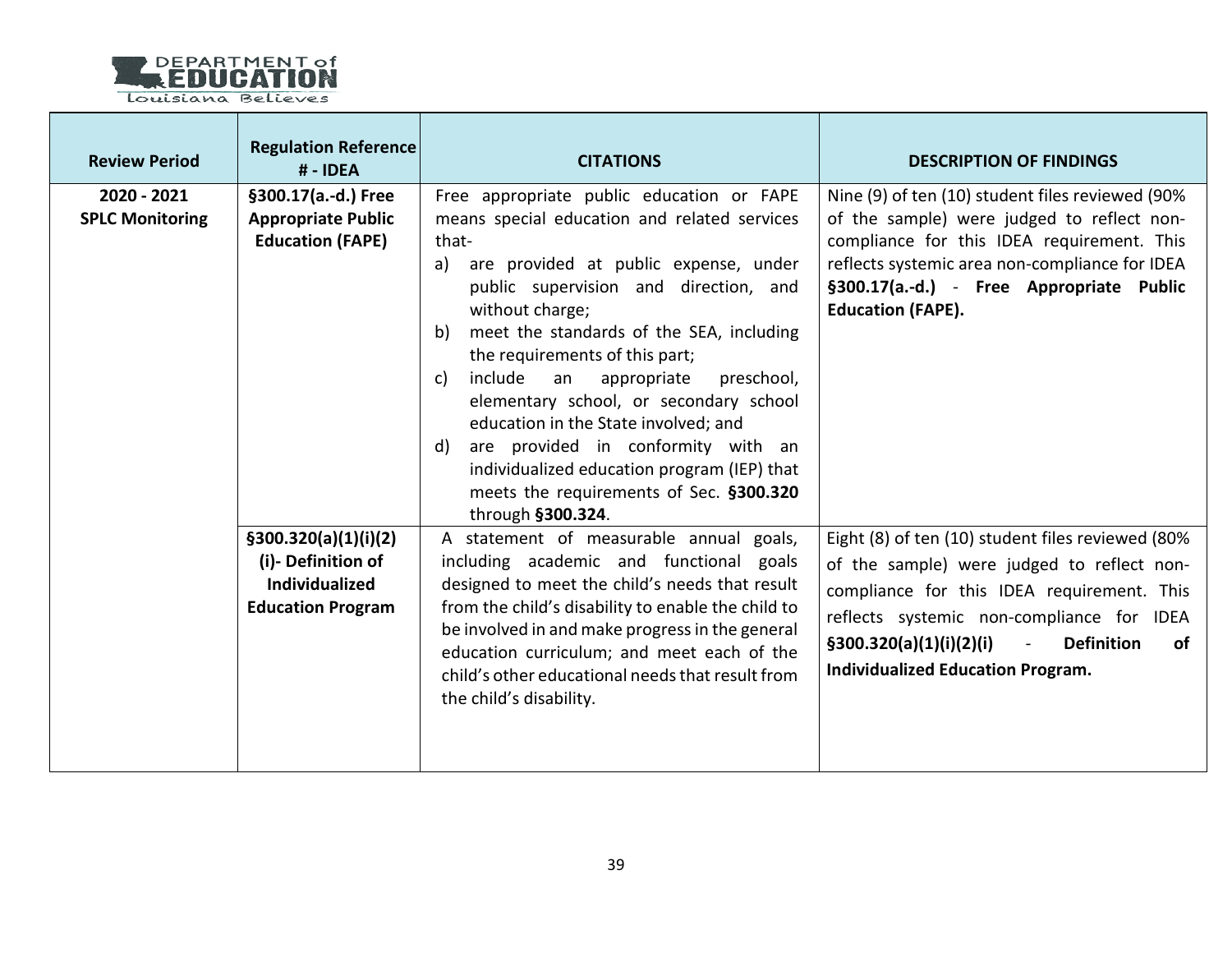

| <b>Review Period</b>                  | <b>Regulation</b><br>Reference<br>#-IDEA                                                       | <b>CITATIONS</b>                                                                                                                                                                                                                                                                                                                                                              | <b>DESCRIPTION OF FINDINGS</b>                                                                                                                                                                                                                                                             |
|---------------------------------------|------------------------------------------------------------------------------------------------|-------------------------------------------------------------------------------------------------------------------------------------------------------------------------------------------------------------------------------------------------------------------------------------------------------------------------------------------------------------------------------|--------------------------------------------------------------------------------------------------------------------------------------------------------------------------------------------------------------------------------------------------------------------------------------------|
| 2020 - 2021<br><b>SPLC Monitoring</b> | \$300.320(a) (2)<br>Definition of<br><b>Individualized</b><br><b>Education</b><br>Program      | A statement of measurable annual goals,<br>including academic and functional<br>goals<br>designed to meet the child's needs that result<br>from the child's disability to enable the child to<br>be involved in and make progress in the general<br>education curriculum; and meet each of the<br>child's other educational needs that result from<br>the child's disability. | Seven (7) of ten (10) student files reviewed<br>(70% of the sample) was judged to reflect non-<br>compliance for this IDEA requirement. This<br>reflects systemic non-compliance for IDEA<br>§300.320(a)(2) Definition of Individualized<br><b>Education Program.</b>                      |
|                                       | $$300.320(a)(4)$ and<br>(7). Definition of<br>an Individualized<br><b>Education</b><br>Program | IEP include data for beginning of services,<br>modifications, and<br>anticipated frequency,<br>duration of services and<br>location and<br>modifications.                                                                                                                                                                                                                     | Two (2) of ten (10) student files reviewed (20%<br>of the sample) was judged to reflect non-<br>compliance for this IDEA requirement. This<br>reflects only student-specific non-compliance<br>for IDEA $$300.320(a)(4)$ and $(7)$ - Definition of<br>an Individualized Education Program. |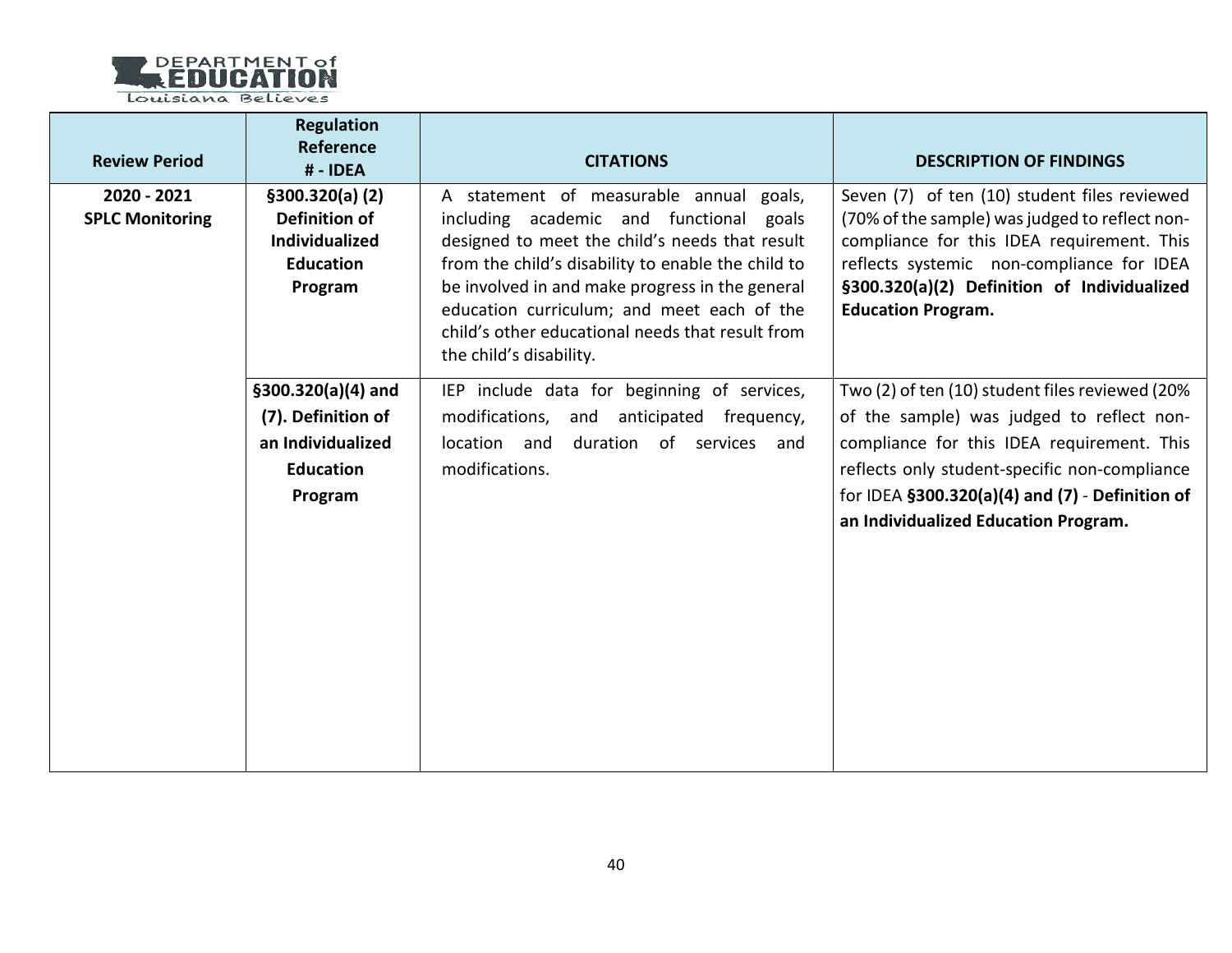

| <b>2020-2021 IDEA SPLC MONITORING RESULTS</b> |                                                |                         |                                          |                                                                                                                                                                                                                                                                                                                                                                                                         |  |  |
|-----------------------------------------------|------------------------------------------------|-------------------------|------------------------------------------|---------------------------------------------------------------------------------------------------------------------------------------------------------------------------------------------------------------------------------------------------------------------------------------------------------------------------------------------------------------------------------------------------------|--|--|
| LEA/CHARTER/ORGANIZATION                      |                                                |                         | <b>Frederick A. Douglass High School</b> |                                                                                                                                                                                                                                                                                                                                                                                                         |  |  |
| DATE(S) OF COMPLIANCE REVIEW                  |                                                |                         | May 5 - 6, 2021                          |                                                                                                                                                                                                                                                                                                                                                                                                         |  |  |
| <b>SERVICES MONITORED</b>                     |                                                | <b>Related Services</b> |                                          |                                                                                                                                                                                                                                                                                                                                                                                                         |  |  |
| <b>Review Period</b>                          | <b>Regulation</b><br><b>Reference # - IDEA</b> |                         | <b>CITATIONS</b>                         | <b>DESCRIPTION OF FINDINGS</b>                                                                                                                                                                                                                                                                                                                                                                          |  |  |
| 2020-2021 SPLC<br><b>Monitoring</b>           |                                                |                         |                                          | A review of ten (10) student records with<br>supporting documentation and a staff<br>interview was conducted for Frederick A.<br>Douglass High School.<br>There were ten (10) of ten (10) student<br>records (100% of the total sample) reviewed<br>that contained issues of non-compliance<br>regarding provision of related services.<br>IDEA violations of non-compliance<br>are<br>addressed below. |  |  |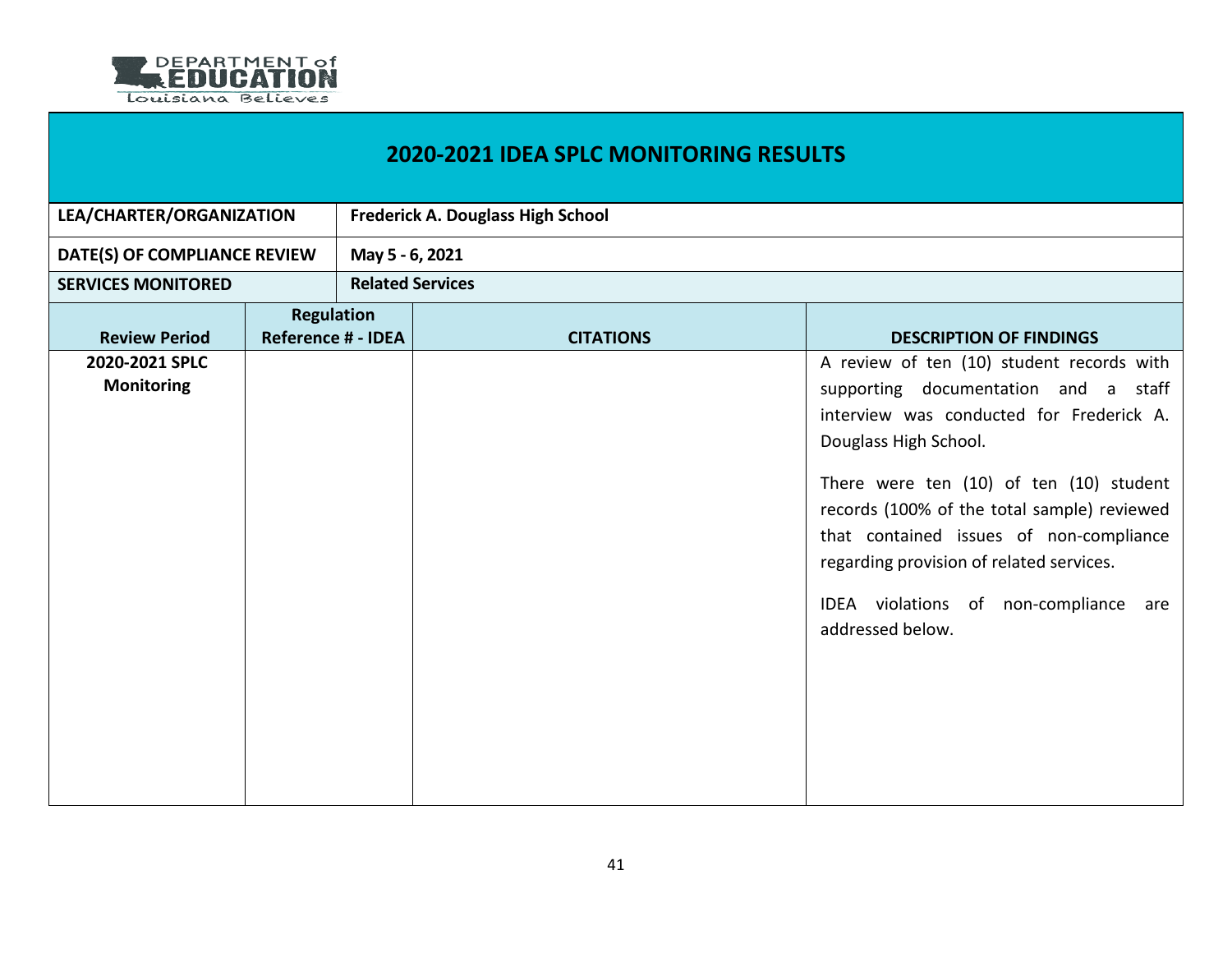

Louisiana Believes

| <b>Review Period</b>                | <b>Regulation</b><br>Reference<br>#-IDEA                                                                                                                                        | <b>CITATIONS</b>                                                                                                                                                                                                                                                                                                                                                                                                                                                                                                                                                           | <b>DESCRIPTION OF FINDINGS</b>                                                                                                                                                                                                                                                                            |
|-------------------------------------|---------------------------------------------------------------------------------------------------------------------------------------------------------------------------------|----------------------------------------------------------------------------------------------------------------------------------------------------------------------------------------------------------------------------------------------------------------------------------------------------------------------------------------------------------------------------------------------------------------------------------------------------------------------------------------------------------------------------------------------------------------------------|-----------------------------------------------------------------------------------------------------------------------------------------------------------------------------------------------------------------------------------------------------------------------------------------------------------|
| 2020-2021 SPLC<br><b>Monitoring</b> | $§300.17(a.-d.)$<br><b>Free Appropriate</b><br><b>Public Education</b><br>(FAPE)<br>\$300.320(a)(1)(i)(<br>2)(i)-Definition<br>of Individualized<br><b>Education</b><br>Program | Free appropriate public education or FAPE means<br>special education and related services that-<br>a) are provided at public expense, under public<br>supervision and direction, and without<br>charge;<br>b) meet the standards of the SEA, including the<br>requirements of this part;<br>c) include an appropriate preschool, elementary<br>school, or secondary school education in the<br>State involved; and<br>d) are provided in conformity with an<br>individualized education program (IEP) that<br>meets the requirements of Sec. §300.320<br>through §300.324. | Ten (10) of ten (10) student files reviewed<br>(100% of the sample) were judged to reflect<br>non-compliance for this IDEA requirement. This<br>reflects systemic non-compliance for IDEA<br>§300.17(a.-d.) - Free Appropriate Public<br><b>Education (FAPE)</b>                                          |
|                                     |                                                                                                                                                                                 | IEP must include a statement of the child's<br>present levels of academic achievement and<br>functional performance, including how the<br>child's disability affects the child's involvement<br>and progress in the general education<br>curriculum.                                                                                                                                                                                                                                                                                                                       | Ten (10) of ten (10) student files reviewed<br>(100% of the sample) were judged to reflect<br>non-compliance for this IDEA requirement. This<br>reflects systemic non-compliance for IDEA<br><b>Definition</b><br>\$300.320(a)(1)(i)(2)(i)<br>$\sim 10$<br>оf<br><b>Individualized Education Program.</b> |
|                                     | $§300.321(a)-(b)$<br><b>IEP Team</b>                                                                                                                                            | IEP team must include not less than one regular<br>education teacher, special education teacher or<br>special education provider of the child.                                                                                                                                                                                                                                                                                                                                                                                                                             | Two (2) of ten (10) student files reviewed (80%<br>of the sample) was judged to reflect non-<br>compliance for this IDEA requirement. This<br>reflects student specific non-compliance for<br>IDEA §300.321(a)-(b) - IEP Team.                                                                            |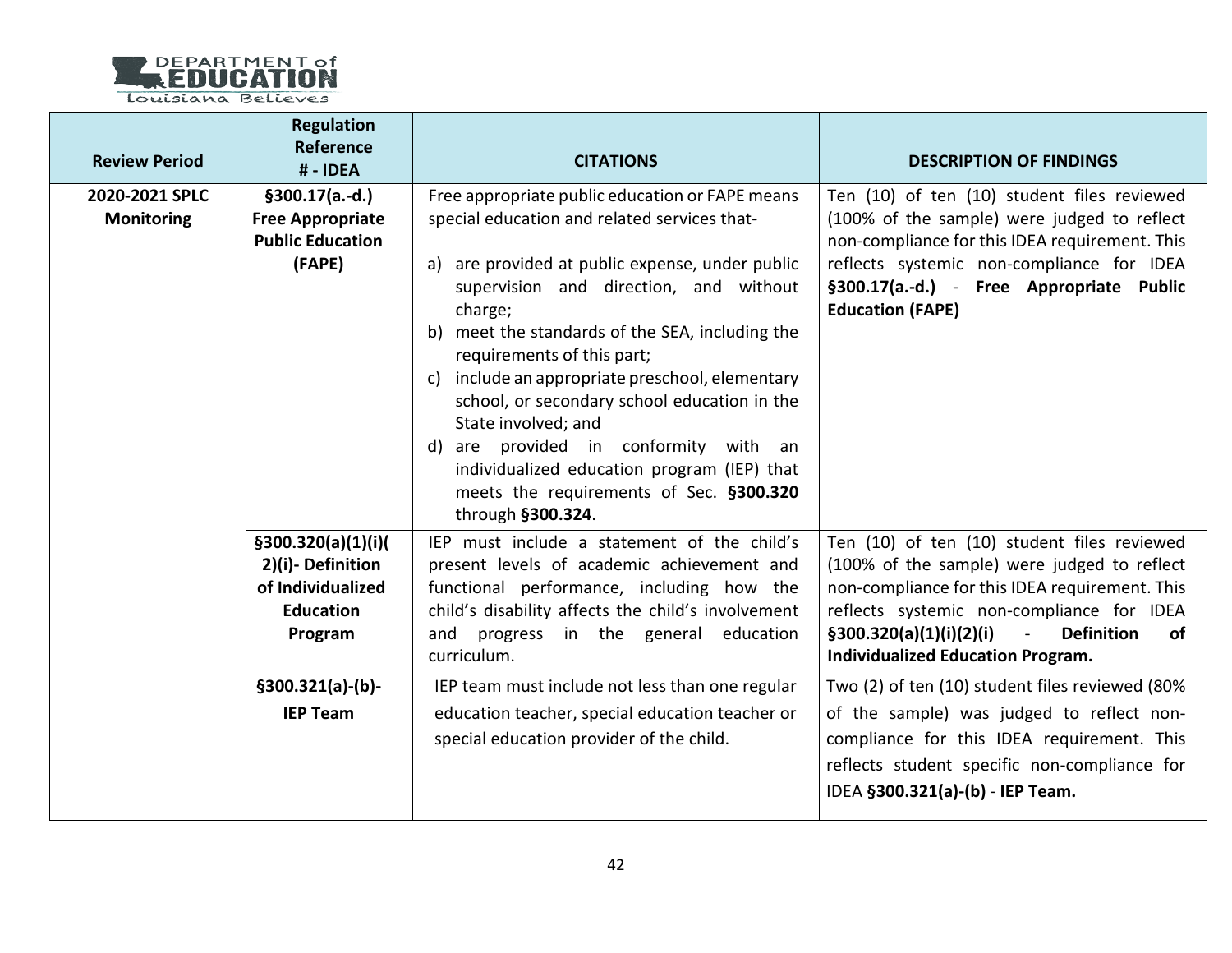

Louisiana Believes

| <b>Review Period</b>                | <b>Regulation</b><br>Reference<br># - IDEA                                               | <b>CITATIONS</b>                                                                                                                                                                                                                                                                                                                                                              | <b>DESCRIPTION OF FINDINGS</b>                                                                                                                                                                                                                                                     |
|-------------------------------------|------------------------------------------------------------------------------------------|-------------------------------------------------------------------------------------------------------------------------------------------------------------------------------------------------------------------------------------------------------------------------------------------------------------------------------------------------------------------------------|------------------------------------------------------------------------------------------------------------------------------------------------------------------------------------------------------------------------------------------------------------------------------------|
| 2020-2021<br><b>SPLC Monitoring</b> | \$300.320(a)(2)<br>Definition of<br><b>Individualized</b><br><b>Education</b><br>Program | A statement of measurable annual goals,<br>including academic and functional<br>goals<br>designed to meet the child's needs that result<br>from the child's disability to enable the child to<br>be involved in and make progress in the general<br>education curriculum; and meet each of the<br>child's other educational needs that result from<br>the child's disability. | Nine (9) of ten (10) student files reviewed<br>(90% of the sample) was judged to reflect<br>non-compliance for this IDEA requirement.<br>This reflects systemic non-compliance for<br>§300.320(a)(2)<br>- Definition of<br><b>IDEA</b><br><b>Individualized Education Program.</b> |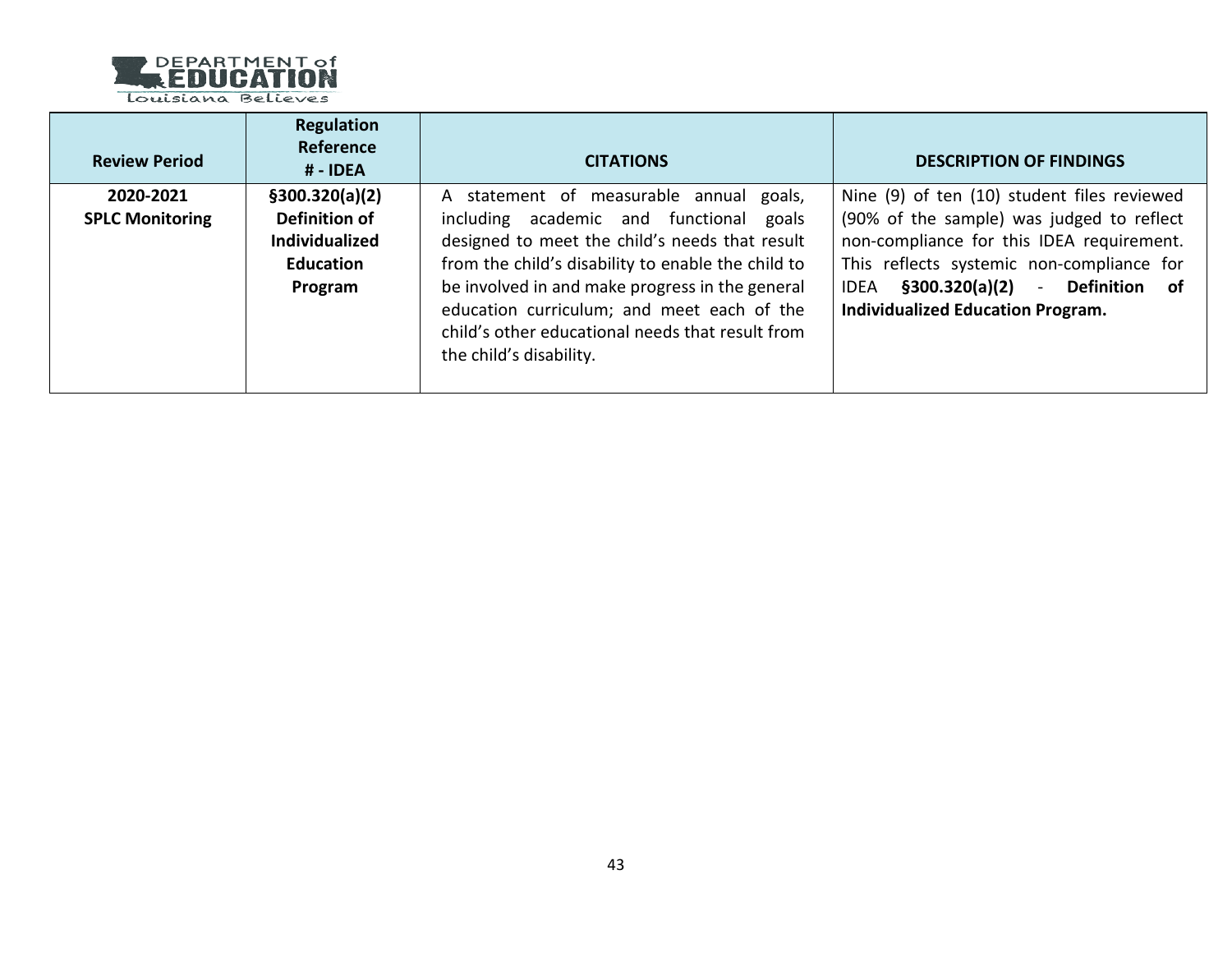

| LEA/CHARTER/ORGANIZATION            |  |                                       | John F. Kennedy High School |                                                                                                                                                                                     |
|-------------------------------------|--|---------------------------------------|-----------------------------|-------------------------------------------------------------------------------------------------------------------------------------------------------------------------------------|
| DATE(S) OF COMPLIANCE REVIEW        |  | May 12-13, 2021                       |                             |                                                                                                                                                                                     |
| <b>SERVICES MONITORED</b>           |  | <b>Related Services</b>               |                             |                                                                                                                                                                                     |
| <b>Review Period</b>                |  | <b>Regulation Reference</b><br>#-IDEA | <b>CITATIONS</b>            | <b>DESCRIPTION OF FINDINGS</b>                                                                                                                                                      |
| 2020-2021 SPLC<br><b>Monitoring</b> |  |                                       |                             | A review of ten (10) student records with<br>supporting documentation and a staff<br>interview was conducted for John F. Kennedy<br>High School.                                    |
|                                     |  |                                       |                             | There were six (6) of ten (10) student records<br>(60% percent of the total sample) reviewed<br>that contained issues of non-compliance<br>regarding provision of related services. |
|                                     |  |                                       |                             | IDEA violations of non-compliance<br>are<br>addressed below.                                                                                                                        |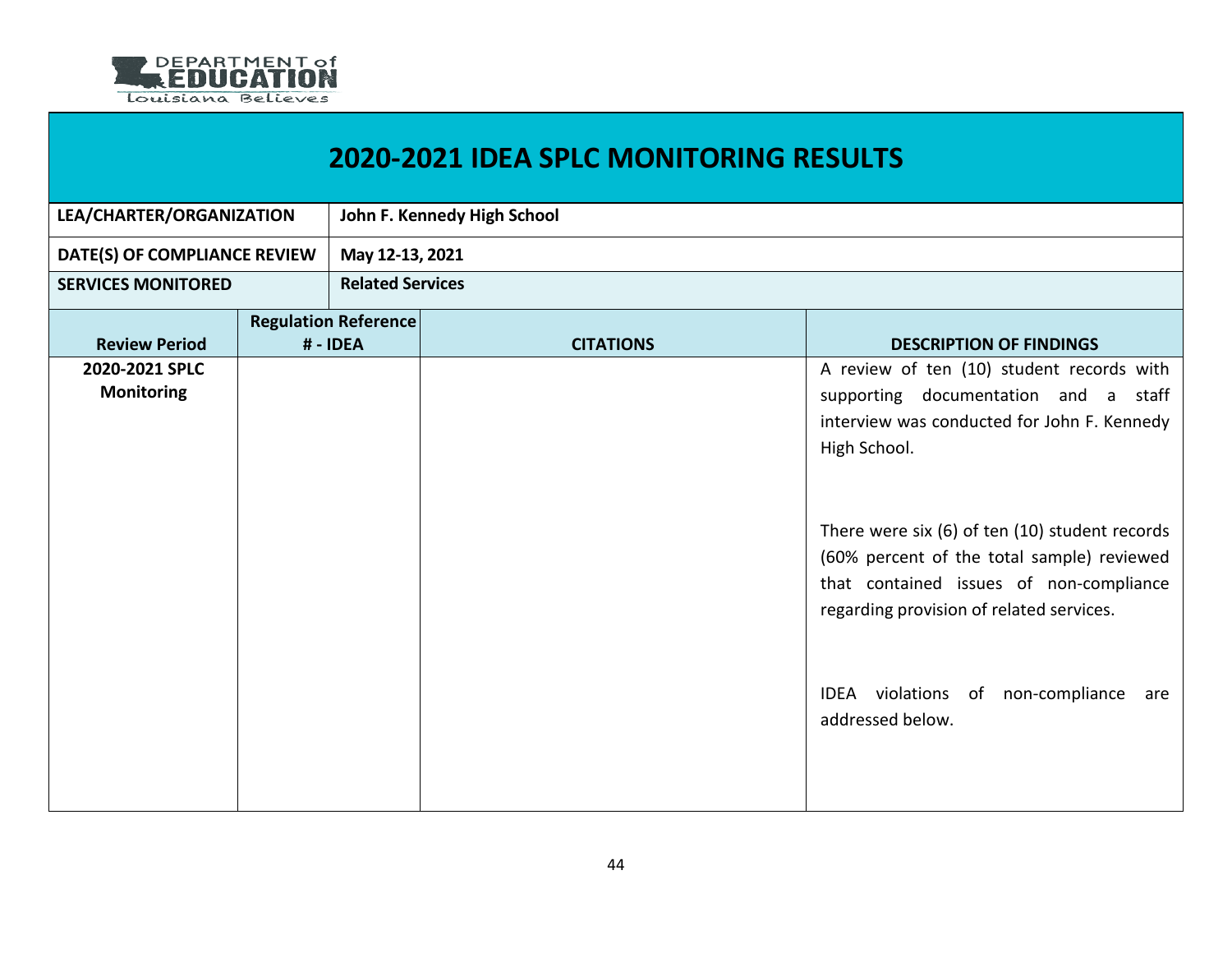

| <b>Review Period</b>                | <b>Regulation Reference</b><br># - IDEA                                                          | <b>CITATIONS</b>                                                                                                                                                                                                                                                                                                                                                                                                                                                                                                                                                                          | <b>DESCRIPTION OF FINDINGS</b>                                                                                                                                                                                                                                                                                                |
|-------------------------------------|--------------------------------------------------------------------------------------------------|-------------------------------------------------------------------------------------------------------------------------------------------------------------------------------------------------------------------------------------------------------------------------------------------------------------------------------------------------------------------------------------------------------------------------------------------------------------------------------------------------------------------------------------------------------------------------------------------|-------------------------------------------------------------------------------------------------------------------------------------------------------------------------------------------------------------------------------------------------------------------------------------------------------------------------------|
| 2020-2021 SPLC<br><b>Monitoring</b> | §300.17(a.-d.) Free<br><b>Appropriate Public</b><br><b>Education (FAPE)</b>                      | Free appropriate public education or FAPE<br>means special education and related services<br>that-<br>a) are provided at public expense, under public<br>supervision and direction, and without<br>charge;<br>b) meet the standards of the SEA, including the<br>requirements of this part;<br>include<br>preschool,<br>an<br>appropriate<br>C)<br>elementary school, or secondary school<br>education in the State involved; and<br>d) are provided in conformity with an<br>individualized education program (IEP) that<br>meets the requirements of Sec. §300.320<br>through §300.324. | Six (6) of ten (10) student files reviewed (60% of<br>the sample) were judged to reflect non-<br>compliance for this IDEA requirement. This<br>reflects systematic non-compliance for IDEA<br>§300.17(a.-d.) - Free Appropriate Public<br><b>Education (FAPE).</b>                                                            |
|                                     | \$300.320(a)(1)(i)(2)<br>(i)- Definition of<br><b>Individualized</b><br><b>Education Program</b> | IEP must include a statement of the child's<br>present levels of academic achievement and<br>functional performance, including how the<br>child's disability affects the child's involvement<br>and progress in the general education<br>curriculum.                                                                                                                                                                                                                                                                                                                                      | Six (6) of ten (10) student files reviewed (60%<br>percent of the sample) were judged to reflect<br>non-compliance for this IDEA requirement. This<br>reflects systematic non-compliance for IDEA<br>\$300.320(a)(1)(i)(2)(i)<br><b>Definition</b><br><b>of</b><br>$\blacksquare$<br><b>Individualized Education Program.</b> |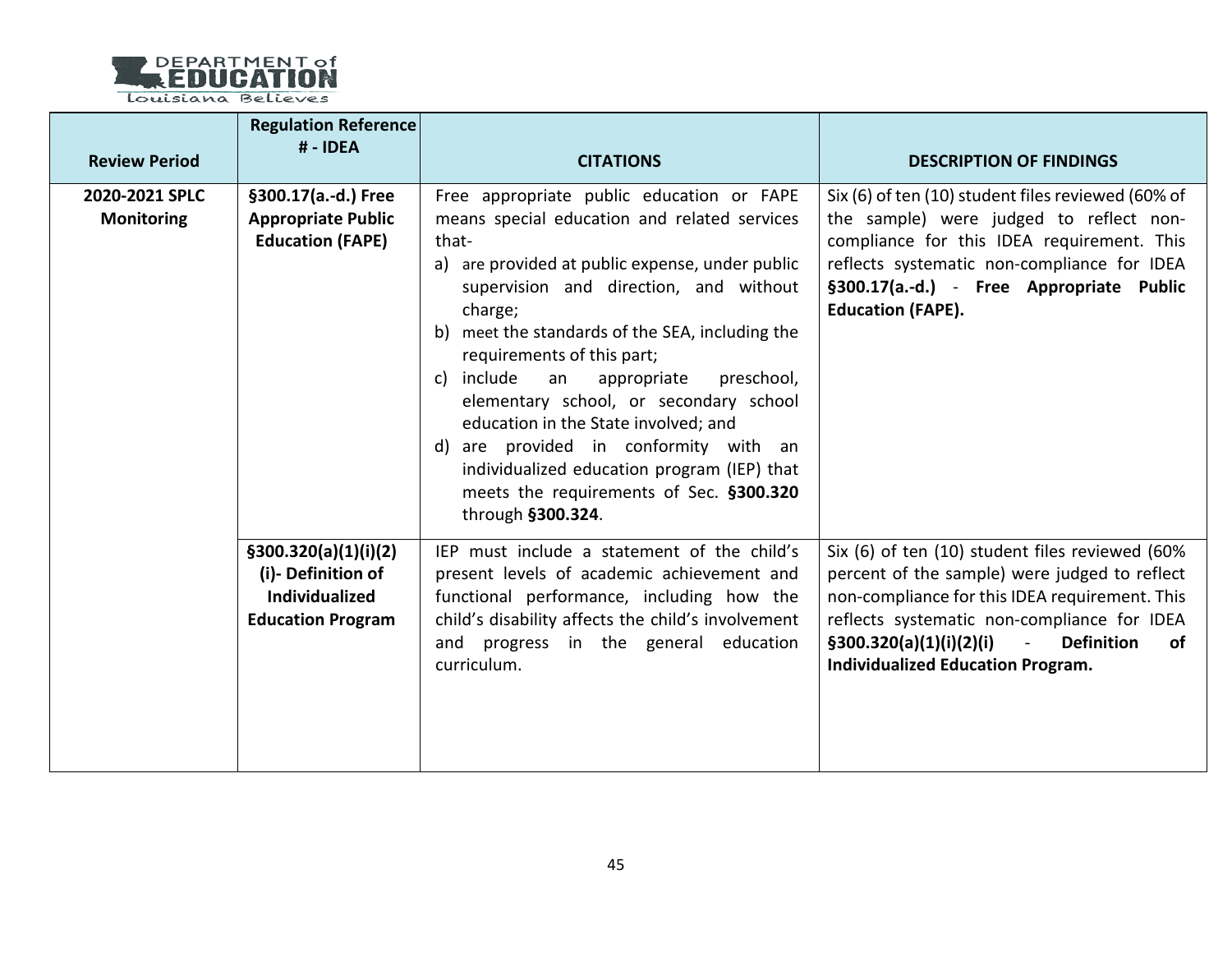

Louisiana Believes

| <b>Review Period</b>                | <b>Regulation Reference</b><br># - IDEA                                                                         | <b>CITATIONS</b>                                                                                                                                                                                                                                                                                                                                                           | <b>DESCRIPTION OF FINDINGS</b>                                                                                                                                                                                                                                                                           |
|-------------------------------------|-----------------------------------------------------------------------------------------------------------------|----------------------------------------------------------------------------------------------------------------------------------------------------------------------------------------------------------------------------------------------------------------------------------------------------------------------------------------------------------------------------|----------------------------------------------------------------------------------------------------------------------------------------------------------------------------------------------------------------------------------------------------------------------------------------------------------|
| 2020-2021 SPLC<br><b>Monitoring</b> | $$300.320(a)(2)$ and<br>300.160(5a)(b2ii)(c-9) -<br>Definition of<br><b>Individualized Education</b><br>Program | A statement of measurable annual goals,<br>including academic and functional goals<br>designed to meet the child's needs that result<br>from the child's disability to enable the child to<br>be involved in and make progress in the general<br>education curriculum; and meet each of the<br>child's other educational needs that result from<br>the child's disability. | One (1) of ten (10) student files reviewed (10%<br>percent of the sample was judged to reflect<br>non-compliance for this IDEA requirement. This<br>reflects student-specific non-compliance for<br>IDEA §300.320(a)(2) and 300.160(5a)(b2ii)(c-9)<br>Definition of Individualized Education<br>Program. |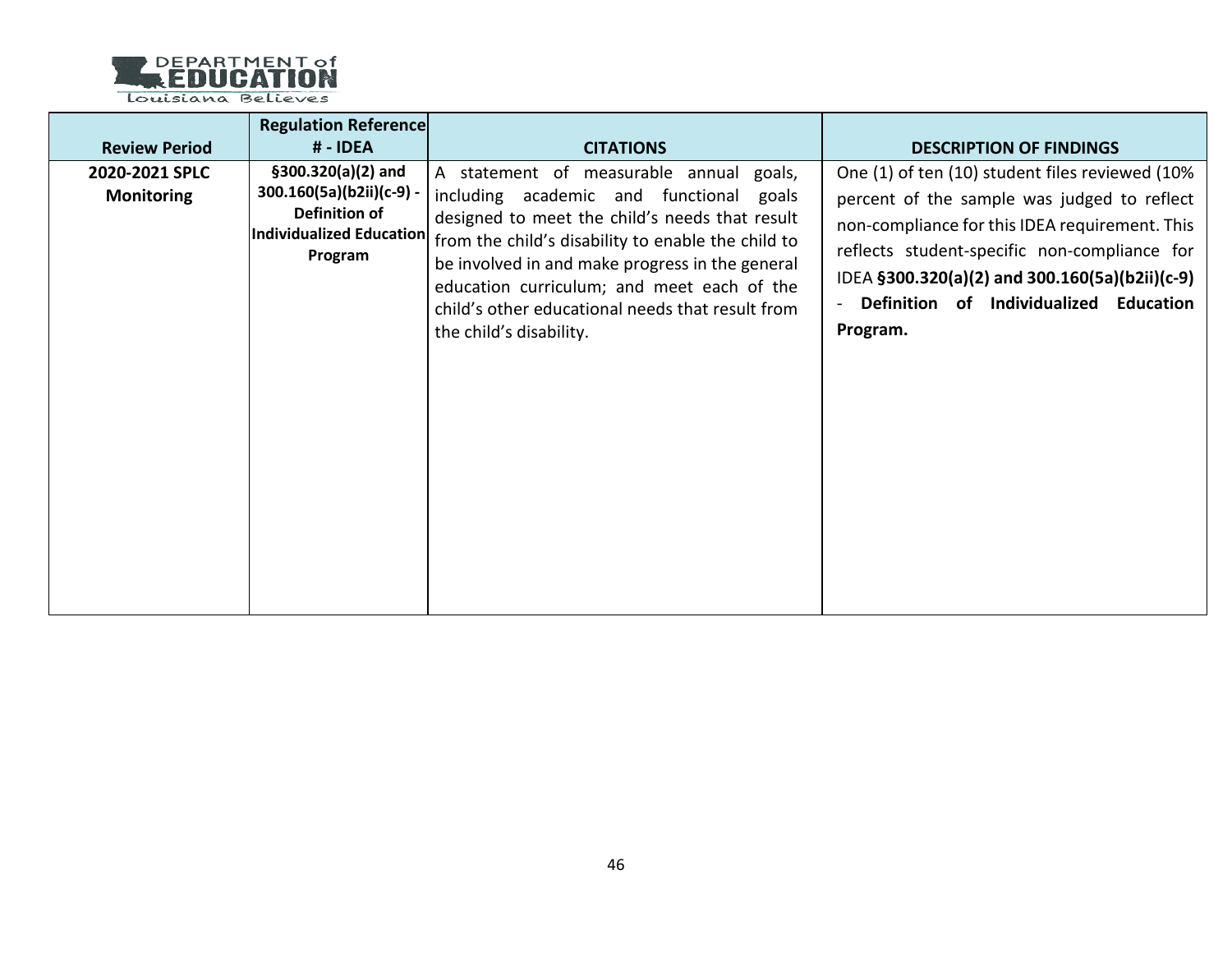

## **2020 – 2021 IDEA SPLC MONITORING RESULTS**

| LEA/CHARTER/ORGANIZATION            |  | L.B. Landry High School   |                         |                                                                                                                                                                                                                                                                                                                                                                                                                           |  |
|-------------------------------------|--|---------------------------|-------------------------|---------------------------------------------------------------------------------------------------------------------------------------------------------------------------------------------------------------------------------------------------------------------------------------------------------------------------------------------------------------------------------------------------------------------------|--|
| DATE(S) OF COMPLIANCE REVIEW        |  | April 14, 2021            |                         |                                                                                                                                                                                                                                                                                                                                                                                                                           |  |
| <b>SERVICES MONITORED</b>           |  |                           | <b>Related Services</b> |                                                                                                                                                                                                                                                                                                                                                                                                                           |  |
|                                     |  | <b>Regulation</b>         |                         |                                                                                                                                                                                                                                                                                                                                                                                                                           |  |
| <b>Review Period</b>                |  | <b>Reference # - IDEA</b> | <b>CITATIONS</b>        | <b>DESCRIPTION OF FINDINGS</b>                                                                                                                                                                                                                                                                                                                                                                                            |  |
| 2020-2021<br><b>SPLC Monitoring</b> |  |                           |                         | A review of ten (10) student records with<br>supporting documentation and a<br>staff<br>conducted<br>for<br>interviews<br>was<br>Lord<br>Beaconsfield Landry High School.<br>There were nine (9) of ten (10) student records<br>(90% of the total sample) reviewed that<br>contained issues of non-compliance regarding<br>provision of related services.<br>IDEA violations of non-compliance<br>are<br>addressed below. |  |
|                                     |  |                           |                         |                                                                                                                                                                                                                                                                                                                                                                                                                           |  |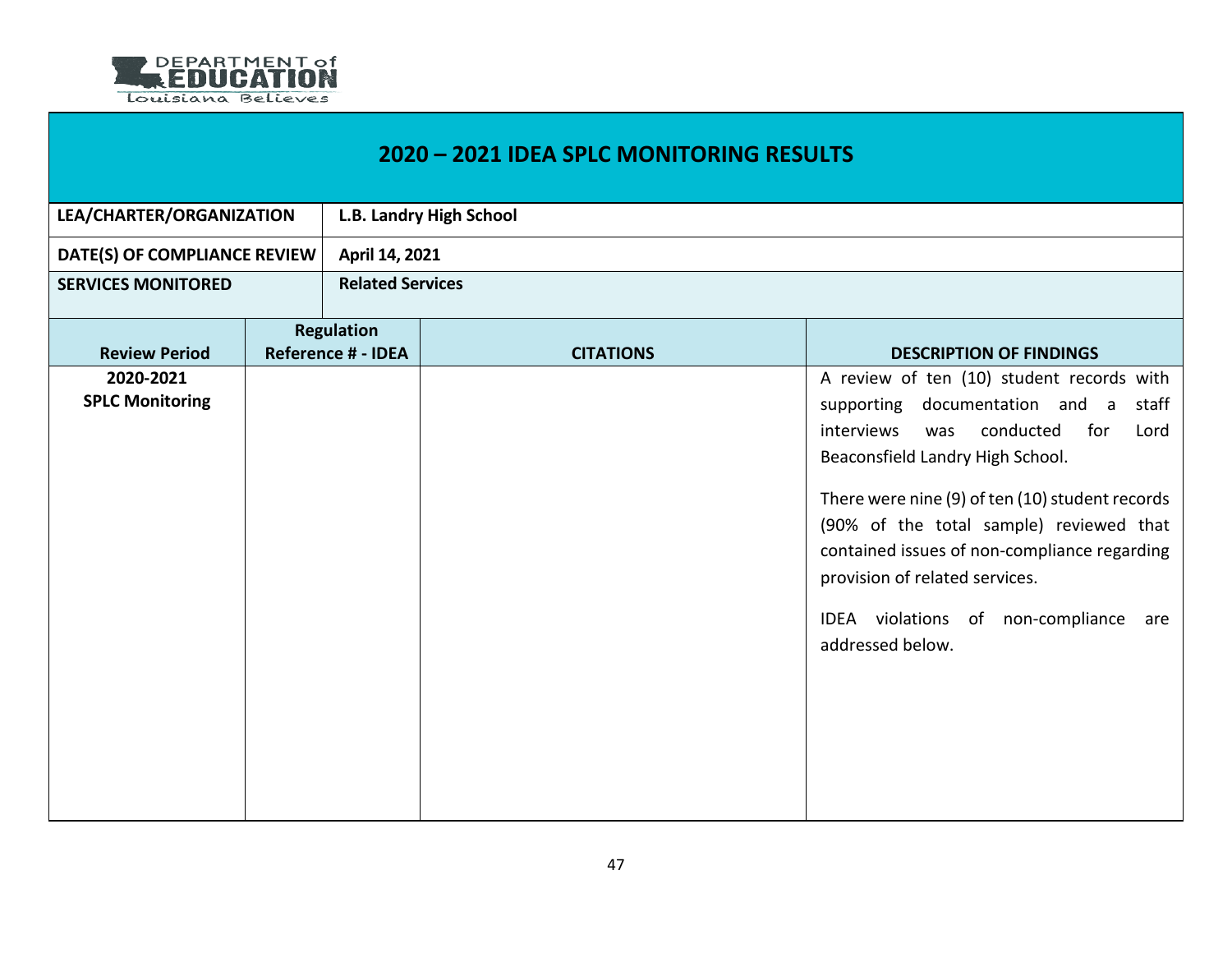

| <b>Review Period</b>                | <b>Regulation</b><br>Reference<br># - IDEA                                                          | <b>CITATIONS</b>                                                                                                                                                                                                                                                                                                                                                                                                                                                                                                                                                                       | <b>DESCRIPTION OF FINDINGS</b>                                                                                                                                                                                                                                                                                  |
|-------------------------------------|-----------------------------------------------------------------------------------------------------|----------------------------------------------------------------------------------------------------------------------------------------------------------------------------------------------------------------------------------------------------------------------------------------------------------------------------------------------------------------------------------------------------------------------------------------------------------------------------------------------------------------------------------------------------------------------------------------|-----------------------------------------------------------------------------------------------------------------------------------------------------------------------------------------------------------------------------------------------------------------------------------------------------------------|
| 2020-2021<br><b>SPLC Monitoring</b> | $§300.17(a.-d.)$<br><b>Free Appropriate</b><br><b>Public Education</b><br>(FAPE)                    | Free appropriate public education or FAPE<br>means special education and related services<br>that-<br>a) Are provided at public expense, under public<br>supervision and direction, and without<br>charge;<br>b) Meet the standards of the SEA, including the<br>requirements of this part;<br>c) Include<br>appropriate<br>preschool,<br>an<br>elementary school, or secondary school<br>education in the State involved; and<br>d) Are provided in conformity with an<br>individualized education program (IEP) that<br>meets the requirements of Sec. §300.320<br>through §300.324. | Nine (9) of ten (10) student files reviewed (90%<br>percent of the sample) were judged to reflect<br>noncompliance for this IDEA requirement. This<br>reflects systemic noncompliance for IDEA<br>§300.17(a.-d.) - Free Appropriate Public<br><b>Education (FAPE).</b>                                          |
|                                     | \$300.320(a)(1)(i)(2)<br>)(i)-Definition of<br><b>Individualized</b><br><b>Education</b><br>Program | IEP must include a statement of the child's<br>present levels of academic achievement and<br>functional performance (PLAAFP), including how<br>the child's disability affects the child's<br>involvement and progress in the general<br>education curriculum.                                                                                                                                                                                                                                                                                                                          | Three (3) of ten (10) student files reviewed<br>(30% of the sample) were judged to reflect non-<br>compliance for this IDEA requirement. This<br>reflects systematic noncompliance for IDEA<br>\$300.320(a)(1)(i)(2)(i)<br><b>Definition</b><br>$\sim$<br><b>of</b><br><b>Individualized Education Program.</b> |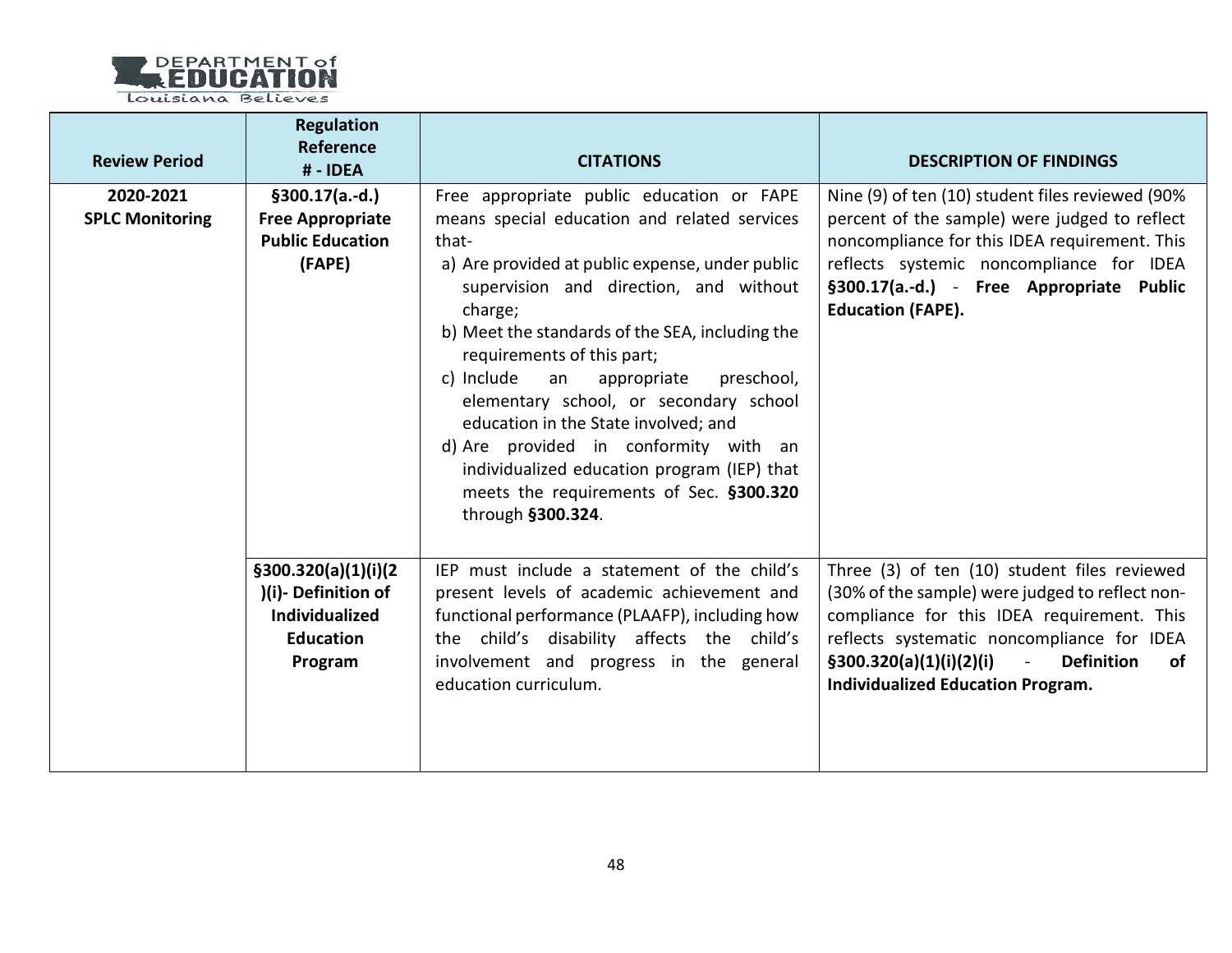

| LEA/CHARTER/ORGANIZATION            |  | Lake Forest Elementary School                  |                  |                                                                                                                                                                                                                                                                                                                                                                                              |  |
|-------------------------------------|--|------------------------------------------------|------------------|----------------------------------------------------------------------------------------------------------------------------------------------------------------------------------------------------------------------------------------------------------------------------------------------------------------------------------------------------------------------------------------------|--|
| DATE(S) OF COMPLIANCE REVIEW        |  | May 10 - 11, 2021                              |                  |                                                                                                                                                                                                                                                                                                                                                                                              |  |
| <b>SERVICES MONITORED</b>           |  | <b>Related Services</b>                        |                  |                                                                                                                                                                                                                                                                                                                                                                                              |  |
| <b>Review Period</b>                |  | <b>Regulation</b><br><b>Reference # - IDEA</b> | <b>CITATIONS</b> | <b>DESCRIPTION OF FINDINGS</b>                                                                                                                                                                                                                                                                                                                                                               |  |
| 2020-2021 SPLC<br><b>Monitoring</b> |  |                                                |                  | A review of ten (10) student records with<br>supporting documentation and a staff<br>interview was conducted for Lake Forest<br>Elementary.<br>There were ten (10) of ten (10) student<br>records (100% of the total sample) reviewed<br>that contained issues of non-compliance<br>regarding provision of related services.<br>IDEA violations of non-compliance<br>are<br>addressed below. |  |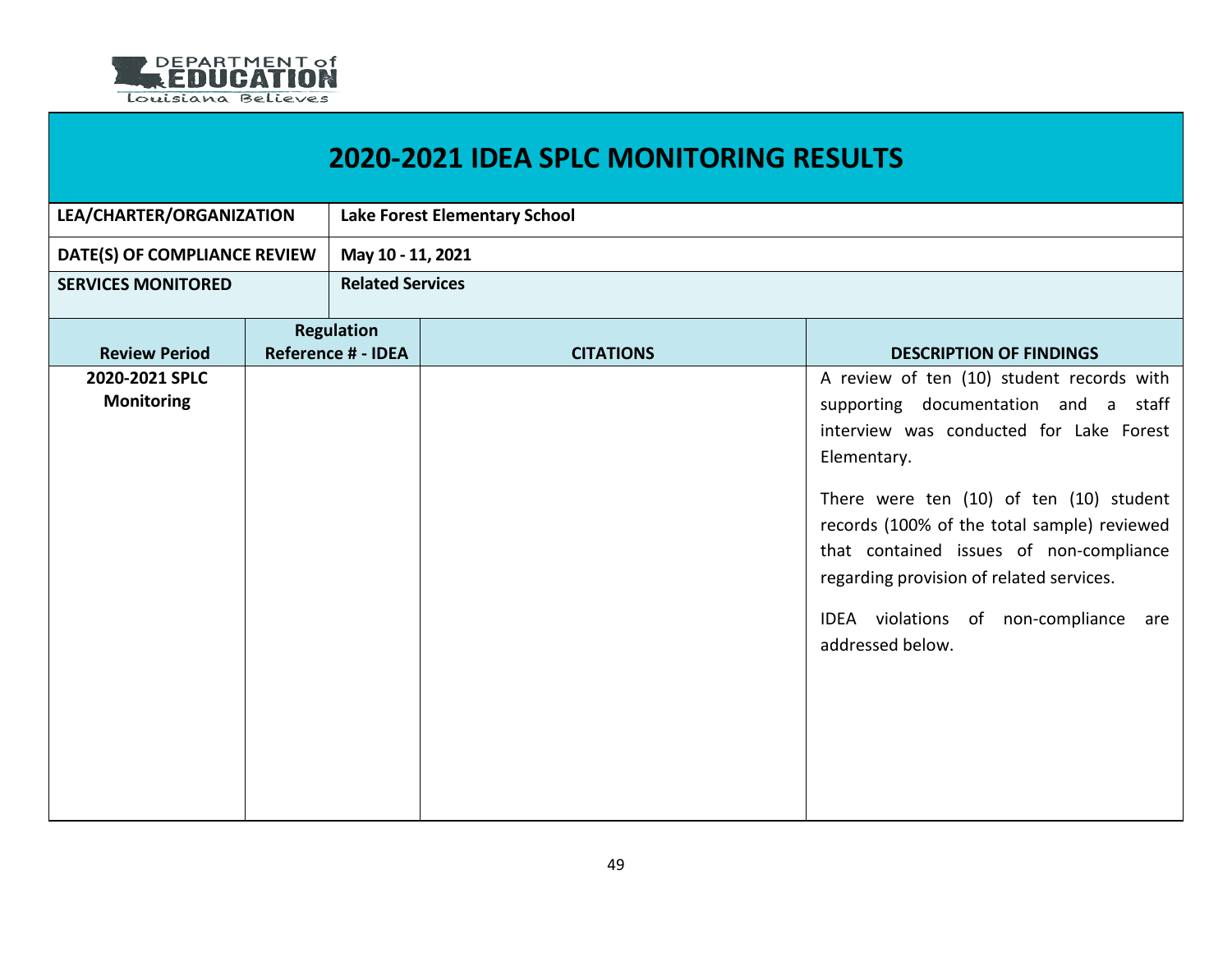

| <b>Review Period</b>                | <b>Regulation</b><br>Reference                                                                      | <b>CITATIONS</b>                                                                                                                                                                                                                                                                                                                                                                                                                                                                                                                                                                                | <b>DESCRIPTION OF FINDINGS</b>                                                                                                                                                                                                                                                                   |
|-------------------------------------|-----------------------------------------------------------------------------------------------------|-------------------------------------------------------------------------------------------------------------------------------------------------------------------------------------------------------------------------------------------------------------------------------------------------------------------------------------------------------------------------------------------------------------------------------------------------------------------------------------------------------------------------------------------------------------------------------------------------|--------------------------------------------------------------------------------------------------------------------------------------------------------------------------------------------------------------------------------------------------------------------------------------------------|
| 2020-2021 SPLC<br><b>Monitoring</b> | $§300.17(a.-d.)$<br><b>Free Appropriate</b><br><b>Public Education</b><br>(FAPE)                    | Free appropriate public education or FAPE<br>means special education and related services<br>that-<br>are provided at public expense, under<br>a)<br>public supervision and direction, and<br>without charge;<br>meet the standards of the SEA, including<br>b)<br>the requirements of this part;<br>include<br>an<br>appropriate<br>preschool,<br>C)<br>elementary school, or secondary school<br>education in the State involved; and<br>d) are provided in conformity with an<br>individualized education program (IEP) that<br>meets the requirements of Sec. §300.320<br>through §300.324. | Ten (10) of ten (10) student files reviewed<br>(100% of the sample) were judged to reflect<br>non-compliance for this IDEA requirement. This<br>reflects systemic non-compliance for IDEA<br>§300.17(a.-d.) - Free Appropriate Public<br><b>Education (FAPE).</b>                                |
|                                     | \$300.320(a)(1)(i)(2)<br>)(i)-Definition of<br><b>Individualized</b><br><b>Education</b><br>Program | IEP must include a statement of the child's<br>present levels of academic achievement and<br>functional performance, including how the<br>child's disability affects the child's involvement<br>and progress in the general education<br>curriculum.                                                                                                                                                                                                                                                                                                                                            | Five (5) of ten (10) student files reviewed (50%<br>of the sample) were judged to reflect non-<br>compliance for this IDEA requirement. This<br>reflects systemic non-compliance for IDEA<br><b>Definition</b><br>$\S300.320(a)(1)(i)(2)(i)$ -<br>0f<br><b>Individualized Education Program.</b> |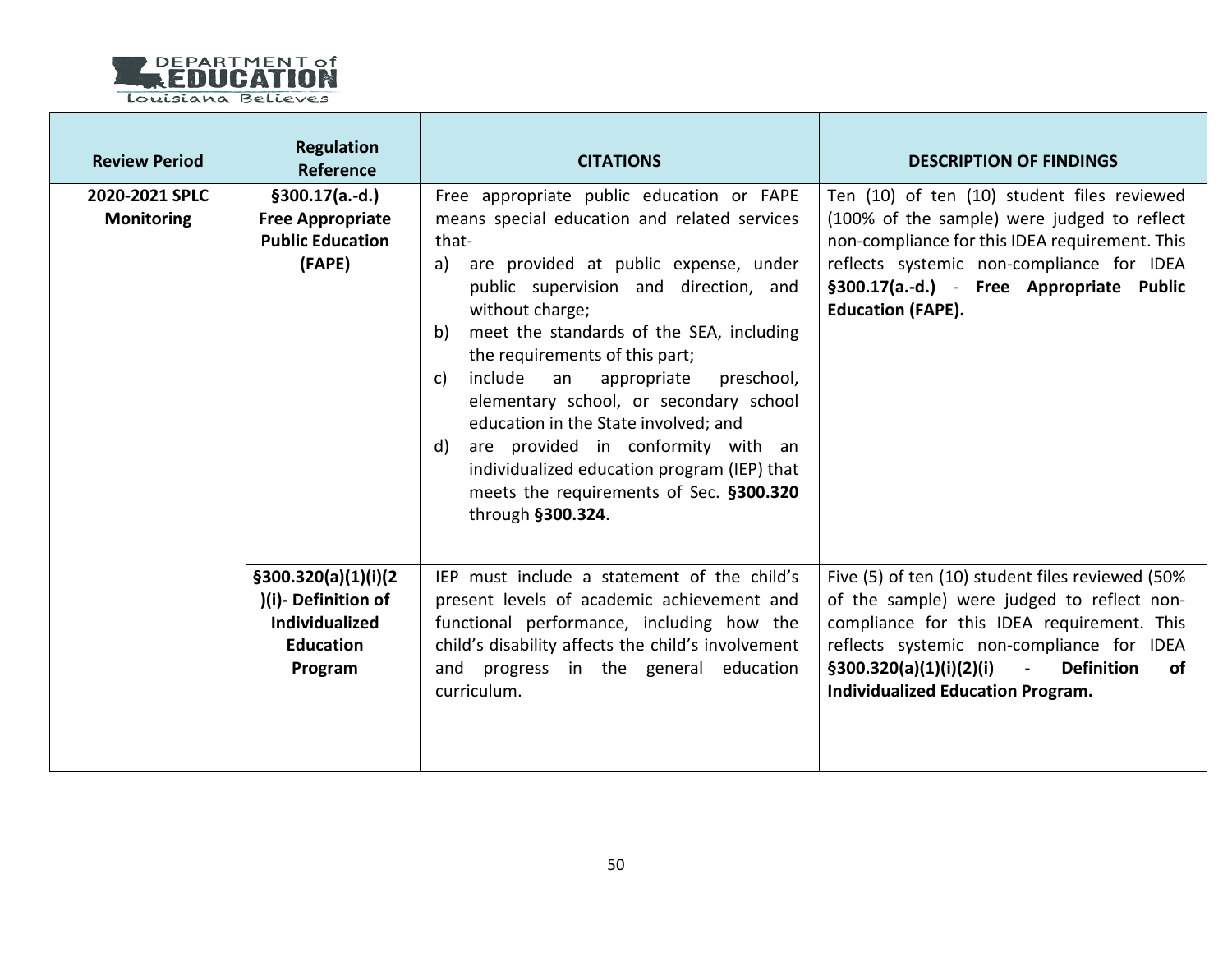

| <b>Review Period</b>                | <b>Regulation</b><br>Reference<br># - IDEA                                                          | <b>CITATIONS</b>                                                                                                                                                                                                                                                                                                                                                           | <b>DESCRIPTION OF FINDINGS</b>                                                                                                                                                                                                                                                                                                                                               |
|-------------------------------------|-----------------------------------------------------------------------------------------------------|----------------------------------------------------------------------------------------------------------------------------------------------------------------------------------------------------------------------------------------------------------------------------------------------------------------------------------------------------------------------------|------------------------------------------------------------------------------------------------------------------------------------------------------------------------------------------------------------------------------------------------------------------------------------------------------------------------------------------------------------------------------|
| 2020-2021<br><b>SPLC Monitoring</b> | \$300.320(a) (2)<br><b>Definition of</b><br><b>Individualized</b><br><b>Education</b><br>Program    | A statement of measurable annual goals,<br>including academic and functional goals<br>designed to meet the child's needs that result<br>from the child's disability to enable the child to<br>be involved in and make progress in the general<br>education curriculum; and meet each of the<br>child's other educational needs that result from<br>the child's disability. | Eight (8) of ten (10) student files reviewed<br>(80% of the sample) was judged to reflect<br>non-compliance for this IDEA requirement.<br>This reflects systemic non-compliance for<br>IDEA §300.320(a)(2) - Definition of<br><b>Individualized Education Program.</b>                                                                                                       |
|                                     | $$300.320(a)(4)$ and<br>(7) - Definition of an<br><b>Individualized</b><br><b>Education Program</b> | Related services are being provided to the<br>student in the types and frequency specified in<br>the student's IEP.                                                                                                                                                                                                                                                        | Three (3) of ten (10) applicable student files<br>reviewed (30% of the sample of students<br>receiving related services in addition to IDEA<br>supports) were judged to reflect non-<br>compliance for this IDEA requirement. This<br>reflects systemic non-compliance for IDEA<br>$$300.320(a)(4)$ and $(7)$ - Definition of an<br><b>Individualized Education Program.</b> |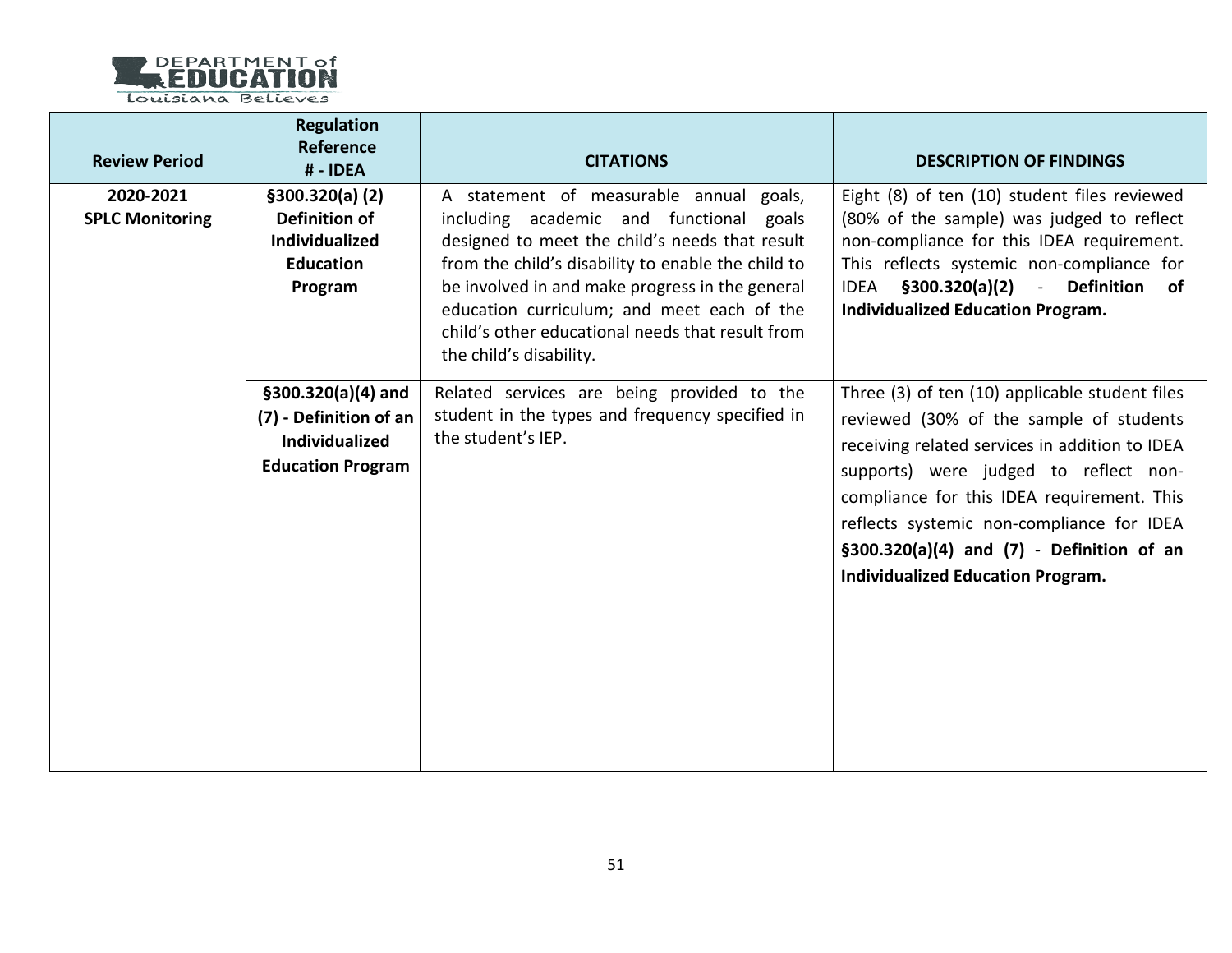

## **2020-2021 IDEA SPLC MONITORING RESULTS**

| LEA/CHARTER/ORGANIZATION     |  | <b>Langston Hughes Academy</b> |                  |                                                          |  |
|------------------------------|--|--------------------------------|------------------|----------------------------------------------------------|--|
| DATE(S) OF COMPLIANCE REVIEW |  | April 15, 2021                 |                  |                                                          |  |
| <b>SERVICES MONITORED</b>    |  | <b>Enrollment</b>              |                  |                                                          |  |
|                              |  | <b>Regulation</b>              |                  |                                                          |  |
| <b>Review Period</b>         |  | <b>Reference # - IDEA</b>      | <b>CITATIONS</b> | <b>DESCRIPTION OF FINDINGS</b>                           |  |
| 2020-2021                    |  |                                |                  | A review of ten (10) student records with supporting     |  |
| <b>SPLC Monitoring</b>       |  |                                |                  | documentation and staff interviews were conducted for    |  |
|                              |  |                                |                  | Langston Hughes Academy.                                 |  |
|                              |  |                                |                  |                                                          |  |
|                              |  |                                |                  |                                                          |  |
|                              |  |                                |                  |                                                          |  |
|                              |  |                                |                  | Eight (8) out of ten (10) student files reviewed (80% of |  |
|                              |  |                                |                  | the total sample) were judged to reflect non-compliance  |  |
|                              |  |                                |                  | for this IDEA requirement. This reflect systemic non-    |  |
|                              |  |                                |                  | compliance for IDEA.                                     |  |
|                              |  |                                |                  |                                                          |  |
|                              |  |                                |                  |                                                          |  |
|                              |  |                                |                  | IDEA violations of non-compliance are addressed below.   |  |
|                              |  |                                |                  |                                                          |  |
|                              |  |                                |                  |                                                          |  |
|                              |  |                                |                  |                                                          |  |
|                              |  |                                |                  |                                                          |  |
|                              |  |                                |                  |                                                          |  |
|                              |  |                                |                  |                                                          |  |
|                              |  |                                |                  |                                                          |  |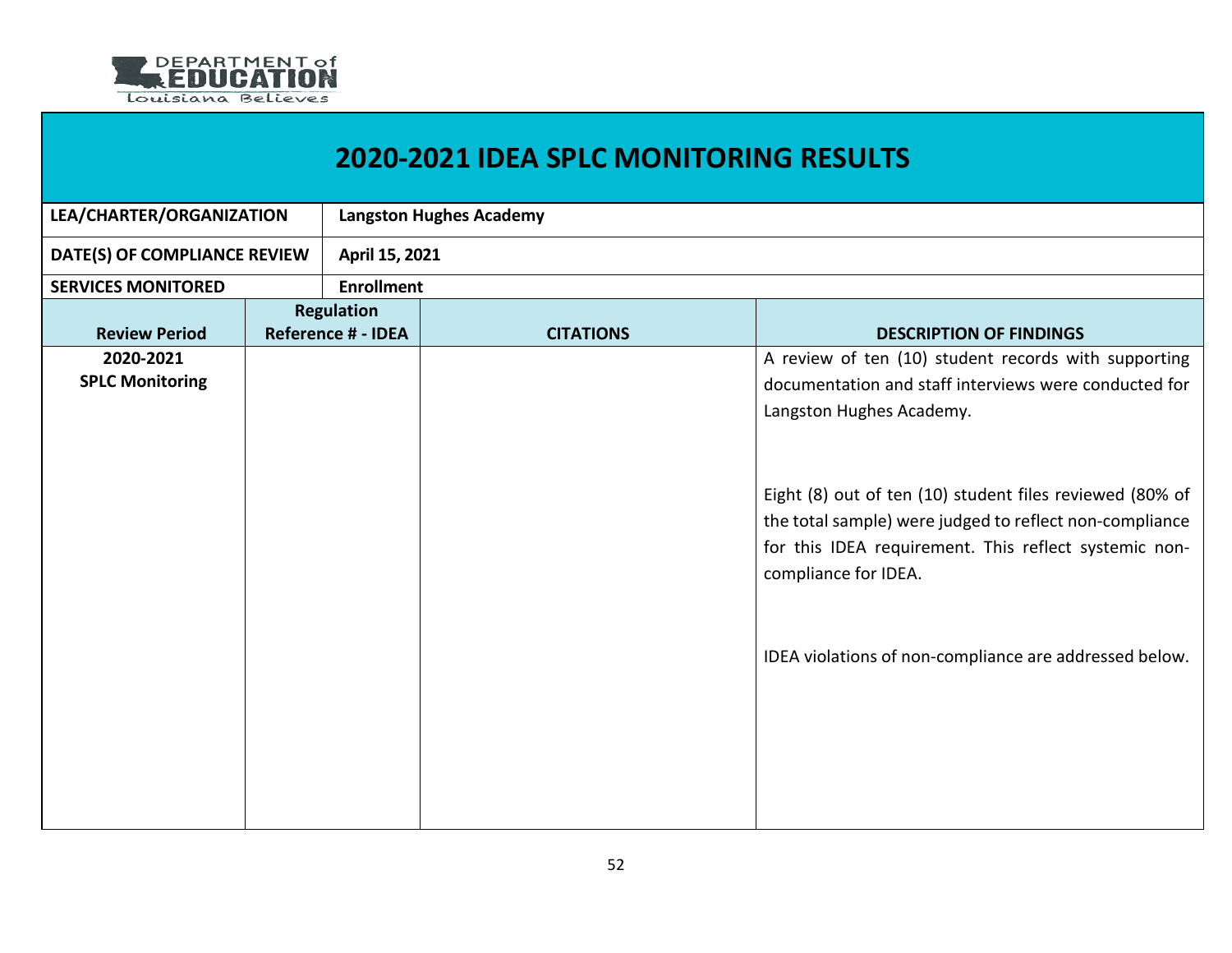

| <b>Review Period</b>                | <b>Regulation</b><br>Reference<br># - IDEA                                             | <b>CITATIONS</b>                                                                                                                                                                                                                                                                                                                                                                                                                                                                                                                                                                        | <b>DESCRIPTION OF FINDINGS</b>                                                                                                                                                                                                                                                         |
|-------------------------------------|----------------------------------------------------------------------------------------|-----------------------------------------------------------------------------------------------------------------------------------------------------------------------------------------------------------------------------------------------------------------------------------------------------------------------------------------------------------------------------------------------------------------------------------------------------------------------------------------------------------------------------------------------------------------------------------------|----------------------------------------------------------------------------------------------------------------------------------------------------------------------------------------------------------------------------------------------------------------------------------------|
| 2020-2021<br><b>SPLC Monitoring</b> | $§300.17(a.-d.)$<br><b>Free Appropriate</b><br><b>Public Education</b><br>(FAPE)       | Free appropriate public education or FAPE<br>means special education and related services<br>that -<br>a) are provided at public expense, under public<br>supervision and direction, and without<br>charge;<br>b) meet the standards of the SEA, including the<br>requirements of this part;<br>c) include<br>an<br>appropriate<br>preschool,<br>elementary school, or secondary school<br>education in the State involved; and<br>d) are provided in conformity with an<br>individualized education program (IEP) that<br>meets the requirements of Sec. §300.320<br>through §300.324. | Eight (8) of ten (10) student files reviewed (80%<br>of the sample) were judged to reflect non-<br>compliance for this IDEA requirement. This<br>reflects systemic area of non-compliance for<br>IDEA. §300.17(a.-d.) - Free Appropriate Public<br><b>Education (FAPE).</b>            |
|                                     | \$300.320(a) (2)<br>Definition of<br><b>Individualized</b><br><b>Education Program</b> | A statement of measurable annual goals,<br>including academic and functional goals<br>designed to meet the child's needs that result<br>from the child's disability to enable the child to<br>be involved in and make progress in the general<br>education curriculum; and meet each of the<br>child's other educational needs that result from<br>the child's disability.                                                                                                                                                                                                              | Six (6) of ten (10) student files reviewed (60%<br>of the sample) was judged to reflect non-<br>compliance for this IDEA requirement. This<br>reflects systemic area of non-compliance for<br>$$300.320(a)(2)$ - Definition<br>IDEA.<br>of<br><b>Individualized Education Program.</b> |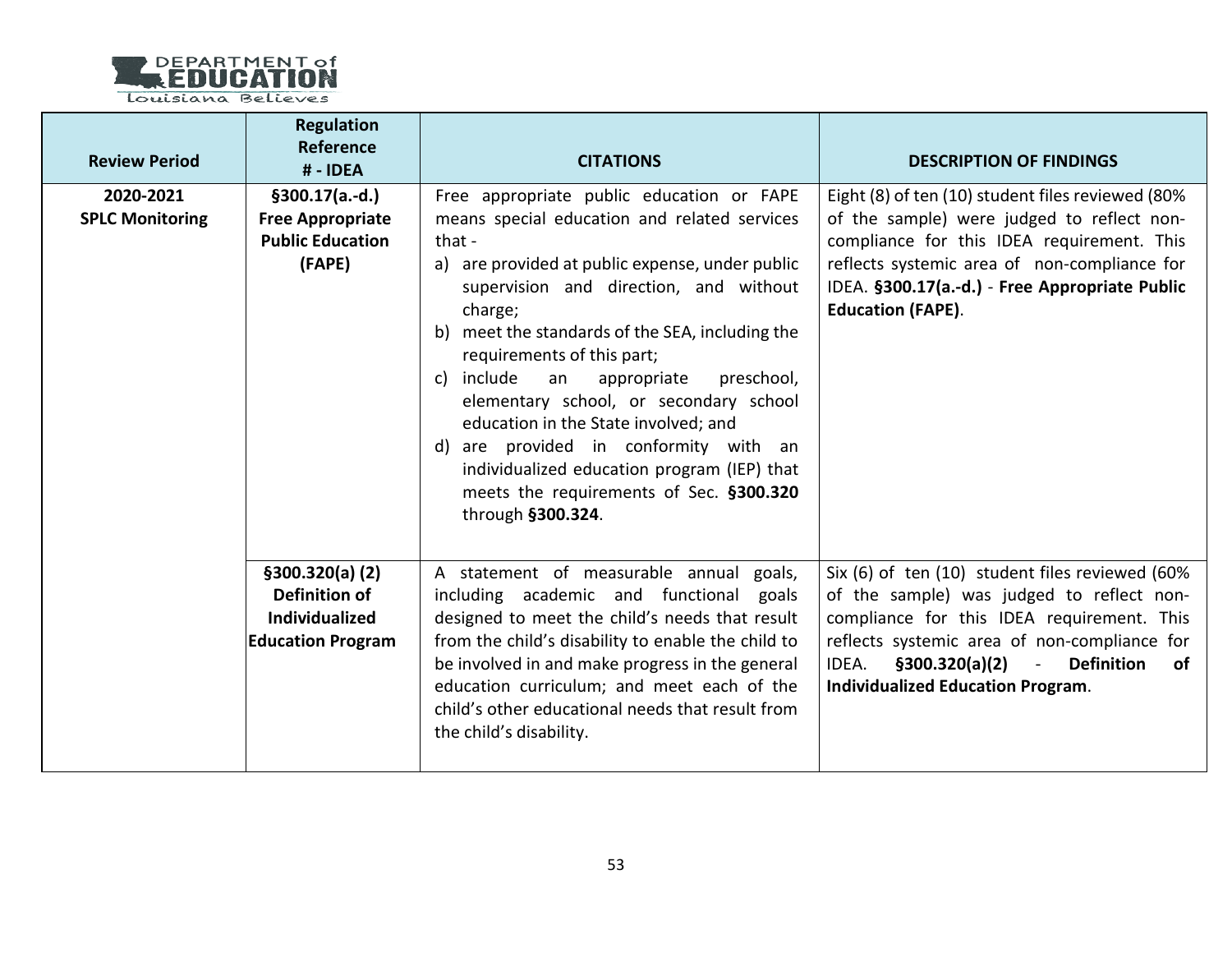

- 6

| <b>Review Period</b>                | <b>Regulation</b><br><b>Reference</b>                                                               | <b>CITATIONS</b>                                                                                                                                                                                                                                     | <b>DESCRIPTION OF FINDINGS</b>                                                                                                                                                                                                                                              |
|-------------------------------------|-----------------------------------------------------------------------------------------------------|------------------------------------------------------------------------------------------------------------------------------------------------------------------------------------------------------------------------------------------------------|-----------------------------------------------------------------------------------------------------------------------------------------------------------------------------------------------------------------------------------------------------------------------------|
| 2020-2021<br><b>SPLC Monitoring</b> | \$300.320(a)(1)(i)(2)<br>)(i)-Definition of<br><b>Individualized</b><br><b>Education</b><br>Program | IEP must include a statement of the child's<br>present levels of academic achievement and<br>functional performance, including how the<br>child's disability affects the child's involvement<br>and progress in the general education<br>curriculum. | Seven (7) of ten (10) student files reviewed<br>(70% of the sample) were judged to reflect non-<br>compliance for this IDEA requirement. This<br>reflects systemic area of non-compliance for<br>IDEA. §300.17(a.-d.) - Free Appropriate Public<br><b>Education (FAPE).</b> |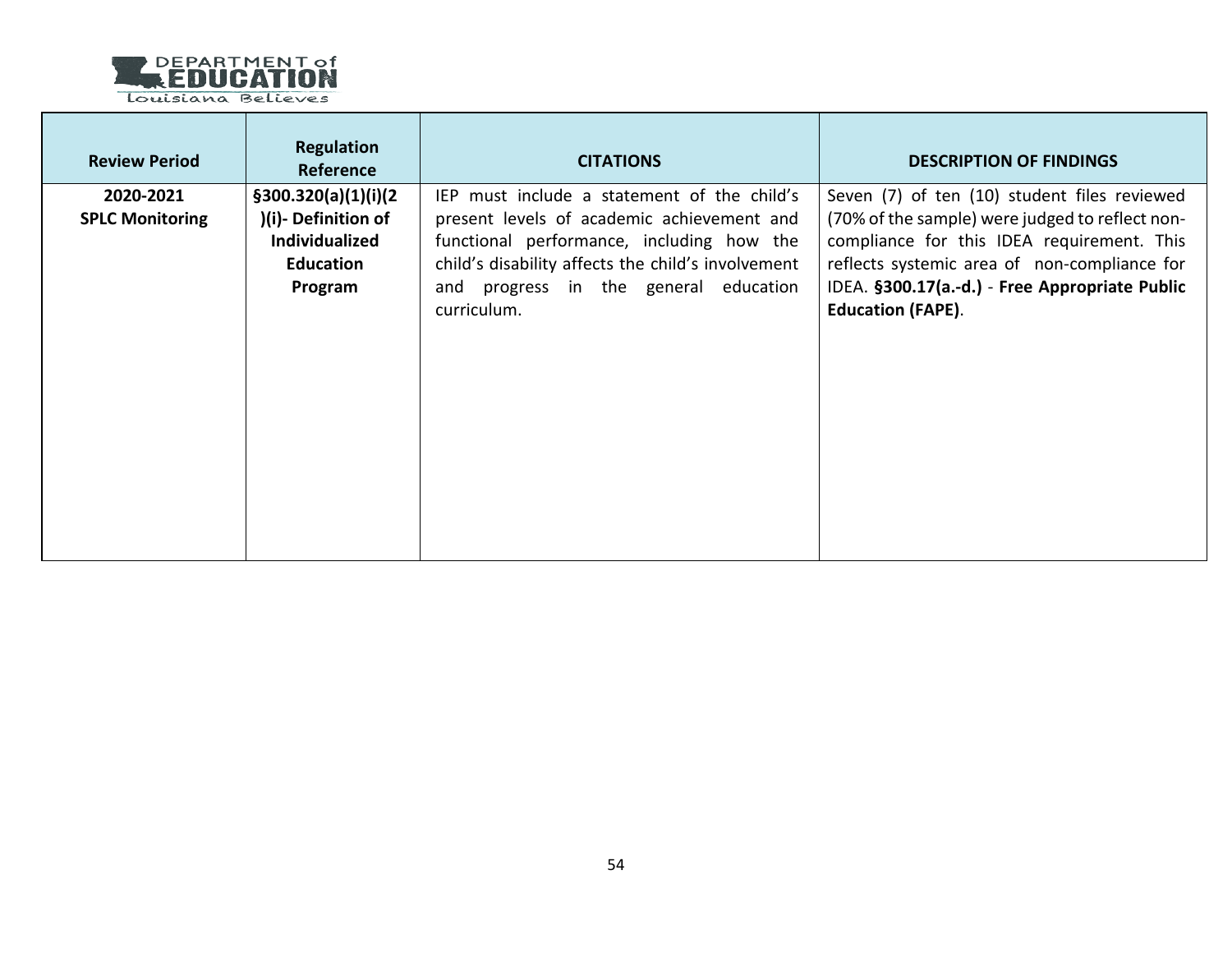

| <b>2020-2021 IDEA SPLC MONITORING RESULTS</b> |                                                |                   |                                          |                                                                                                                                                                                                                                                                                                                                                                                                                                                       |  |  |
|-----------------------------------------------|------------------------------------------------|-------------------|------------------------------------------|-------------------------------------------------------------------------------------------------------------------------------------------------------------------------------------------------------------------------------------------------------------------------------------------------------------------------------------------------------------------------------------------------------------------------------------------------------|--|--|
| LEA/CHARTER/ORGANIZATION                      |                                                |                   | <b>Mary D. Coghill Elementary School</b> |                                                                                                                                                                                                                                                                                                                                                                                                                                                       |  |  |
| DATE(S) OF COMPLIANCE REVIEW                  |                                                |                   | May 5-6, 2021                            |                                                                                                                                                                                                                                                                                                                                                                                                                                                       |  |  |
| <b>SERVICES MONITORED</b>                     |                                                | <b>Enrollment</b> |                                          |                                                                                                                                                                                                                                                                                                                                                                                                                                                       |  |  |
| <b>Review Period</b>                          | <b>Regulation</b><br><b>Reference # - IDEA</b> |                   | <b>CITATIONS</b>                         | <b>DESCRIPTION OF FINDINGS</b>                                                                                                                                                                                                                                                                                                                                                                                                                        |  |  |
| 2020-2021<br><b>SPLC Monitoring</b>           |                                                |                   |                                          | A review of ten (10) student records with<br>documentation<br>staff<br>supporting<br>and<br>interviews was conducted for Mary D. Coghill<br><b>Elementary School</b><br>Although no findings of systemic non-<br>compliance in the area of Enrollment were<br>observed during the desk review, there were<br>student-specific IDEA concerns observed for<br>nine (9) students.<br>These specific areas of IDEA non-compliance<br>are addressed below. |  |  |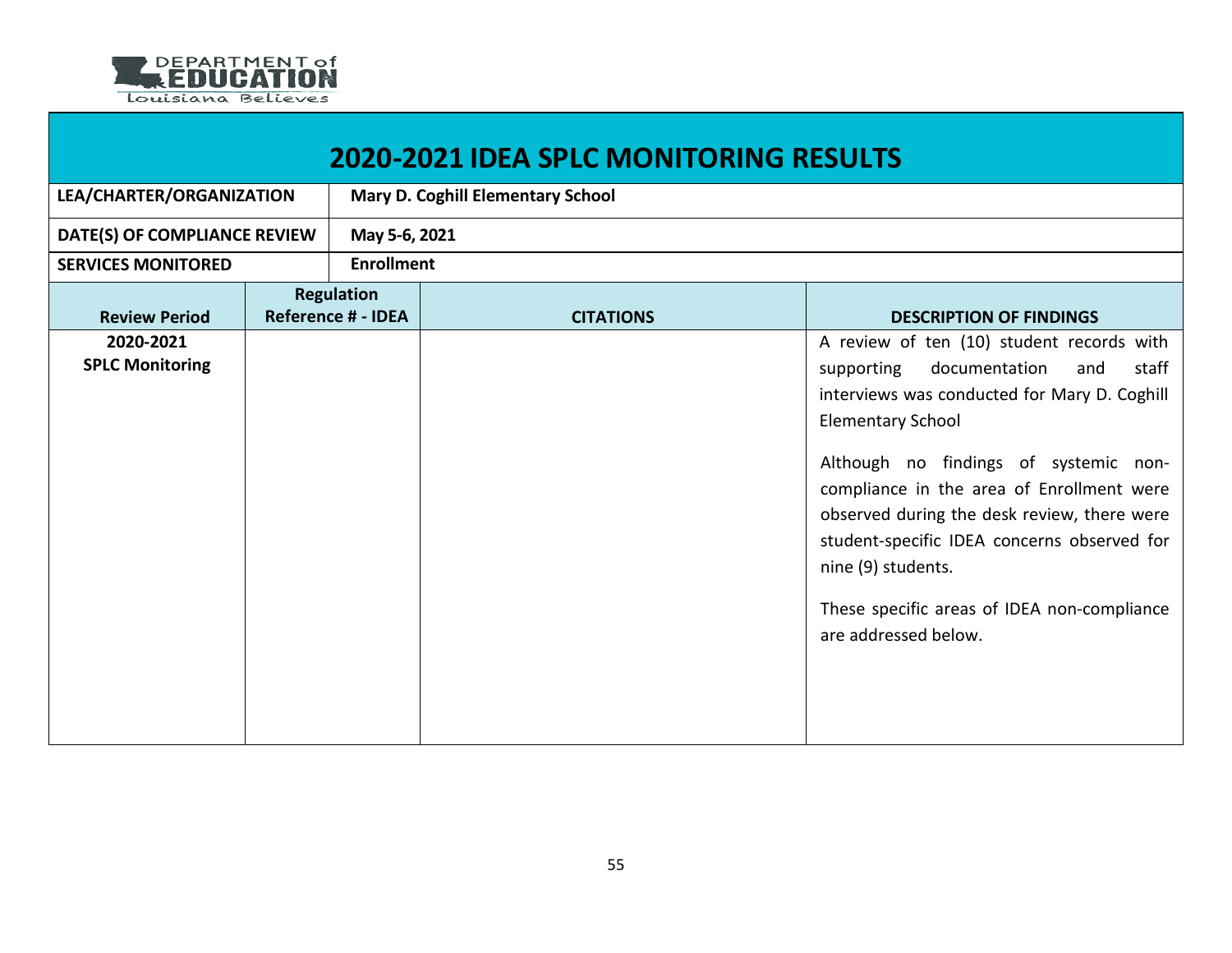

| <b>Review Period</b> | <b>Regulation</b><br><b>Reference</b><br># - IDEA | <b>CITATIONS</b>                                | <b>DESCRIPTION OF FINDINGS</b>                   |
|----------------------|---------------------------------------------------|-------------------------------------------------|--------------------------------------------------|
| 2020-2021 SPLC       | \$300.320(a)(1)(i)(                               | IEP must include a statement of the child's     | One (1) of ten (10) student files reviewed       |
| <b>Monitoring</b>    | 2)(i)-Definition                                  | present levels of academic achievement and      | (10% of the sample) was judged to reflect        |
|                      | of an                                             | functional performance, including how the       | non-compliance for this IDEA requirement.        |
|                      | <b>Individualized</b>                             | student's disability affects involvement and    | This reflects student specific non-compliance    |
|                      | <b>Education</b>                                  | progress in the general education curriculum.   | for IDEA §300.320(a)(1)(i)(2)(i) - Definition    |
|                      | Program                                           |                                                 | of an Individualized Education Program.          |
|                      | \$300.320(a)(2)                                   | A statement of measurable annual goals,         | Two (2) of ten (10) student files reviewed (20%  |
|                      | and                                               | including academic and functional goals         | of the sample) was judged to reflect non-        |
|                      | 300.160(5a)(b2ii)<br>$(c-9)$ - Definition         | designed to meet the child's needs that result  | compliance for this IDEA requirement. This       |
|                      | of Individualized                                 | from the child's disability to enable the child | reflects student specific non-compliance for     |
|                      | <b>Education</b>                                  | to be involved in and make progress in the      | IDEA 300.320.(a)(2) and 300.160(5a)(b2ii)(c-9) - |
|                      | Program                                           | general education curriculum; and meet each     | Definition of Individualized Education Program.  |
|                      |                                                   | of the child's other educational needs that     |                                                  |
|                      |                                                   | result from the child's disability.             |                                                  |
|                      | $$300.320(a)(4)$ and                              | IEP include data for beginning of services,     | Seven (7) of ten (10) student student files      |
|                      | $(7)$ - Definition of an                          | modifications, and anticipated frequency,       | reviewed (70% of the sample) were judged to      |
|                      | Individualized                                    | location and<br>duration of services and        | reflect non-compliance for IDEA in the area of   |
|                      | <b>Education Program</b>                          | modifications.                                  | adapted<br>physical<br>education<br>provisions.  |
|                      |                                                   |                                                 | However, 100% compliance was observed for        |
|                      |                                                   |                                                 | this IDEA mandated across all other areas of     |
|                      |                                                   |                                                 | related service provisions.                      |
|                      |                                                   |                                                 |                                                  |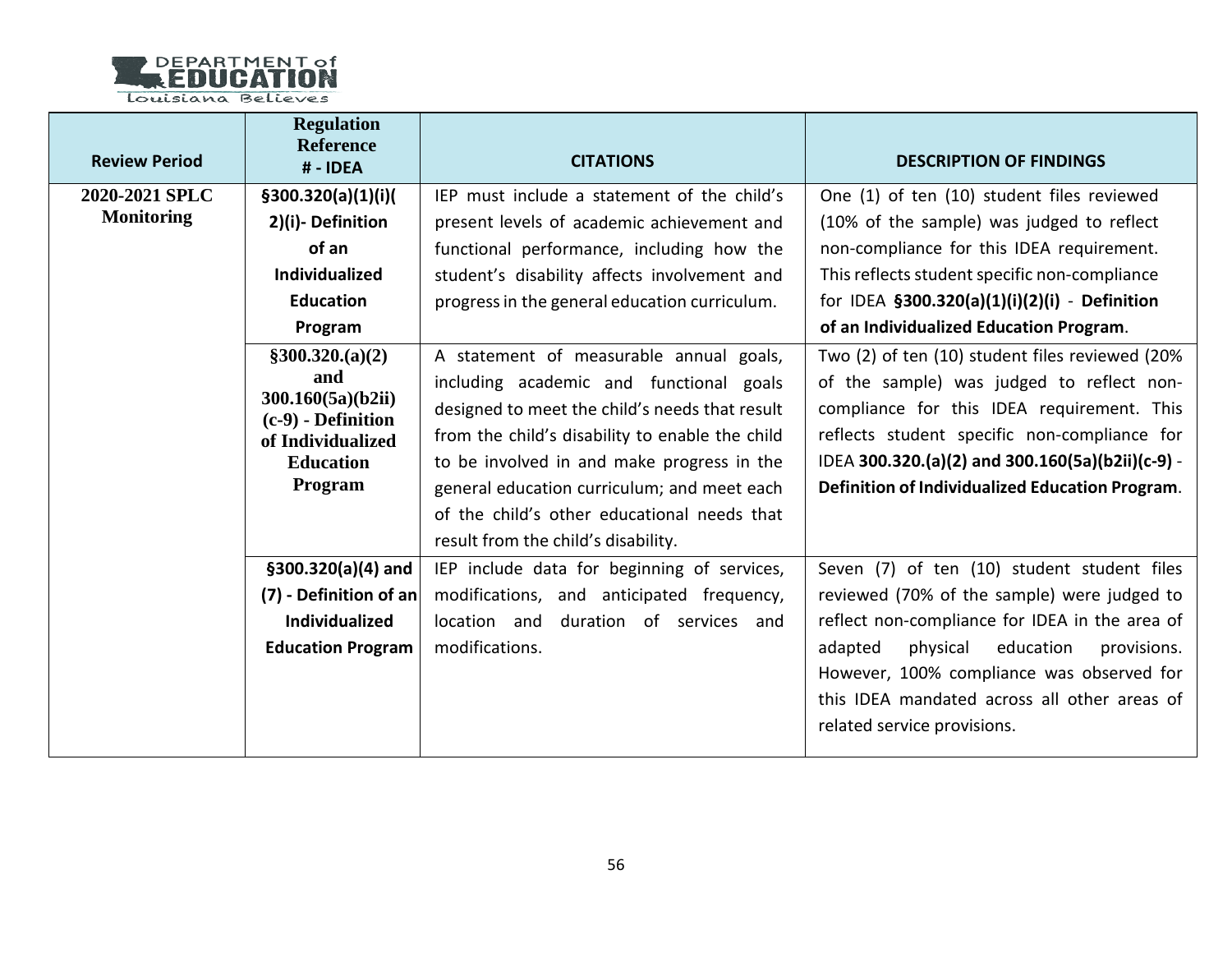

|                                     |                                                | <b>2020-2021 IDEA SPLC MONITORING RESULTS</b> |                                                                                                                                                                                                                                                                                                                                                                                                      |  |
|-------------------------------------|------------------------------------------------|-----------------------------------------------|------------------------------------------------------------------------------------------------------------------------------------------------------------------------------------------------------------------------------------------------------------------------------------------------------------------------------------------------------------------------------------------------------|--|
| LEA/CHARTER/ORGANIZATION            |                                                | <b>New Orleans Accelerated High School</b>    |                                                                                                                                                                                                                                                                                                                                                                                                      |  |
| DATE(S) OF COMPLIANCE REVIEW        | May 5 - 6, 2021                                |                                               |                                                                                                                                                                                                                                                                                                                                                                                                      |  |
| <b>SERVICES MONITORED</b>           |                                                | <b>Related Services</b>                       |                                                                                                                                                                                                                                                                                                                                                                                                      |  |
| <b>Review Period</b>                | <b>Regulation</b><br><b>Reference # - IDEA</b> | <b>CITATIONS</b>                              | <b>DESCRIPTION OF FINDINGS</b>                                                                                                                                                                                                                                                                                                                                                                       |  |
| 2020-2021<br><b>SPLC Monitoring</b> |                                                |                                               | A review of ten (10) student records with<br>supporting documentation and a staff<br>interview was conducted for New Orleans<br>Accelerated High.<br>There were nine (9) of ten (10) student records<br>(90% of the total sample) reviewed that<br>contained issues of non-compliance regarding<br>provision of related services.<br>IDEA violations of<br>non-compliance<br>are<br>addressed below. |  |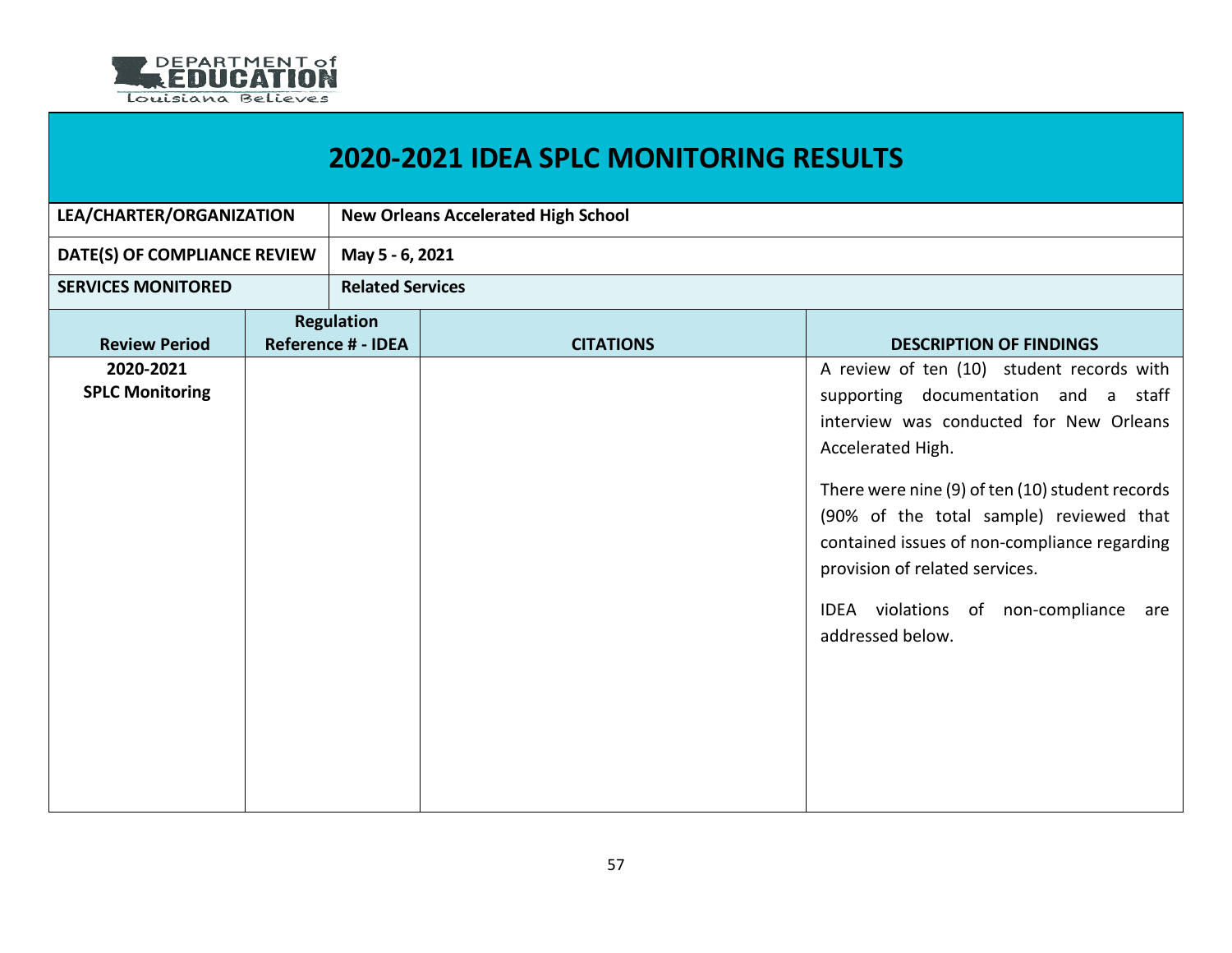

| <b>Review Period</b>                | <b>Regulation</b><br><b>Reference</b><br># - IDEA                                                    | <b>CITATIONS</b>                                                                                                                                                                                                                                                                                                                                                                                                                                                                                                                                                              | <b>DESCRIPTION OF FINDINGS</b>                                                                                                                                                                                                                                                                         |
|-------------------------------------|------------------------------------------------------------------------------------------------------|-------------------------------------------------------------------------------------------------------------------------------------------------------------------------------------------------------------------------------------------------------------------------------------------------------------------------------------------------------------------------------------------------------------------------------------------------------------------------------------------------------------------------------------------------------------------------------|--------------------------------------------------------------------------------------------------------------------------------------------------------------------------------------------------------------------------------------------------------------------------------------------------------|
| 2020-2021<br><b>SPLC Monitoring</b> | $$300.17(a.-d.)$<br><b>Free Appropriate</b><br><b>Public Education</b><br>(FAPE)                     | Free appropriate public education or FAPE<br>means special education and related services<br>that-<br>a) are provided at public expense, under public<br>supervision and direction, and without<br>charge;<br>b) meet the standards of the SEA, including the<br>requirements of this part;<br>c) include an appropriate preschool, elementary<br>school, or secondary school education in the<br>State involved; and<br>d) are provided in conformity with an<br>individualized education program (IEP) that<br>meets the requirements of Sec. §300.320<br>through §300.324. | Nine (9) of ten (10) student files reviewed (90%<br>percent of the sample) were judged to reflect<br>non-compliance for this IDEA requirement. This<br>reflects systemic non-compliance for IDEA<br>§300.17(a.-d.) - Free Appropriate Public<br><b>Education (FAPE).</b>                               |
|                                     | \$300.320(a)(1)(i)(2)<br>)(i)- Definition of<br><b>Individualized</b><br><b>Education</b><br>Program | IEP must include a statement of the child's<br>present levels of academic achievement and<br>functional performance (PLAAFP), including how<br>the child's disability affects the child's<br>involvement and progress in the general<br>education curriculum.                                                                                                                                                                                                                                                                                                                 | Nine (9) of ten (10) student files reviewed (90%<br>of the sample) were judged to reflect non-<br>compliance for this IDEA requirement. This<br>reflects systemic non-compliance for IDEA<br><b>Definition</b><br>\$300.320(a)(1)(i)(2)(i)<br>$\sim$<br>of<br><b>Individualized Education Program.</b> |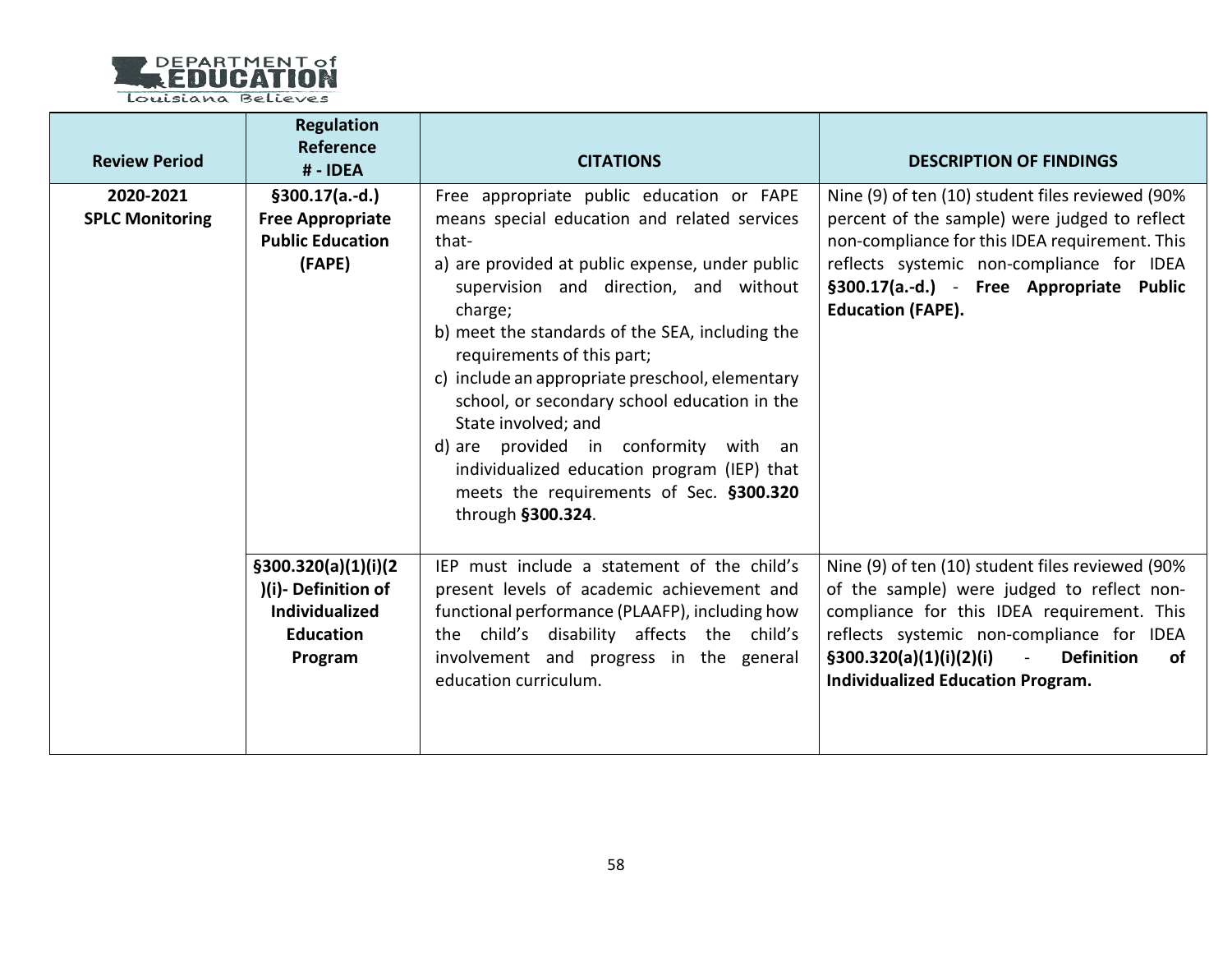

| <b>Review Period</b>                | <b>Regulation</b><br><b>Reference</b><br># - IDEA                                        | <b>CITATIONS</b>                                                                                                                                                                                                                                                                                                                                                           | <b>DESCRIPTION OF FINDINGS</b>                                                                                                                                                                                                                                                       |
|-------------------------------------|------------------------------------------------------------------------------------------|----------------------------------------------------------------------------------------------------------------------------------------------------------------------------------------------------------------------------------------------------------------------------------------------------------------------------------------------------------------------------|--------------------------------------------------------------------------------------------------------------------------------------------------------------------------------------------------------------------------------------------------------------------------------------|
| 2020-2021 SPLC<br><b>Monitoring</b> | \$300.320(a)(2)<br>Definition of<br><b>Individualized</b><br><b>Education</b><br>Program | A statement of measurable annual goals,<br>including academic and functional goals<br>designed to meet the child's needs that result<br>from the child's disability to enable the child to<br>be involved in and make progress in the general<br>education curriculum; and meet each of the<br>child's other educational needs that result from<br>the child's disability. | One (1) of ten (10) student files reviewed<br>(10% of the sample) was judged to reflect<br>non-compliance for this IDEA requirement.<br>This reflects student-specific non-compliance<br>for IDEA $$300.320(a)(2)$ - Definition of<br><b>Individualized Education Program.</b>       |
|                                     | $$300.321 (a)-(b)$                                                                       | The appropriate team members were present at<br>the IEP team meeting (signature provided at the<br>IEP team meeting).                                                                                                                                                                                                                                                      | One (1) of ten (10) student files reviewed<br>(10% of the sample) was judged to reflect<br>non-compliance for this IDEA requirement.<br>reflects<br>student-specific<br>This<br>non-<br>compliance for IDEA §300.321 (a)-(b) -<br>Definition of Individualized Education<br>Program. |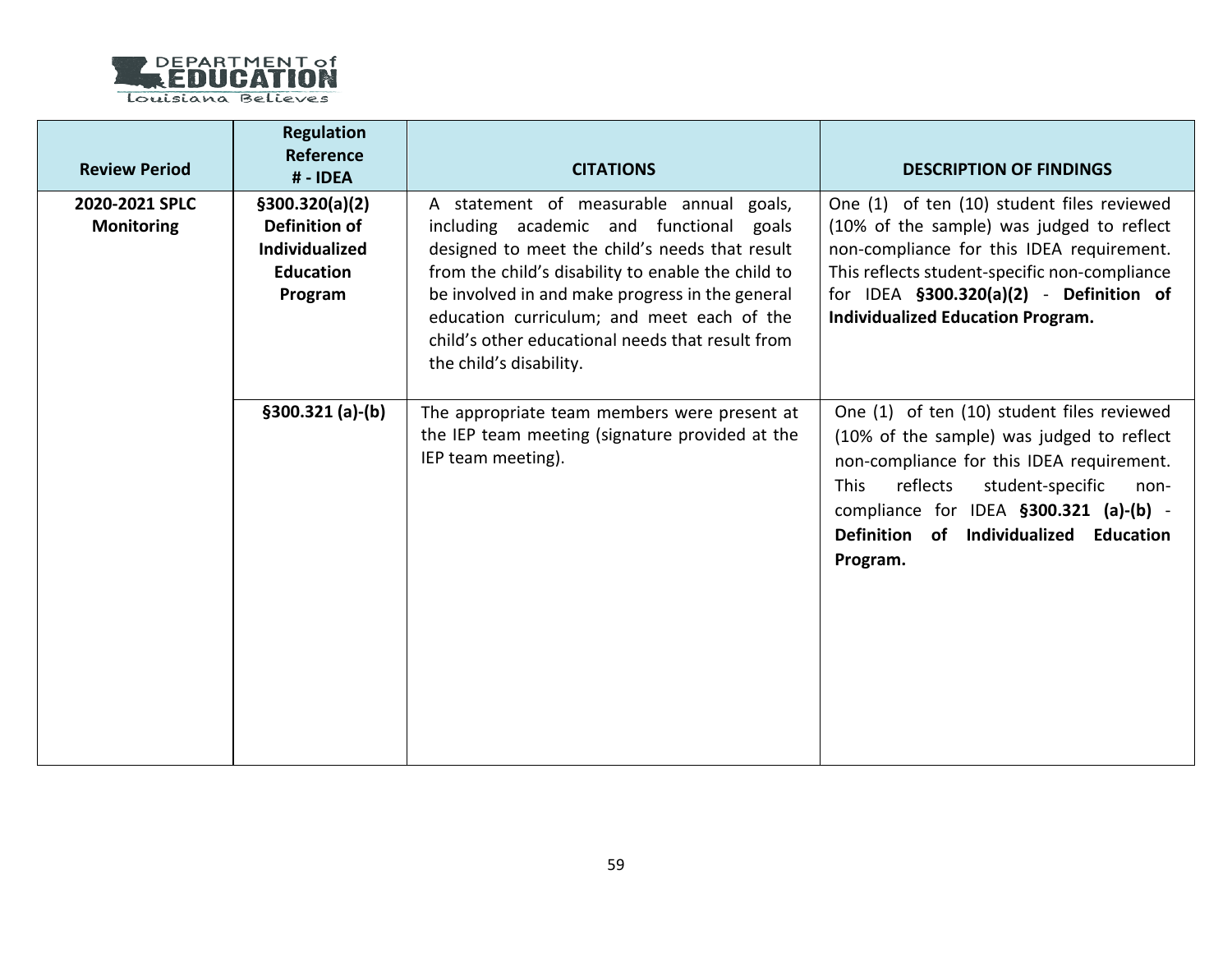

| <b>2020-2021 IDEA SPLC MONITORING RESULTS</b>  |  |                  |                                                                                                                                                                                                                                                           |  |  |
|------------------------------------------------|--|------------------|-----------------------------------------------------------------------------------------------------------------------------------------------------------------------------------------------------------------------------------------------------------|--|--|
| LEA/CHARTER/ORGANIZATION                       |  |                  |                                                                                                                                                                                                                                                           |  |  |
| DATE(S) OF COMPLIANCE REVIEW                   |  |                  |                                                                                                                                                                                                                                                           |  |  |
|                                                |  |                  |                                                                                                                                                                                                                                                           |  |  |
| <b>Regulation</b><br><b>Reference # - IDEA</b> |  | <b>CITATIONS</b> | <b>DESCRIPTION OF FINDINGS</b>                                                                                                                                                                                                                            |  |  |
|                                                |  |                  | A review of ten (10) student records with<br>supporting documentation and a staff<br>interview was conducted for New Orleans<br>Charter Science and Math.                                                                                                 |  |  |
|                                                |  |                  | There were ten (10) of ten (10) student<br>records (100% percent of the total sample)<br>reviewed that contained issues of non-<br>compliance regarding provision of related<br>services.<br>IDEA violations of non-compliance<br>are<br>addressed below. |  |  |
|                                                |  |                  | <b>New Orleans Charter Science and Math</b><br>May 10 - 11, 2021<br><b>Related Services</b>                                                                                                                                                               |  |  |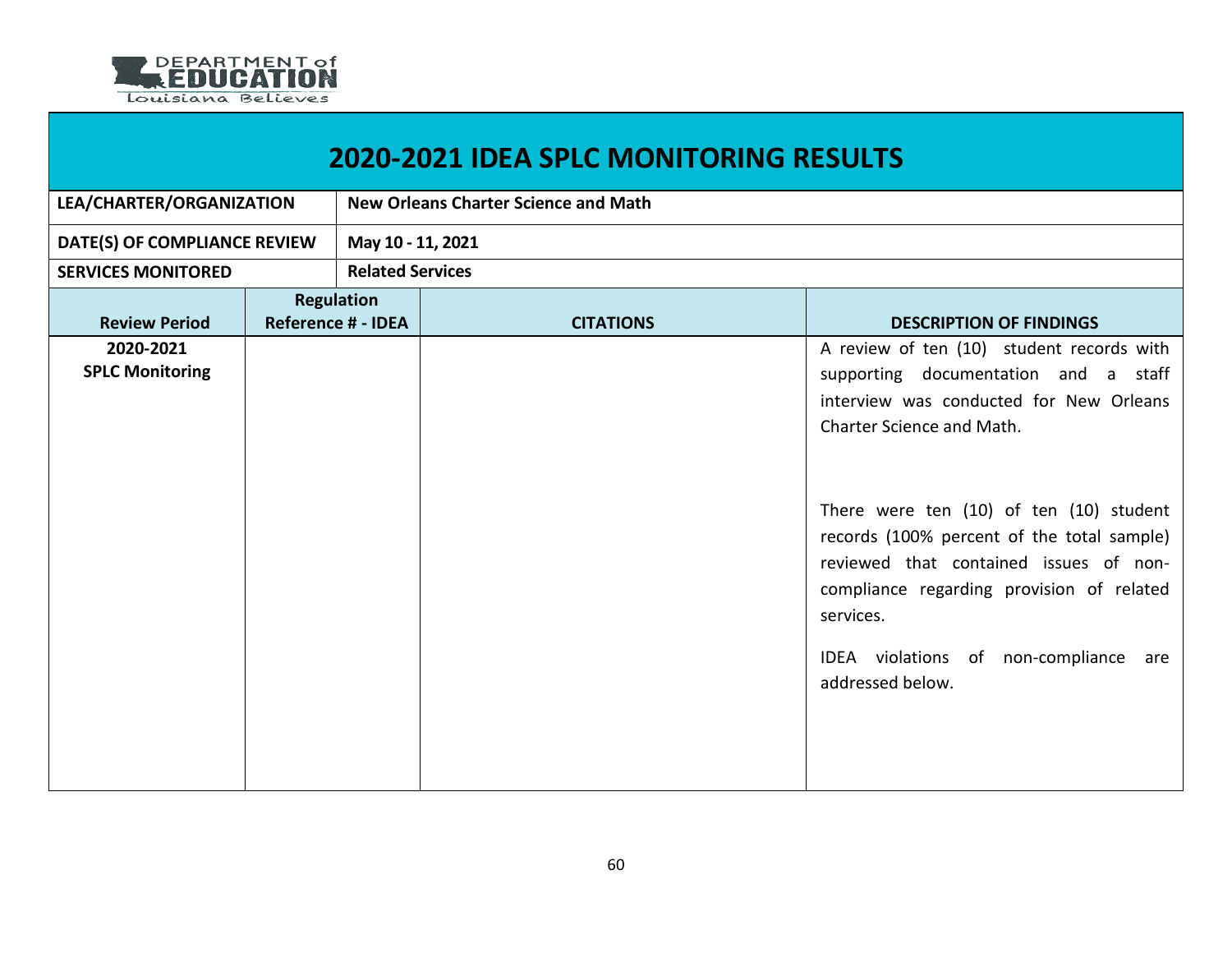

| <b>Review Period</b>                | <b>Regulation</b><br>Reference<br>#-IDEA                                                   | <b>CITATIONS</b>                                                                                                                                                                                                                                                                                                                                                                                                                                                                                                                                                                       | <b>DESCRIPTION OF FINDINGS</b>                                                                                                                                                                                                                                                       |
|-------------------------------------|--------------------------------------------------------------------------------------------|----------------------------------------------------------------------------------------------------------------------------------------------------------------------------------------------------------------------------------------------------------------------------------------------------------------------------------------------------------------------------------------------------------------------------------------------------------------------------------------------------------------------------------------------------------------------------------------|--------------------------------------------------------------------------------------------------------------------------------------------------------------------------------------------------------------------------------------------------------------------------------------|
| 2020-2021<br><b>SPLC Monitoring</b> | $§300.17(a.-d.)$<br><b>Free Appropriate</b><br><b>Public Education</b><br>(FAPE)           | Free appropriate public education or FAPE<br>means special education and related services<br>that-<br>a) are provided at public expense, under public<br>supervision and direction, and without<br>charge;<br>b) meet the standards of the SEA, including the<br>requirements of this part;<br>c) include<br>preschool,<br>an<br>appropriate<br>elementary school, or secondary school<br>education in the State involved; and<br>d) are provided in conformity with an<br>individualized education program (IEP) that<br>meets the requirements of Sec. §300.320<br>through §300.324. | Ten (10) of ten (10) student files reviewed<br>(100% percent of the sample) were judged to<br>reflect non-compliance for this<br><b>IDEA</b><br>requirement. This reflects systemic non-<br>compliance for IDEA §300.17(a.-d.) - Free<br><b>Appropriate Public Education (FAPE).</b> |
|                                     | $§300.320(a)-(b)$<br><b>Definition of</b><br>Individualized<br><b>Education</b><br>Program | The appropriate team members were present at<br>the IEP team meeting (signature provided at IEP<br>team meeting).                                                                                                                                                                                                                                                                                                                                                                                                                                                                      | Three (3) of ten (10) student files reviewed (70%<br>percent of the sample) were judged to reflect<br>non-compliance for this IDEA requirement. This<br>reflects systemic non-compliance for IDEA<br>§300.320(a)-(b) - Definition of Individualized<br><b>Education Program.</b>     |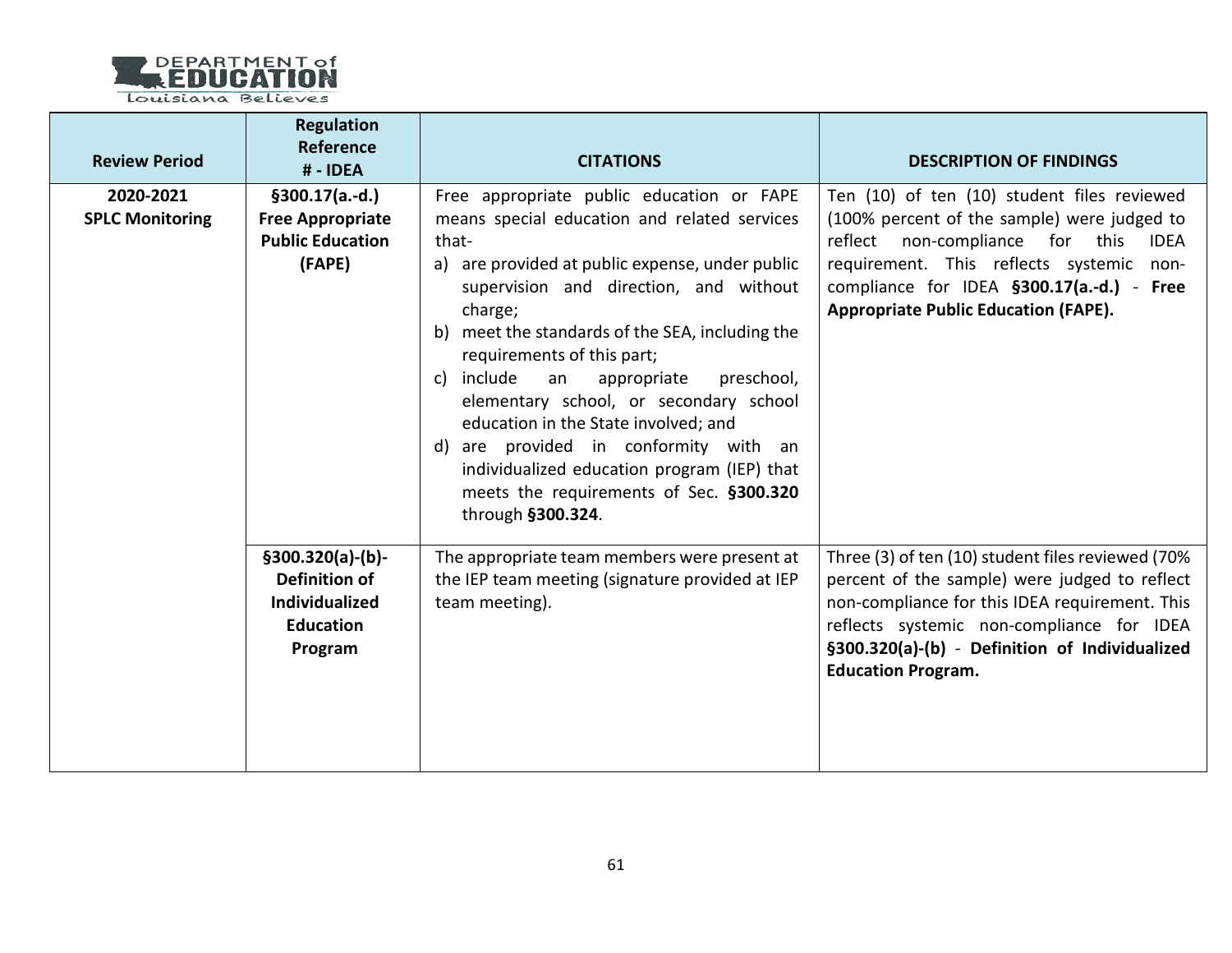

| <b>Review Period</b>                | <b>Regulation</b><br><b>Reference</b><br># - IDEA                                           | <b>CITATIONS</b>                                                                                                                                                                                                                                                                                                                                                           | <b>DESCRIPTION OF FINDINGS</b>                                                                                                                                                                                                                                                                                      |
|-------------------------------------|---------------------------------------------------------------------------------------------|----------------------------------------------------------------------------------------------------------------------------------------------------------------------------------------------------------------------------------------------------------------------------------------------------------------------------------------------------------------------------|---------------------------------------------------------------------------------------------------------------------------------------------------------------------------------------------------------------------------------------------------------------------------------------------------------------------|
| 2020-2021<br><b>SPLC Monitoring</b> | \$300.320(a)(1)(i)(<br>2)(i)-Definition<br>of Individualized<br><b>Education</b><br>Program | IEP must include a statement of the child's present<br>levels of academic achievement and functional<br>performance, including how the child's disability<br>affects the child's involvement and progress in the<br>general education curriculum.                                                                                                                          | Ten (10) of ten (10) student files reviewed<br>(100% percent of the sample) were judged to<br>reflect non-compliance for this<br><b>IDEA</b><br>requirement. This reflects systemic non-<br>compliance for IDEA §300.320(a)(1)(i)(2)(i) -<br>Definition of Individualized Education<br>Program.                     |
|                                     | \$300.320(a)(2)<br>Definition of<br><b>Individualized</b><br><b>Education</b><br>Program    | A statement of measurable annual goals,<br>including academic and functional goals designed<br>to meet the child's needs that result from the<br>child's disability to enable the child to be involved<br>in and make progress in the general education<br>curriculum; and meet each of the child's other<br>educational needs that result from the child's<br>disability. | Three (3) of ten (10) student files reviewed<br>(70% percent of the sample) was judged to<br>reflect non-compliance for this<br><b>IDEA</b><br>requirement. This reflects systemic non-<br>compliance for IDEA §300.320(a)(2) -<br><b>Definition</b><br><b>of</b><br>Individualized<br><b>Education</b><br>Program. |
|                                     | §300.322(a) IDEA<br>Parent<br>Participation                                                 | The LEA must ensure parents are afforded an<br>opportunity to participate in IEP team decisions.                                                                                                                                                                                                                                                                           | One (1) of ten (10) student files reviewed<br>(10% percent of the sample was judged to<br>reflect non-compliance for this IDEA<br>requirement. This reflects student-specific<br>concerns for IDEA §300.322(a) - IDEA Parent<br>Participation.                                                                      |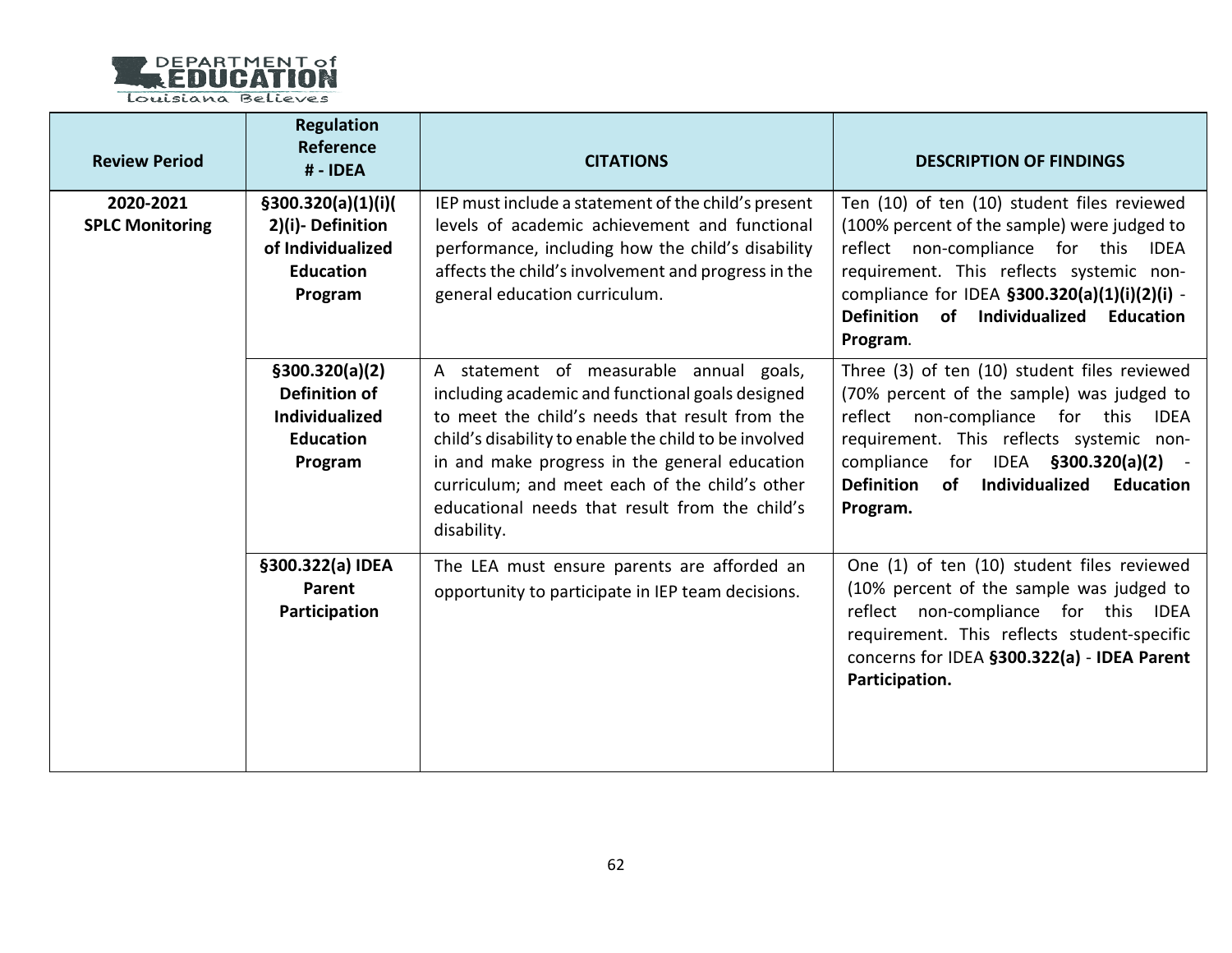

| LEA/CHARTER/ORGANIZATION     |                                | <b>Success at Thurgood Marshall</b> |                  |                                                 |  |
|------------------------------|--------------------------------|-------------------------------------|------------------|-------------------------------------------------|--|
| DATE(S) OF COMPLIANCE REVIEW |                                | May 3 - 4, 2021                     |                  |                                                 |  |
| <b>SERVICES MONITORED</b>    |                                | <b>Enrollment</b>                   |                  |                                                 |  |
|                              | <b>Regulation Reference #-</b> |                                     |                  |                                                 |  |
| <b>Review Period</b>         | <b>IDEA</b>                    |                                     | <b>CITATIONS</b> | <b>DESCRIPTION OF FINDINGS</b>                  |  |
| 2020-2021                    |                                |                                     |                  | A review of ten (10) student records with       |  |
| <b>SPLC Monitoring</b>       |                                |                                     |                  | supporting documentation and a staff            |  |
|                              |                                |                                     |                  | interview was conducted for Success at          |  |
|                              |                                |                                     |                  | Thurgood Marshall.                              |  |
|                              |                                |                                     |                  |                                                 |  |
|                              |                                |                                     |                  | There were nine (9) of ten (10) student records |  |
|                              |                                |                                     |                  | (90% of the total sample) reviewed that         |  |
|                              |                                |                                     |                  | contained issues of non-compliance regarding    |  |
|                              |                                |                                     |                  | the enrollment of students with disabilities.   |  |
|                              |                                |                                     |                  | IDEA violations of non-compliance are           |  |
|                              |                                |                                     |                  | addressed below.                                |  |
|                              |                                |                                     |                  |                                                 |  |
|                              |                                |                                     |                  |                                                 |  |
|                              |                                |                                     |                  |                                                 |  |
|                              |                                |                                     |                  |                                                 |  |
|                              |                                |                                     |                  |                                                 |  |
|                              |                                |                                     |                  |                                                 |  |
|                              |                                |                                     |                  |                                                 |  |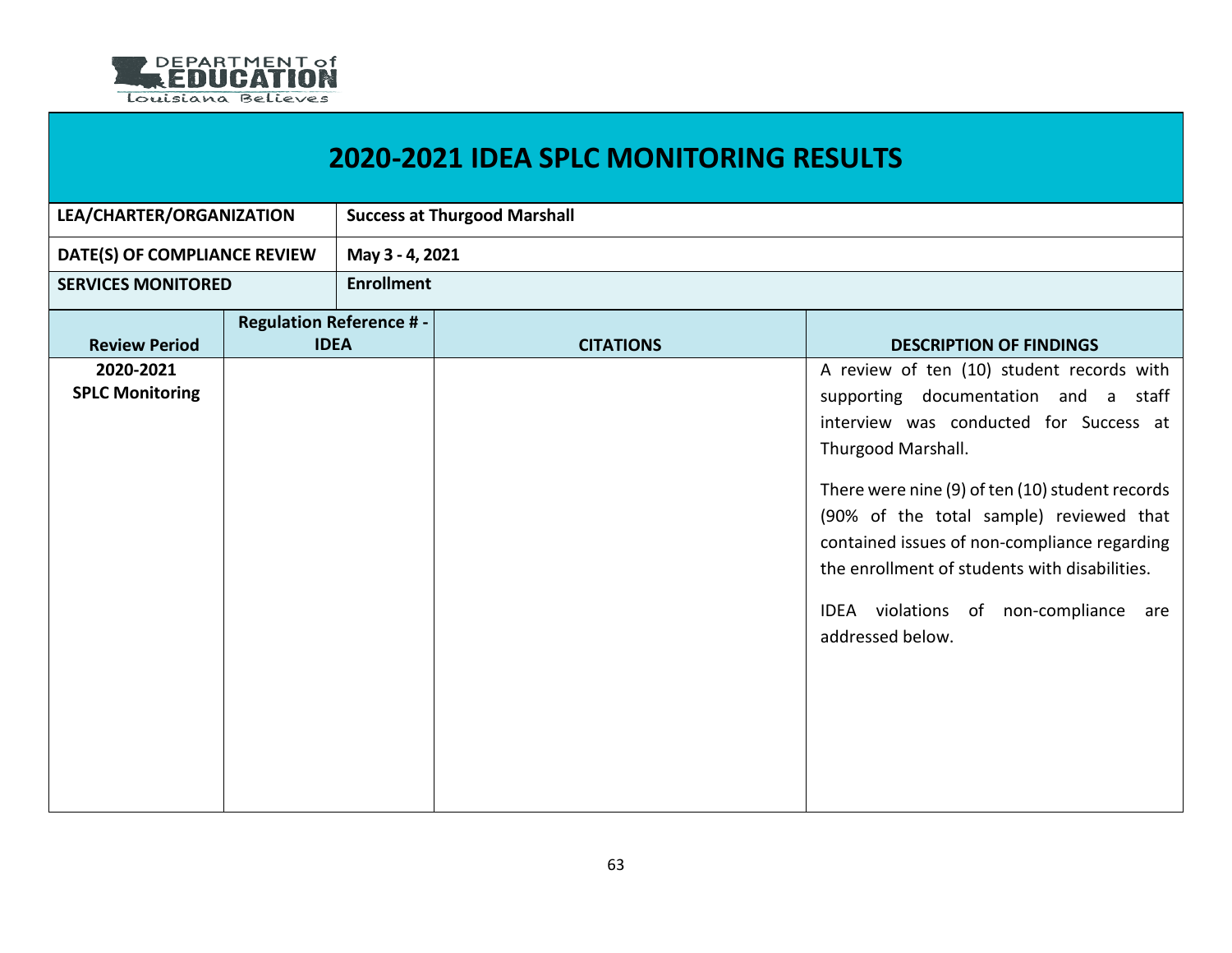

| <b>Review Period</b>                | <b>Regulation Reference</b><br># - IDEA                                          | <b>CITATIONS</b>                                                                                                                                                                                                                                                                                                                                                                                                                                                                                                                                                                       | <b>DESCRIPTION OF FINDINGS</b>                                                                                                                                                                                                                                                                                               |
|-------------------------------------|----------------------------------------------------------------------------------|----------------------------------------------------------------------------------------------------------------------------------------------------------------------------------------------------------------------------------------------------------------------------------------------------------------------------------------------------------------------------------------------------------------------------------------------------------------------------------------------------------------------------------------------------------------------------------------|------------------------------------------------------------------------------------------------------------------------------------------------------------------------------------------------------------------------------------------------------------------------------------------------------------------------------|
| 2020-2021<br><b>SPLC Monitoring</b> | $§300.17(a.-d.)$<br><b>Free Appropriate</b><br><b>Public Education</b><br>(FAPE) | Free appropriate public education or FAPE<br>means special education and related services<br>that-<br>a) are provided at public expense, under<br>public supervision and direction, and<br>without charge;<br>meet the standards of the SEA, including<br>b)<br>the requirements of this part;<br>include an appropriate preschool,<br>C)<br>elementary school, or secondary school<br>education in the State involved; and<br>are provided in conformity with an<br>d)<br>individualized education program (IEP)<br>that meets the requirements of Sec.<br>§300.320 through §300.324. | Nine (9) of ten (10) student files reviewed (90%<br>of the sample) were judged to reflect non-<br>compliance for this IDEA requirement. This<br>reflects systemic non-compliance for IDEA<br>§300.17(a.-d.) - Free Appropriate Public<br><b>Education (FAPE).</b>                                                            |
|                                     | \$300.320(a)(5)<br><b>Definition of Individual</b><br><b>Education Program</b>   | The IEP contains an explanation of the extent,<br>if any, to which the student will not<br>participate with nondisabled students in the<br>general education class and the LEA ensured<br>that to the maximum extent possible the<br>student was educated with nondisabled<br>students.                                                                                                                                                                                                                                                                                                | Two (2) of eight (8) applicable files reviewed<br>(75% of the applicable sample) was judged to<br>reflect systemic non-compliance for this IDEA<br>requirement. This reflects systemic non-<br>compliance for IDEA $\S300.320(a)(5)$ ) -<br><b>Definition</b><br><b>of</b><br>Individualized<br><b>Education</b><br>Program. |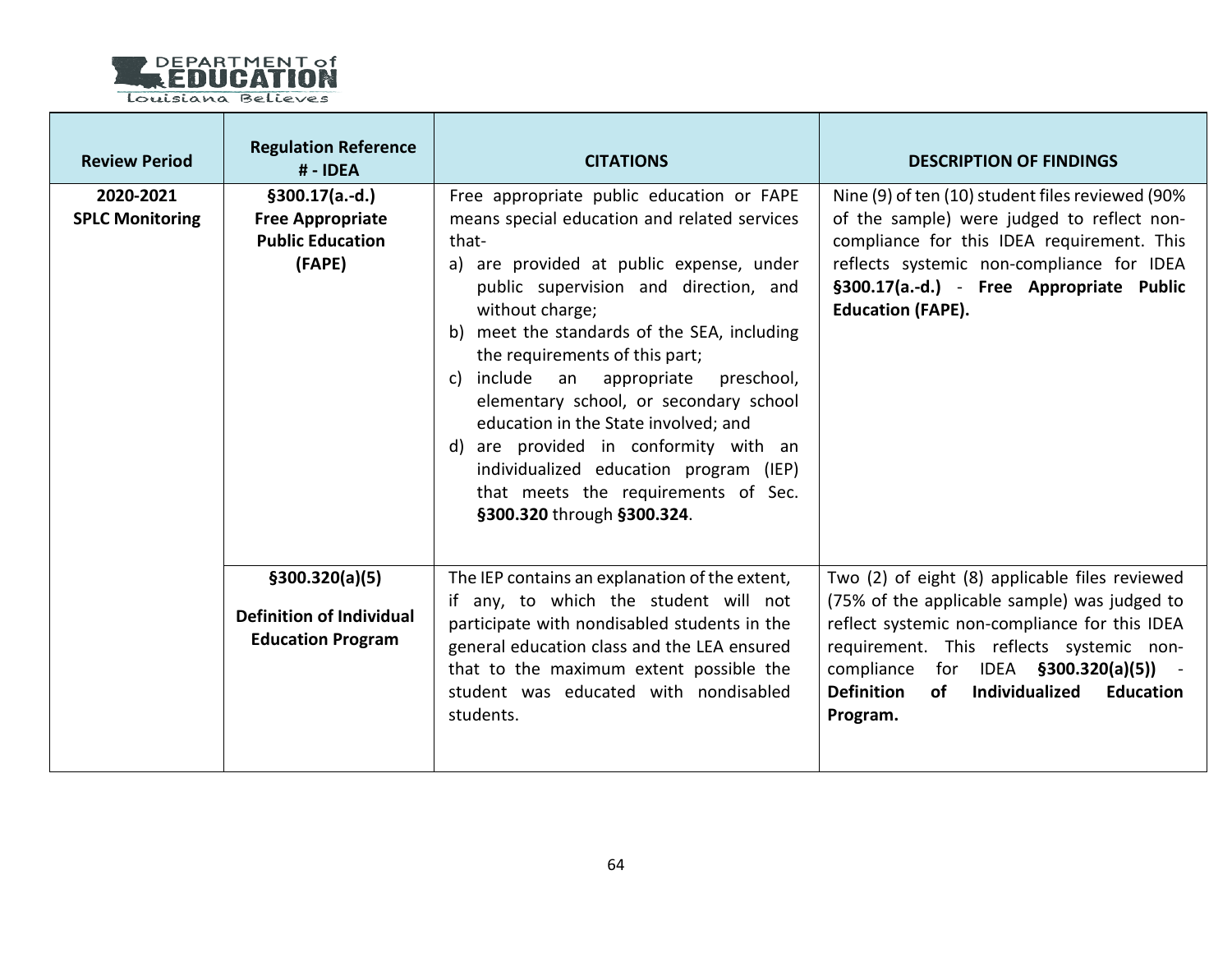

| <b>2020-2021 IDEA SPLC MONITORING RESULTS</b> |  |                                                |                               |                                                                                                                                                                                                                                                                                                                                                                                                |  |  |
|-----------------------------------------------|--|------------------------------------------------|-------------------------------|------------------------------------------------------------------------------------------------------------------------------------------------------------------------------------------------------------------------------------------------------------------------------------------------------------------------------------------------------------------------------------------------|--|--|
| LEA/CHARTER/ORGANIZATION                      |  |                                                | The Net 2 Charter High School |                                                                                                                                                                                                                                                                                                                                                                                                |  |  |
| DATE(S) OF COMPLIANCE REVIEW                  |  | April 15, 2021                                 |                               |                                                                                                                                                                                                                                                                                                                                                                                                |  |  |
| <b>SERVICES MONITORED</b>                     |  | <b>Related Services</b>                        |                               |                                                                                                                                                                                                                                                                                                                                                                                                |  |  |
| <b>Review Period</b>                          |  | <b>Regulation</b><br><b>Reference # - IDEA</b> | <b>CITATIONS</b>              | <b>DESCRIPTION OF FINDINGS</b>                                                                                                                                                                                                                                                                                                                                                                 |  |  |
| 2020-2021<br><b>SPLC Monitoring</b>           |  |                                                |                               | A review of ten (10) student records with<br>supporting documentation and a staff<br>interview was conducted for The NET 2<br>Charter School.<br>There were eight (8) of ten (10) student<br>records (80% of the total sample) reviewed<br>that contained issues of non-compliance<br>regarding provision of related services.<br>IDEA violations of non-compliance<br>are<br>addressed below. |  |  |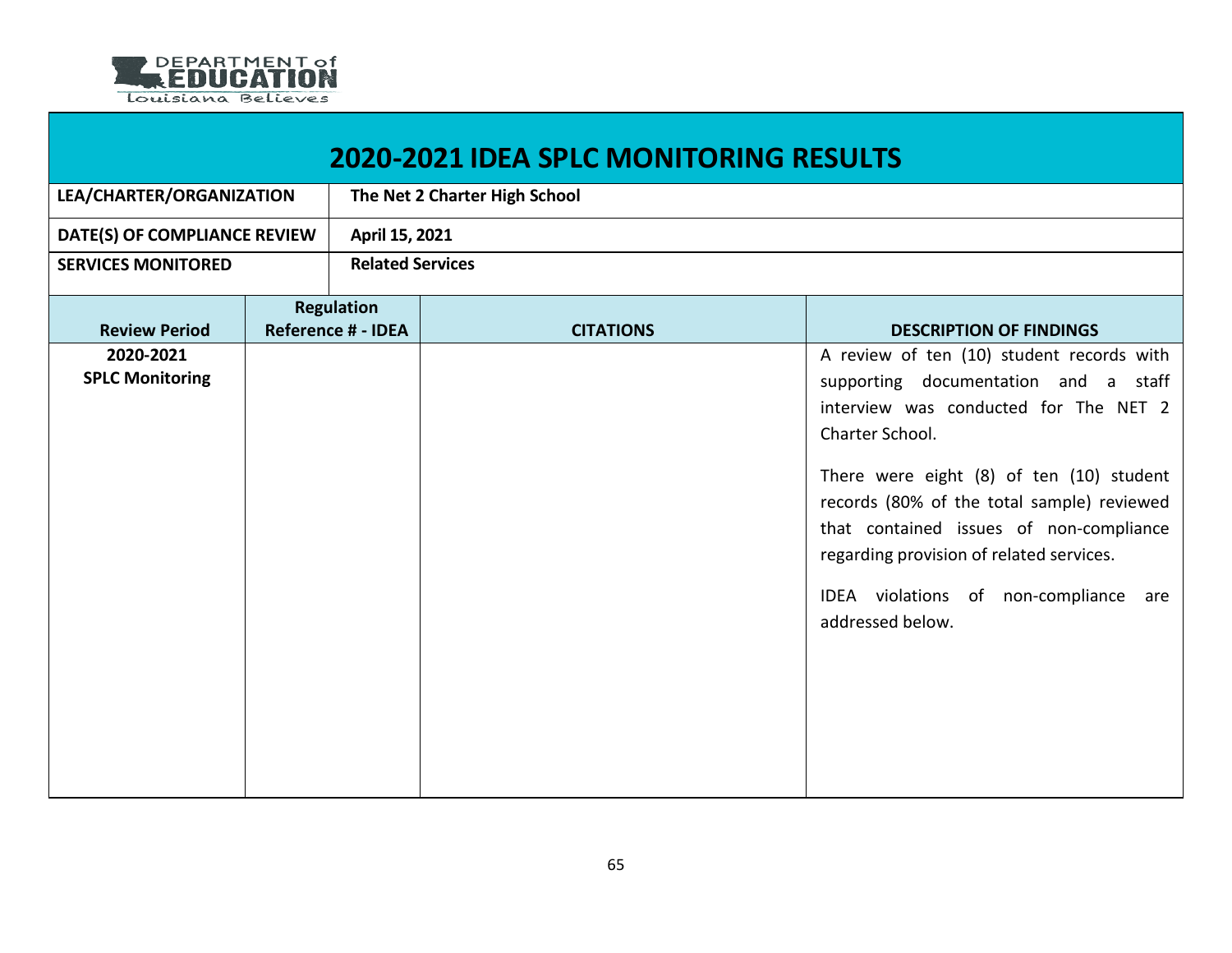

| <b>Review Period</b>                | <b>Regulation</b><br>Reference                                                                      | <b>CITATIONS</b>                                                                                                                                                                                                                                                                                                                                                                                                                                                                                                                                                                    | <b>DESCRIPTION OF FINDINGS</b>                                                                                                                                                                                                                                                                     |
|-------------------------------------|-----------------------------------------------------------------------------------------------------|-------------------------------------------------------------------------------------------------------------------------------------------------------------------------------------------------------------------------------------------------------------------------------------------------------------------------------------------------------------------------------------------------------------------------------------------------------------------------------------------------------------------------------------------------------------------------------------|----------------------------------------------------------------------------------------------------------------------------------------------------------------------------------------------------------------------------------------------------------------------------------------------------|
| 2020-2021<br><b>SPLC Monitoring</b> | $§300.17(a.-d.)$<br><b>Free Appropriate</b><br><b>Public Education</b><br>(FAPE)                    | Free appropriate public education or FAPE<br>means special education and related services<br>that-<br>a) are provided at public expense, under public<br>supervision and direction, and without<br>charge;<br>b) meet the standards of the SEA, including the<br>requirements of this part;<br>c) include an<br>preschool,<br>appropriate<br>elementary school, or secondary school<br>education in the State involved; and<br>d) are provided in conformity with an<br>individualized education program (IEP) that<br>meets the requirements of Sec. §300.320<br>through §300.324. | Eight (8) of ten (10) student files reviewed (80%<br>of the sample) were judged to reflect non-<br>compliance for this IDEA requirement. This<br>reflects systemic non-compliance for IDEA.<br>§300.17(a.-d.) - Free Appropriate Public<br><b>Education (FAPE).</b>                                |
|                                     | \$300.320(a)(1)(i)(2)<br>)(i)-Definition of<br><b>Individualized</b><br><b>Education</b><br>Program | IEP must include a statement of the child's<br>present levels of academic achievement and<br>functional performance, including how the<br>child's disability affects the child's involvement<br>and progress in the general education<br>curriculum.                                                                                                                                                                                                                                                                                                                                | Eight (8) of ten (10) student files reviewed (80%<br>of the sample) were judged to reflect non-<br>compliance for this IDEA requirement. This<br>reflects systemic non-compliance for IDEA.<br>$\S300.320(a)(1)(i)(2)(i)$ -<br><b>Definition</b><br>of<br><b>Individualized Education Program.</b> |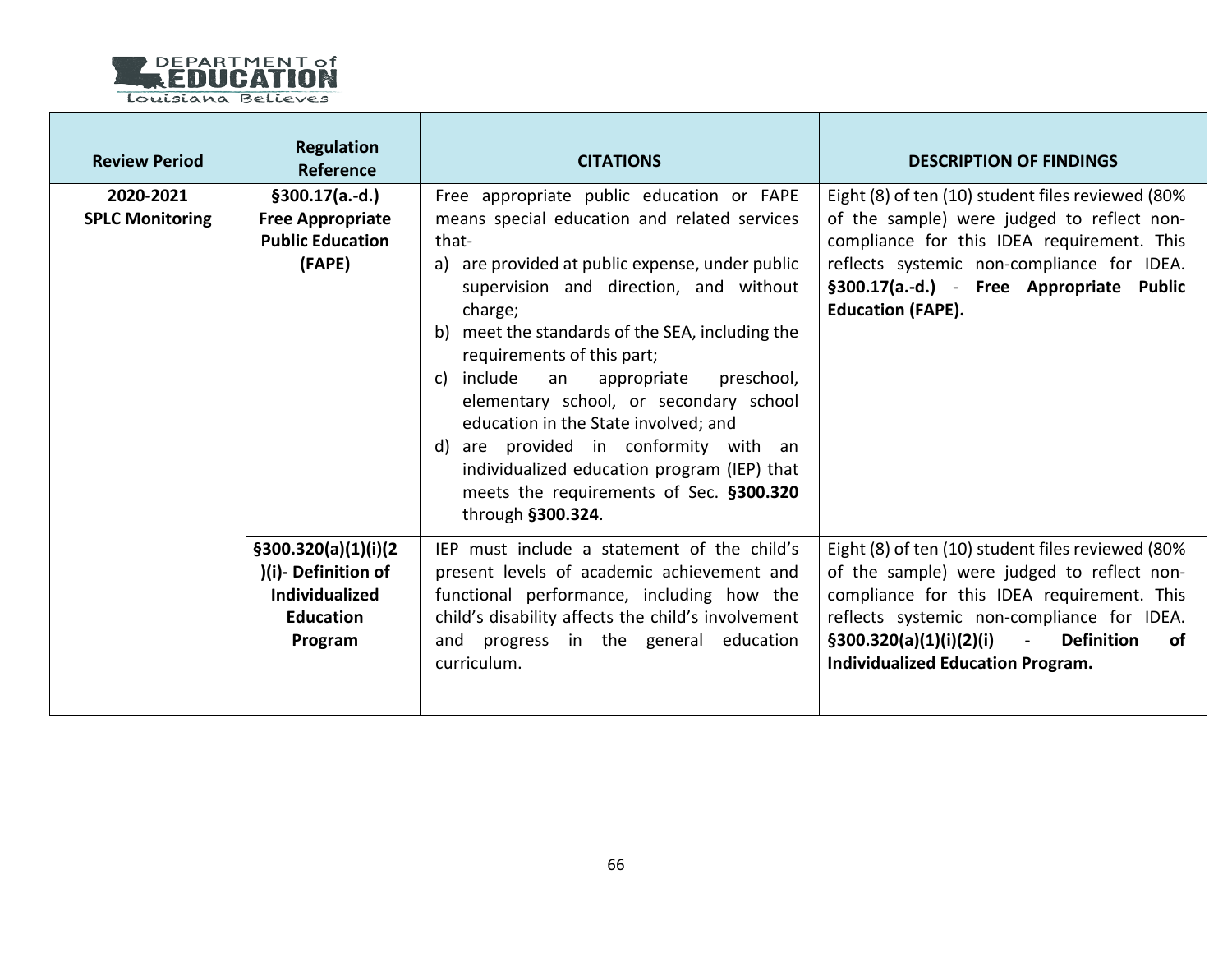

T

 $\mathcal{L}_{\rm{max}}$ 

| <b>Review Period</b>                | <b>Regulation</b><br>Reference                                                            | <b>CITATIONS</b>                                                                                                                                                                                                                                                                                                                                                           | <b>DESCRIPTION OF FINDINGS</b>                                                                                                                                                                                                                                                                  |
|-------------------------------------|-------------------------------------------------------------------------------------------|----------------------------------------------------------------------------------------------------------------------------------------------------------------------------------------------------------------------------------------------------------------------------------------------------------------------------------------------------------------------------|-------------------------------------------------------------------------------------------------------------------------------------------------------------------------------------------------------------------------------------------------------------------------------------------------|
| 2020-2021<br><b>SPLC Monitoring</b> | \$300.320(a) (2)<br>Definition of<br><b>Individualized</b><br><b>Education</b><br>Program | A statement of measurable annual goals,<br>including academic and functional goals<br>designed to meet the child's needs that result<br>from the child's disability to enable the child to<br>be involved in and make progress in the general<br>education curriculum; and meet each of the<br>child's other educational needs that result from<br>the child's disability. | One (1) of ten (10) student files reviewed (10%<br>percent of the sample) was judged to reflect<br>noncompliance for this IDEA requirement. This<br>reflects on student-specific noncompliance for<br>§300.320(a)(2) - Definition of<br><b>IDEA</b><br><b>Individualized Education Program.</b> |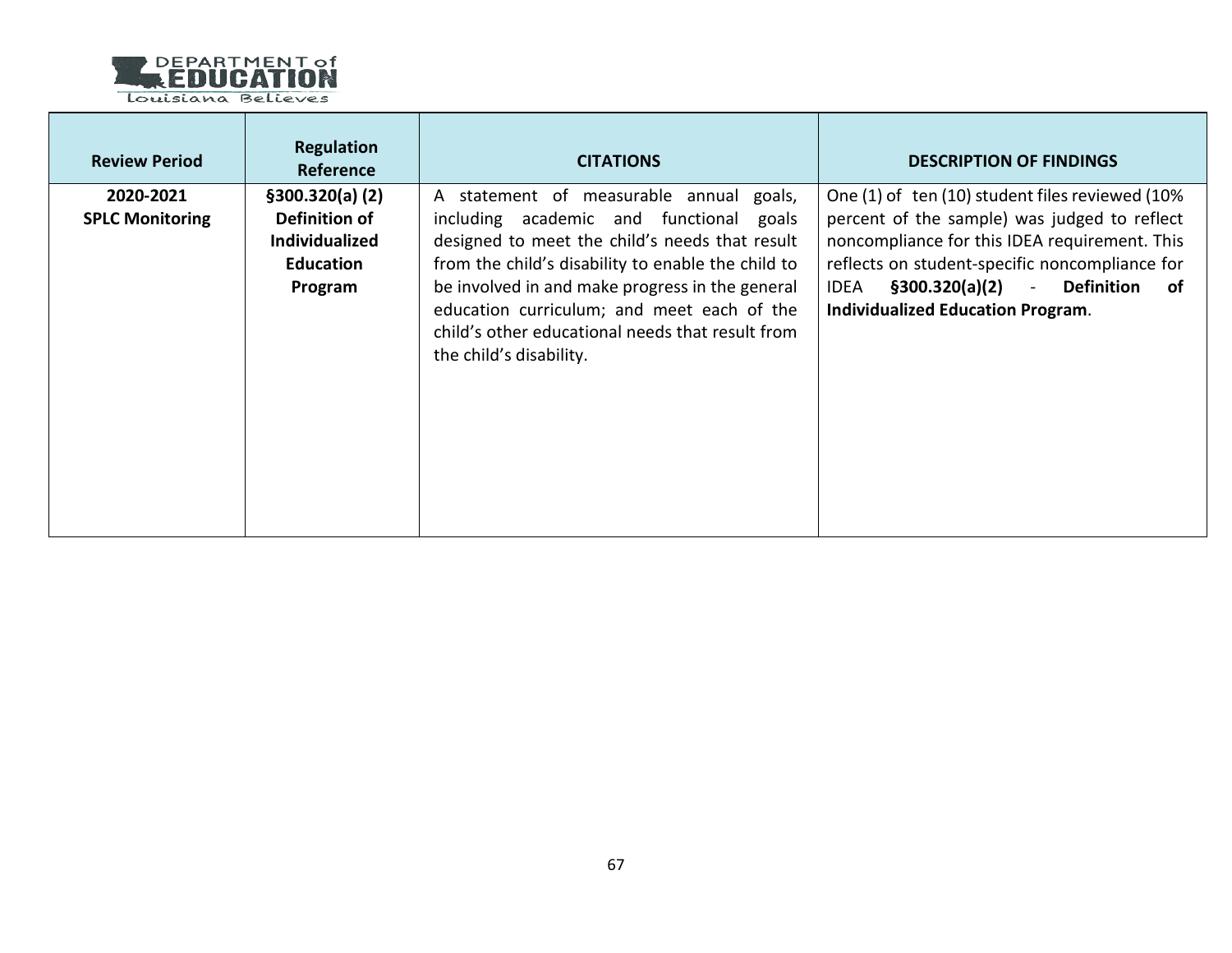

| 2020 - 2021 IDEA SPLC MONITORING RESULTS |                                                |                                                         |                  |                                                                                                                                                                                                                                                                                                                                                                                                       |  |
|------------------------------------------|------------------------------------------------|---------------------------------------------------------|------------------|-------------------------------------------------------------------------------------------------------------------------------------------------------------------------------------------------------------------------------------------------------------------------------------------------------------------------------------------------------------------------------------------------------|--|
| LEA/CHARTER/ORGANIZATION                 |                                                | New Orleans College Prep - Walter L. Cohen College Prep |                  |                                                                                                                                                                                                                                                                                                                                                                                                       |  |
| DATE(S) OF COMPLIANCE REVIEW             |                                                | April 12, 2021                                          |                  |                                                                                                                                                                                                                                                                                                                                                                                                       |  |
| <b>SERVICES MONITORED</b>                |                                                | <b>Enrollment</b>                                       |                  |                                                                                                                                                                                                                                                                                                                                                                                                       |  |
| <b>Review Period</b>                     | <b>Regulation</b><br><b>Reference # - IDEA</b> |                                                         | <b>CITATIONS</b> | <b>DESCRIPTION OF FINDINGS</b>                                                                                                                                                                                                                                                                                                                                                                        |  |
| 2020-2021<br><b>SPLC Monitoring</b>      |                                                |                                                         |                  | A review of ten (10) student records with<br>supporting documentation and a<br>staff<br>interview was conducted for Walter L. Cohen<br>College Prep.<br>There were ten (10) of ten (10) student<br>records (100% of the total sample) reviewed<br>that contained issues of non-compliance<br>regarding provision of related services.<br>IDEA violations of non-compliance<br>are<br>addressed below. |  |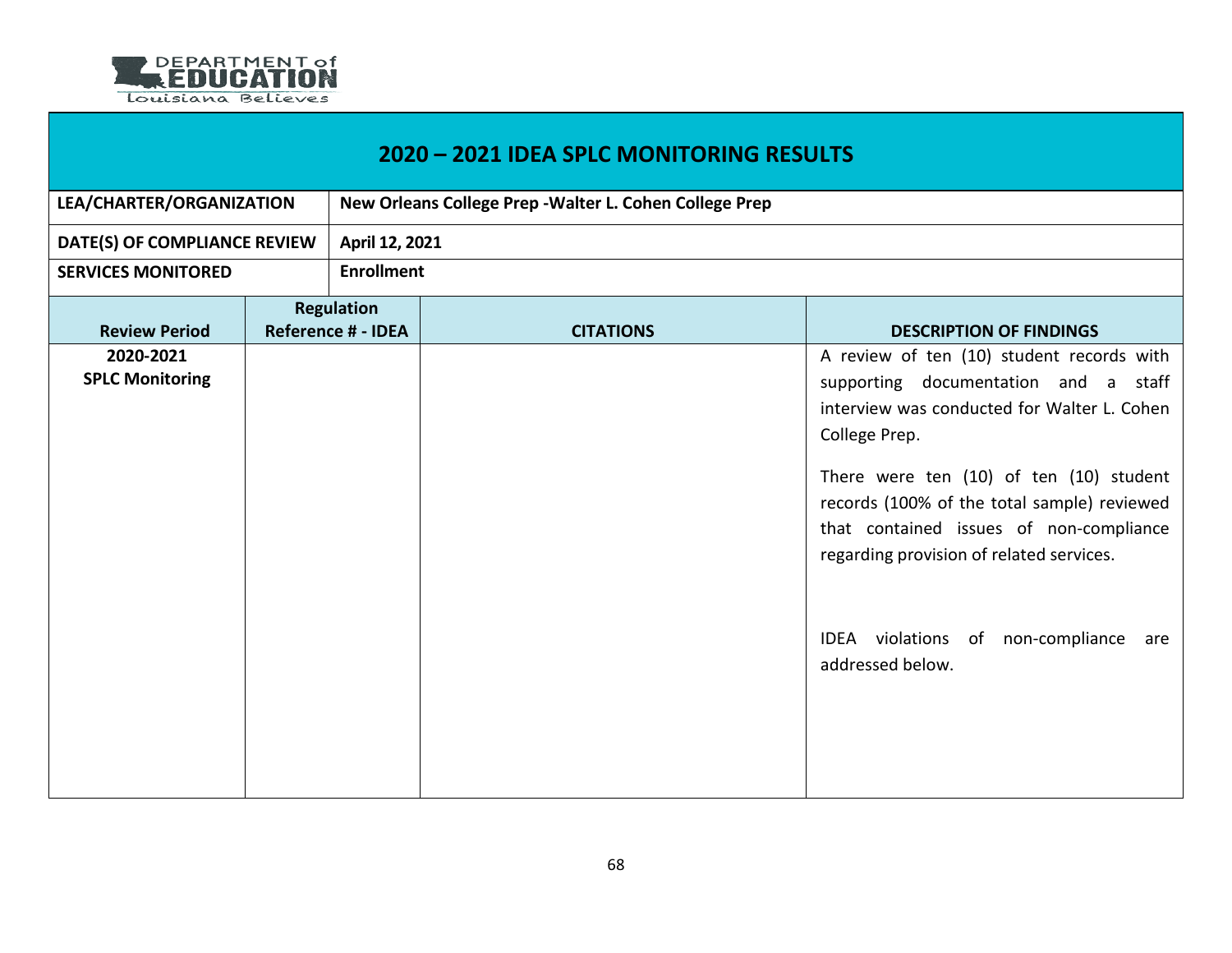

| <b>Review Period</b>                | <b>Regulation</b><br><b>Reference</b>                                                    | <b>CITATIONS</b>                                                                                                                                                                                                                                                                                                                                                                                                                                                                                                                                                                       | <b>DESCRIPTION OF FINDINGS</b>                                                                                                                                                                                                                                          |
|-------------------------------------|------------------------------------------------------------------------------------------|----------------------------------------------------------------------------------------------------------------------------------------------------------------------------------------------------------------------------------------------------------------------------------------------------------------------------------------------------------------------------------------------------------------------------------------------------------------------------------------------------------------------------------------------------------------------------------------|-------------------------------------------------------------------------------------------------------------------------------------------------------------------------------------------------------------------------------------------------------------------------|
| 2020-2021<br><b>SPLC Monitoring</b> | $§300.17(a.-d.)$<br><b>Free Appropriate</b><br><b>Public Education</b><br>(FAPE)         | Free appropriate public education or FAPE<br>means special education and related services<br>that-<br>a) Are provided at public expense, under public<br>supervision and direction, and without<br>charge;<br>b) Meet the standards of the SEA, including the<br>requirements of this part;<br>c) Include<br>an<br>appropriate<br>preschool,<br>elementary school, or secondary school<br>education in the State involved; and<br>d) Are provided in conformity with an<br>individualized education program (IEP) that<br>meets the requirements of Sec. §300.320<br>through §300.324. | Ten (10) of ten (10) student files reviewed<br>(100% of the sample) were judged to reflect<br>non-compliance for this IDEA requirement. This<br>reflects systemic non-compliance for IDEA<br>§300.17(a.-d.) - Free Appropriate Public<br><b>Education (FAPE).</b>       |
|                                     | \$300.320(a)(2)<br>Definition of<br><b>Individualized</b><br><b>Education</b><br>Program | A statement of measurable annual goals,<br>including academic and functional goals designed<br>to meet the child's needs that result from the<br>child's disability to enable the child to be involved<br>in and make progress in the general education<br>curriculum; and meet each of the child's other<br>educational needs that result from the child's<br>disability.                                                                                                                                                                                                             | Seven (7) of ten (10) student files reviewed<br>(70% of the sample) was judged to reflect non-<br>compliance for this IDEA requirement. This<br>reflects systemic non-compliance for IDEA<br>§300.320(a)(2) - Definition of Individualized<br><b>Education Program.</b> |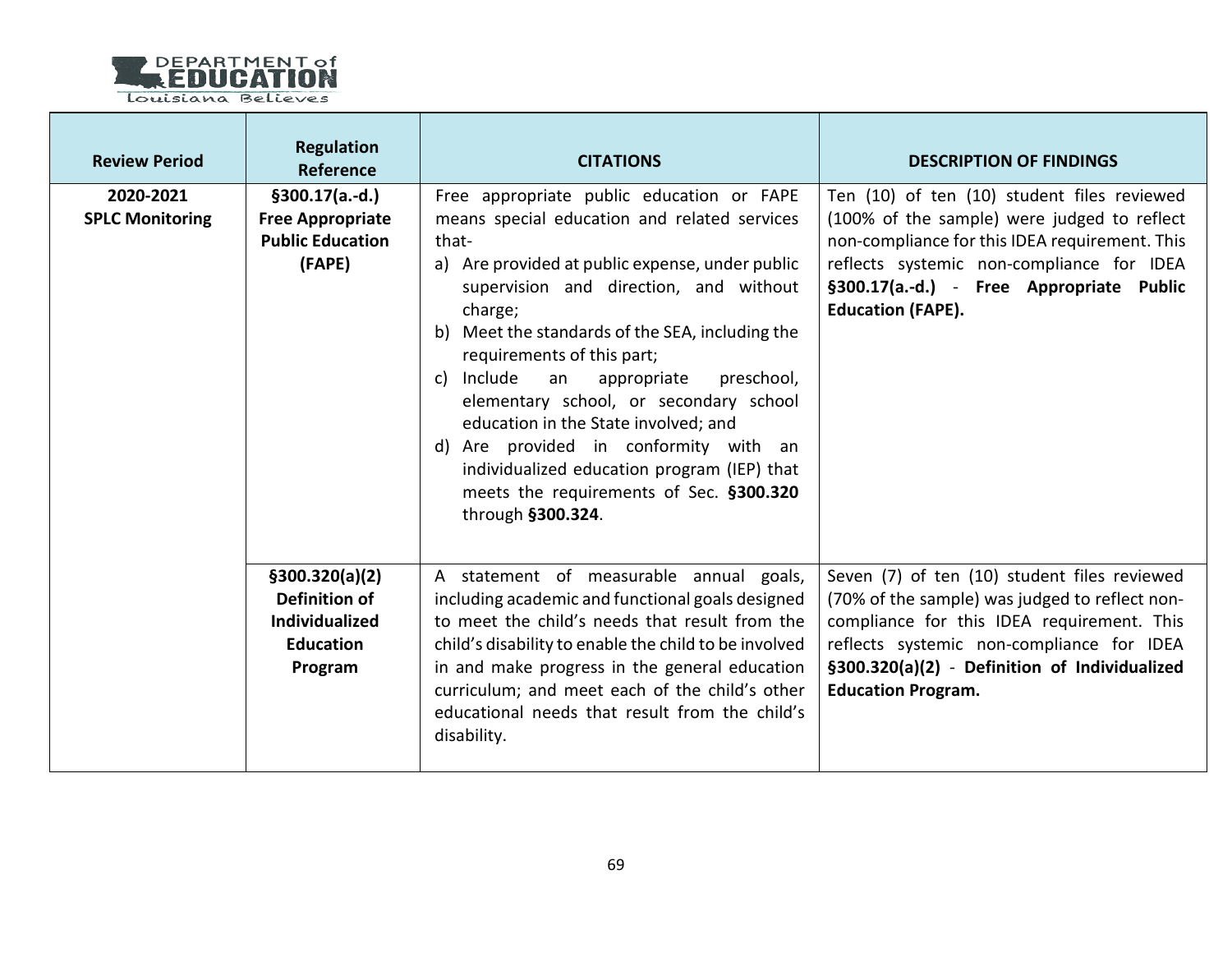

| <b>2020-2021 IDEA SPLC MONITORING RESULTS</b> |                                                                                             |                                     |                                                                                                                                                                                                                                                                                                                 |                                                                                                                                                                                                                                                                                                                                                                                    |  |  |  |  |
|-----------------------------------------------|---------------------------------------------------------------------------------------------|-------------------------------------|-----------------------------------------------------------------------------------------------------------------------------------------------------------------------------------------------------------------------------------------------------------------------------------------------------------------|------------------------------------------------------------------------------------------------------------------------------------------------------------------------------------------------------------------------------------------------------------------------------------------------------------------------------------------------------------------------------------|--|--|--|--|
| LEA/CHARTER/ORGANIZATION                      |                                                                                             | <b>Walter L. Cohen College Prep</b> |                                                                                                                                                                                                                                                                                                                 |                                                                                                                                                                                                                                                                                                                                                                                    |  |  |  |  |
| DATE(S) OF COMPLIANCE REVIEW                  |                                                                                             | May 12-13, 2021                     |                                                                                                                                                                                                                                                                                                                 |                                                                                                                                                                                                                                                                                                                                                                                    |  |  |  |  |
| <b>SERVICES MONITORED</b>                     |                                                                                             | <b>Child Find</b>                   |                                                                                                                                                                                                                                                                                                                 |                                                                                                                                                                                                                                                                                                                                                                                    |  |  |  |  |
| <b>Review Period</b>                          | <b>Regulation Reference #</b><br><b>IDEA</b>                                                |                                     | <b>CITATIONS</b>                                                                                                                                                                                                                                                                                                | <b>DESCRIPTION OF FINDINGS</b>                                                                                                                                                                                                                                                                                                                                                     |  |  |  |  |
| 2020-2021<br><b>SPLC</b><br><b>MONITORING</b> | <b>Bulletin 1508</b><br>$§303 - School$<br><b>Building Level</b><br><b>Committee (SBLC)</b> |                                     | Required Participation in SBLC - The<br>School Building Level Committee<br>(SBLC) that discussed the student's<br>academic needs was comprised of<br>at least a classroom teacher, the<br>teacher who referred the student to<br>the SBLC and the principal of the<br>school or a designee of the<br>principal. | A review of ten (10) students records with supporting<br>documentation and an interview were conducted for Walter<br>L. Cohen Prep.<br>Four (4) out of 10 (ten) records reviewed (40% of the<br>sample) were judged to reflect problems and received a<br>score of zero. This reflects systemic issues.<br>IDEA/Bulletin 1508 violations of non-compliance are<br>addressed below. |  |  |  |  |